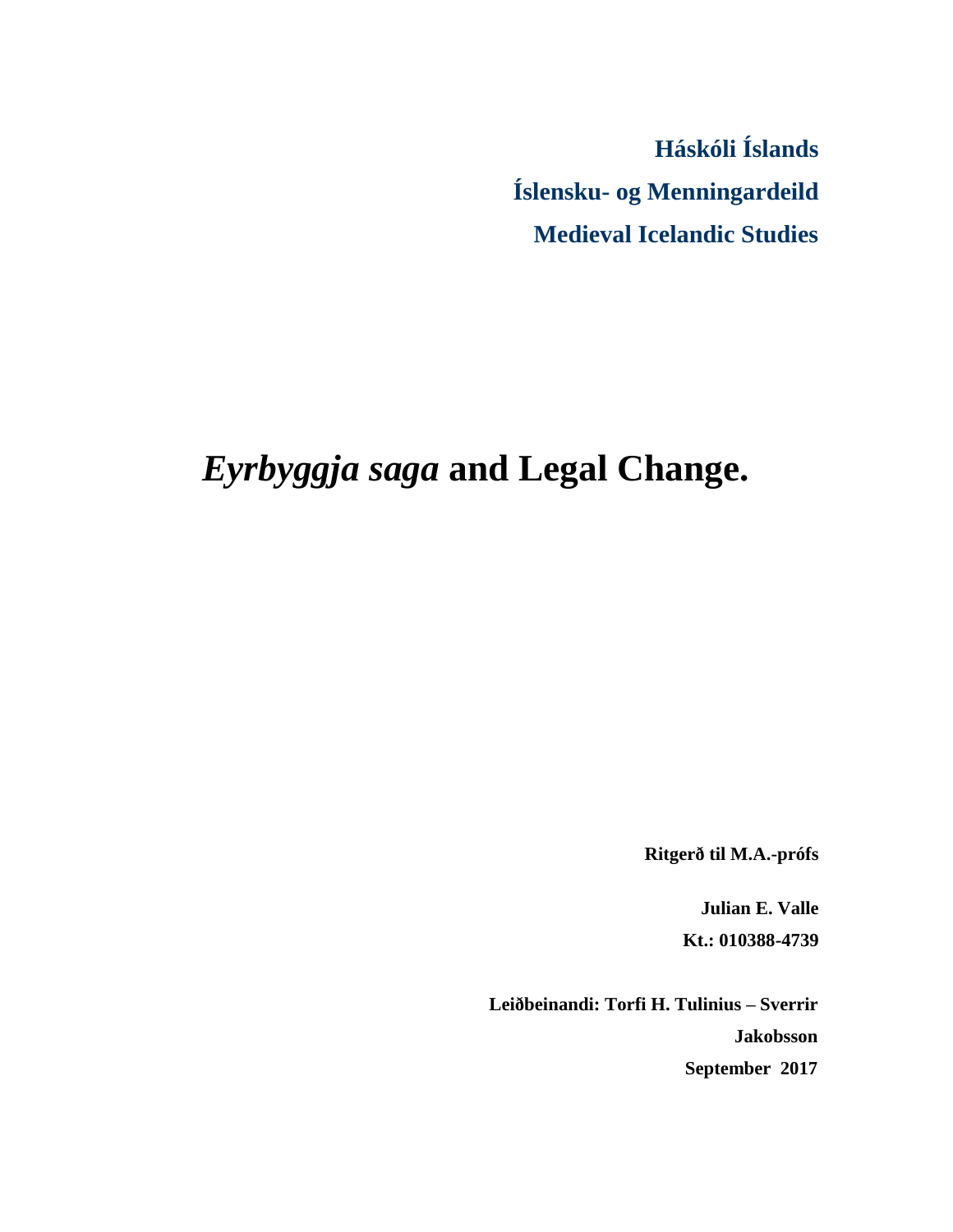## **Acknowledgements**

This master thesis would not have been possible without the support of many people. First and foremost, I owe my gratitude to Beatriz Valle, who made the fulfillment of this Master program possible and who supported me in every way. Second, to my friends and family, who encouraged me to undergo such an adventure: Manuel, Maria Paula, my brothers Faustino and Agustin, and many others. Third, to the good friends I made in Iceland. There are no words to express my gratitude to them. A special mention is necessary for Joshua D. Wright and Harry Williams, who helped me in shaping this project with their counsel and fruitful discussion. I would like to thank, also, to my supervisors Drs. Torfi H. Tulinius and Sverrir Jakobsson, and to Dr. Viðar Pálsson for their counsel and patience during the process of shaping my ideas and correcting this thesis. I am also indebted to Dr. Santiago Barreiro and Marion Poilvez, who introduced me in this field and helped me not only academically but in every way.

Finally, I would like to dedicate this thesis to my mother, Maria Alicia Fanti, and to the memory of my father, Jorge Luis Valle (1933-2013).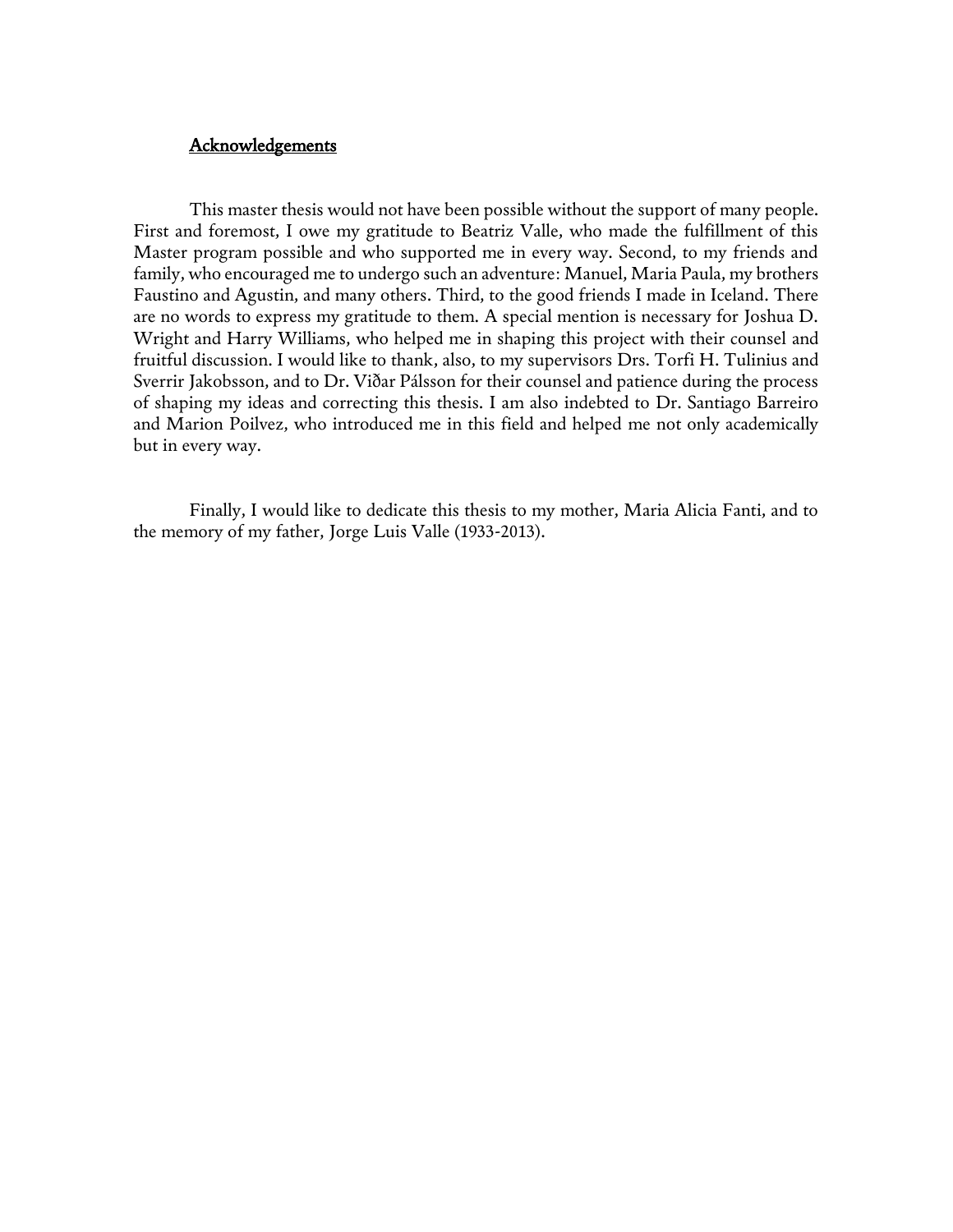#### Abstract

The discussion about saga origins and specifically about the temporal frame in which they were committed to parchment has been traditionally circumscribed to the literary field. Despite several attempts to enrich the debate considering the historical context (Torfi Tulinius, 2000, 2007, 2013), the scholarly consensus seems reluctant to redefine the datings traditionally accepted. Although a precise dating is a *desideratum*, a more concise framing for sagas could be useful to understand the context of their production. The saga genre is characterized by its connection with the upper ladders of Icelandic society and its nature as an historicizing discourse (Assman, 1992). Therefore, it is expected that there is an underlying political message, connected with the material circumstances of its production. This thesis considers Eyrbyggja saga as one of such cases. This saga has several advantages for an historical analysis. Firstly, it is a regional saga, most probably written in the area where the story takes place. Secondly, it has been linked with one of the most important families in the 13<sup>th</sup> century Icelandic history, the Sturlungar. Thirdly, the dating hypotheses provided by previous scholars, f. ex. Einar Ól. Sveinsson, relied on a cross-reading between Eyrbyggja and Grágás (or a previous non-preserved law code). This approach limited plausible interpretations that consider later legal compilations, as the one that is carried out in this thesis.

Following this statement, the saga could be read as a sort of roman à clef, emphasizing the political content of the narrative.<sup>1</sup> In this sense, two study cases will be identified among the several storylines in Eyrbyggja. The criterion will be to choose those scenes that present conflicting claims concerning the legal frame of the presumed period of its composition. From these cases, a comparative reading will be proposed between the saga and the legal corpora in force in Iceland since 1230 (the earliest proposed dating) to 1280 (the latest proposed dating). The correspondences between the saga discourse and the political context of production of the legal normative, interpreted in the light of Pospíšil's Legal Anthropology (1971), will be used to draw hypothesis on who might support such a claim. This dissertation will contend that the group most likely to present a defensive stance against the new administrative system was the aristocracy with a local power base, which saw its prerogatives being endangered by its introduction. This power conflict is framed within the long-standing conflict of the aristocracy with the Church, called Stadamál.

<sup>1</sup> Helgi Þorláksson, "Snorri goði og Snorri Sturluson", Skírnir 166, 295-320.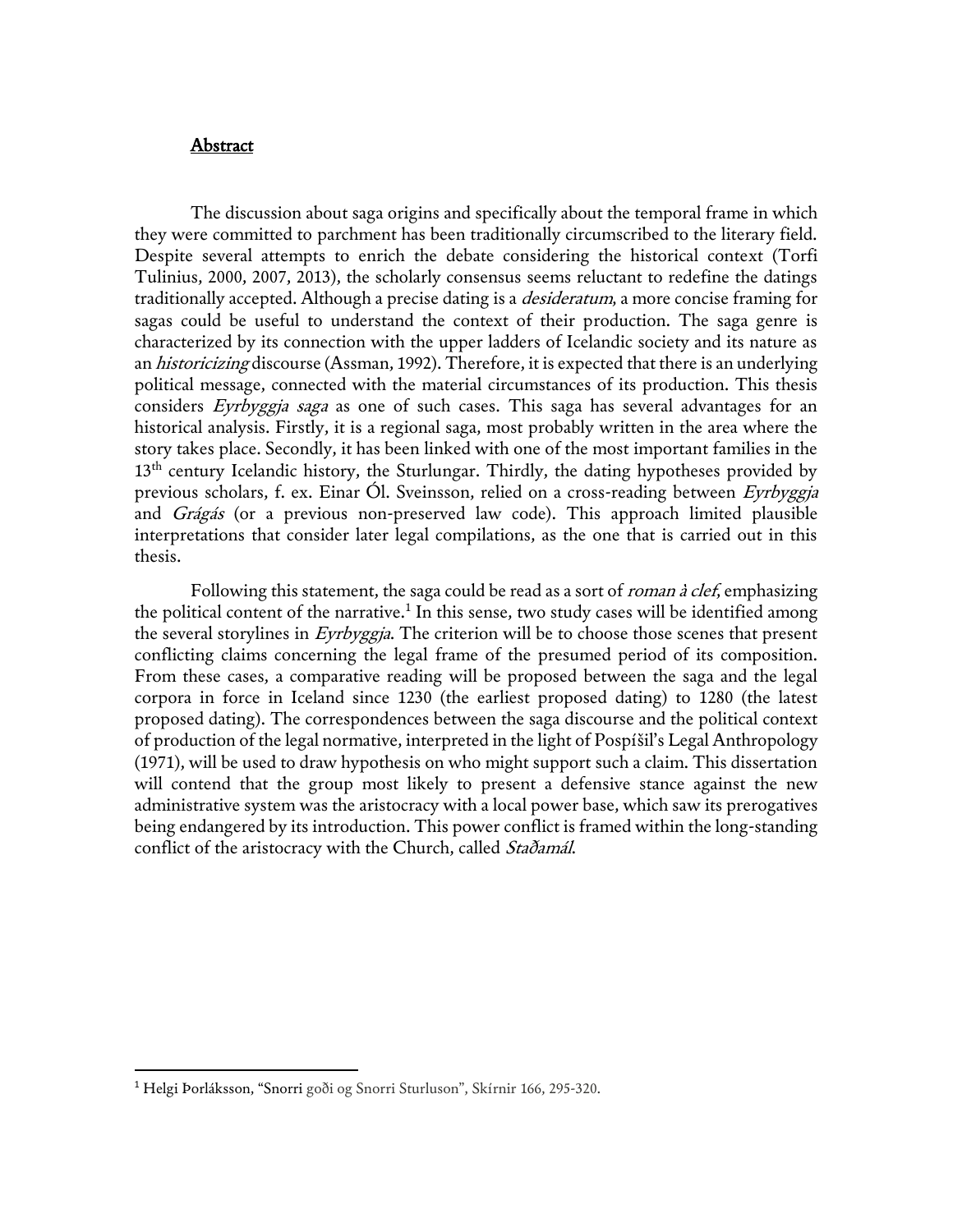# Ágrip

 $\overline{a}$ 

Umræðan um uppruna fornsagna, sérstaklega um ritunartíma þeirra, hefur yfirleitt verið einskorðuð við bókmenntafræðina. Þó reynt hafi verið nýlega að auðga umræðuna um viðfangsefnið (Torfi Tulinius, 2000, 2007, 2013), ríkir ákveðin tregða meðal fræðimanna til að hrófla við viðteknum aldursgreiningum. Þótt æskilegt hljóti að teljast að greina sem nákvæmast ritunartíma sagnanna, mætti skilgreina betur það samhengi sem þær urðu til í. Fornsögurnar einkennast af því að þær verða til í efri stigum íslensks samfélags en jafnframt að þær eru "sagnfræðikennd orðræða" (Assman 1992). Því má gera ráð fyrir undirliggjandi pólítískum boðskap sem tengist þeim efnislegum aðstæðum fyrir tilurð sagnanna. Í ritgerð þessari verður Eyrbyggja saga skoðuð sem dæmi um slíka fornsögu. Í fyrsta lagi er um héraðssögu að ræða, líklega rituð á því landsvæði þar sem atburðirnir eru látnir gerast. Í öðru lagi tengist sagan einni af fyrirferðarmestu ættum 13. aldar, Sturlungum. Í þriðja lagi, þá hafa tilgátur fyrri fræðimanna um aldur sögunnar einatt byggt á samanburði við Grágás (eða eldra lagasafni sem ekki hefur varðveist). Þessi nálgun þrengdi að öðrum mögulegum túlkunum sem líta til yngri lagabóka, en það er gert í þeirri ritgerð sem hér er lögð fram.

Það mætti því lesa söguna sem eins konar lykilróman, með áherslu á pólítiskt innihald hennar.<sup>2</sup> Í því skyni verða tvö tilfelli úr sögunni skoðuð sérstaklega. Þau bjóða bæði upp á mismunandi túlkanir eftir því við hvaða lagasafn er miðað. Í framhaldi af athugun á tilfellunum tveimur verður boðið upp á samanburð milli Eyrbyggja sögu og þeirra lagasafna sem hafa varðveist frá 1230 (elsta mögulega aldursgreining) til 1280 (yngsta mögulega aldursgreining). Tengslin milli orðræðu sögunnar og þess pólítíska samhengis sem býr undir lögunum verða túlkuð í ljósi Lagalegrar Mannfræði (1971) Pospíšils, sem verður svo notuð til að setja fram tilgátur. Í ritgerðinni verður því haldið fram að sagan túlki líklega sjónarmið voru höfðingjar á viðkomandi landsvæði sem töldu að væri verið að grafa undan forréttindum þeirra með því að koma á nýju stjórnkerfi. Þessi átök um völd áttu sér stað við kirkjuna og heyra til hinna svokölluðu staðamála.

<sup>2</sup> Helgi Þorláksson, "Snorri goði og Snorri Sturluson", Skírnir 166, 295-320.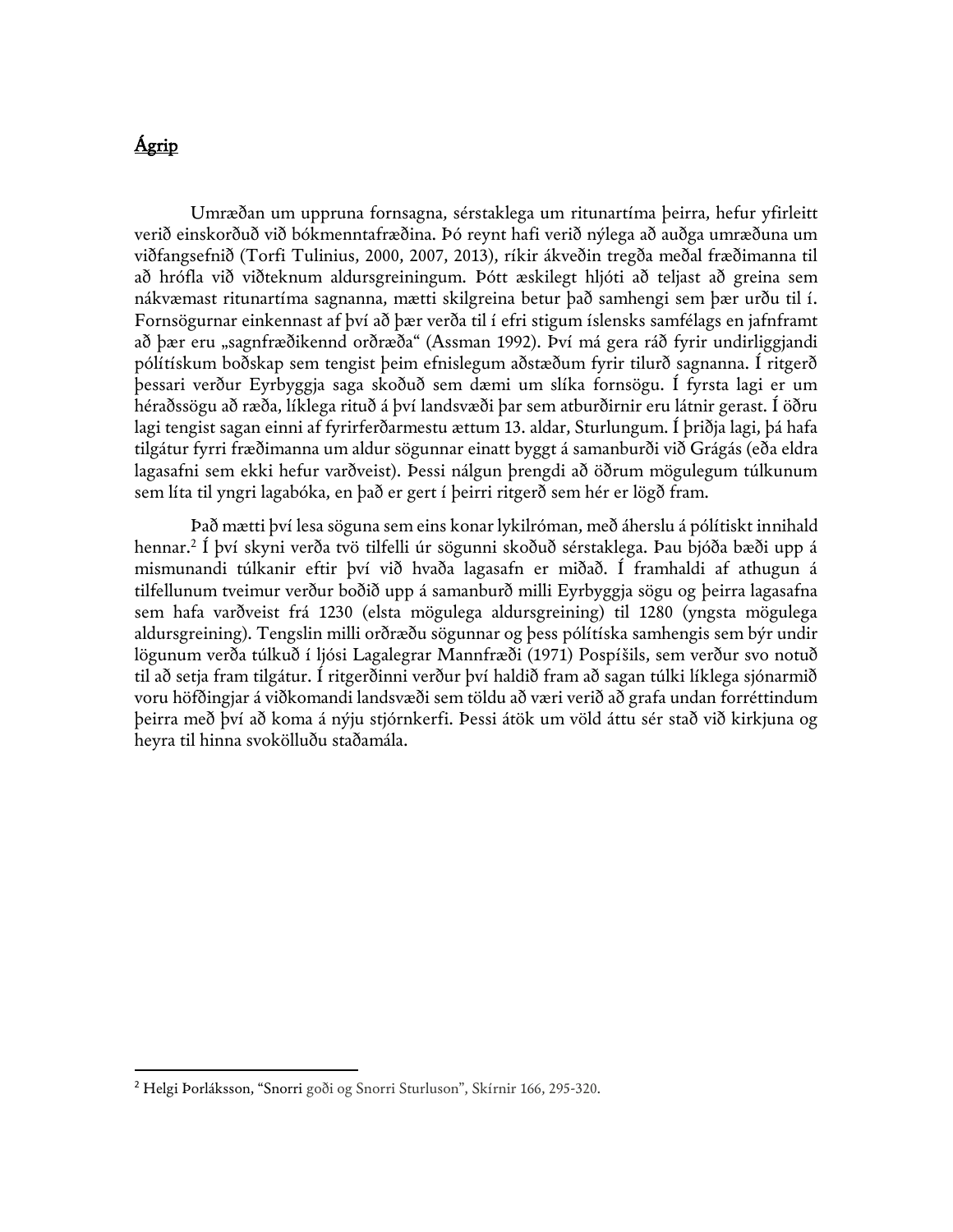## Table of Contents

| 1.- Introduction                                     | 1            |
|------------------------------------------------------|--------------|
| 1.1.- General theoretical framework                  | $\mathbf{1}$ |
| 1.2.- Methodology                                    | 5            |
| 2.- The Icelandic School's method                    | 6            |
| 2.1.- Overview of Einar Ól. Sveinsson's method       | 6            |
| 2.2.- The "objective evidence"                       | 9            |
| 2.2.1. The manuscripts                               | 9            |
| 2.2.2.- Authorship                                   | 12           |
| 2.2.3.- Structure                                    | 14           |
| 2.2.4.- Relationship with other sources              | 19           |
| 2.3.- Conclusion                                     | 21           |
| 3.- Study case 1: Witchcraft and Law                 | 22           |
| 3.1.- The case of trolldómr in Eyrbyggja             | 22           |
| 3.2.- Comparison with Laxdæla                        | 23           |
| 3.3.- The relationship between Eyrbyggja and Laxdæla | 25           |
| 3.4.- Internal coherence in Eyrbyggja                | 27           |
| 3.5.- Laws and sagas                                 | 29           |
| 3.6.- Conclusion                                     | 37           |
| 4.- Study case 2: Property rights and social control | 38           |
| 4.1.- The appropriation of a stranded whale          | 38           |
| 4.2.- Presentation of the scene                      | 38           |
| 4.3.- The role of the narrative in the saga          | 39           |
| 4.4.- Evolution of the legislation concerning whales | 41           |
| 4.5.- Chapter 57 against the historical context      | 47           |
| 4.6.- The hreppr                                     | 48           |
| 4.7.- Conclusion                                     | 49           |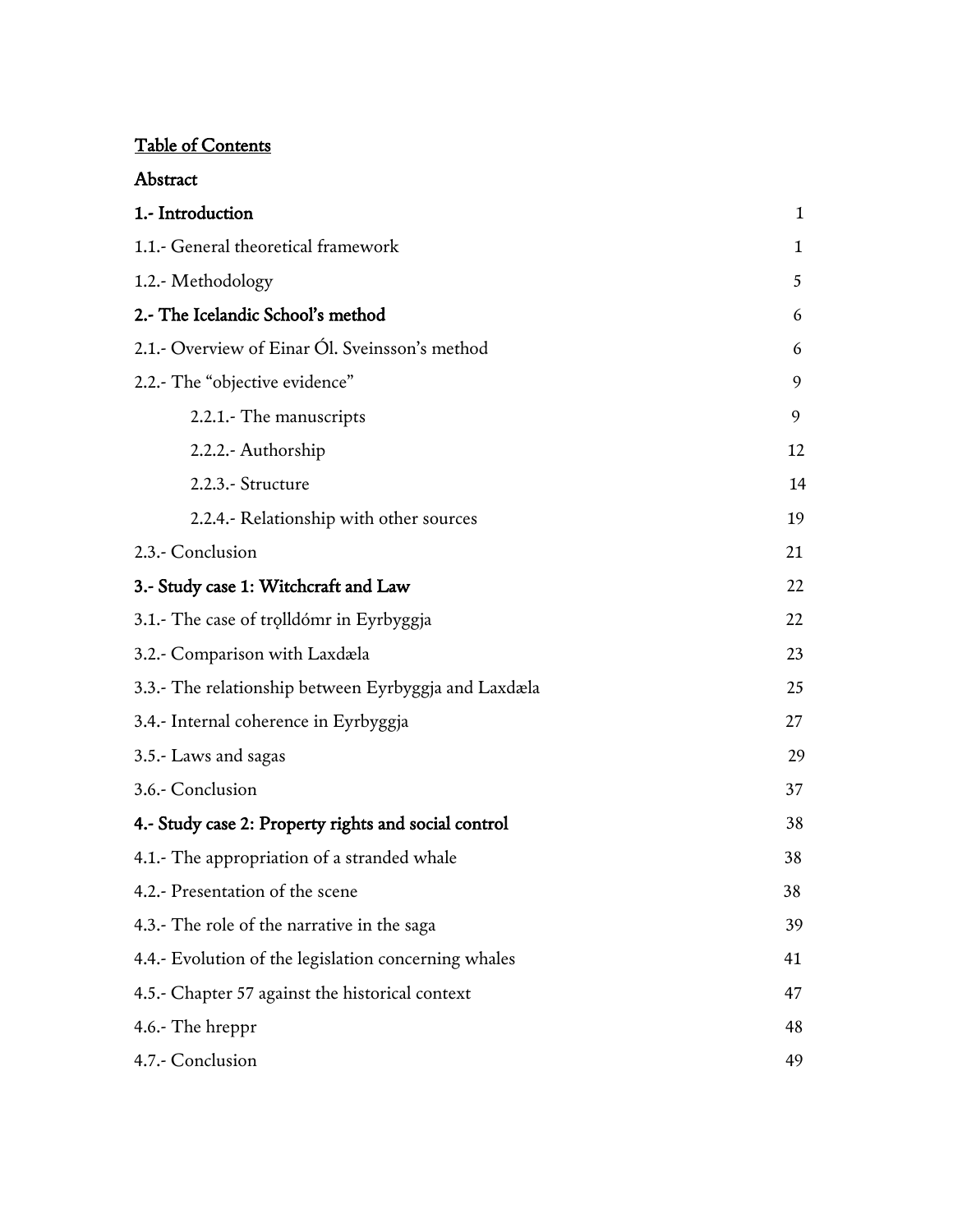| 5.- Conclusion   | 51 |
|------------------|----|
| 6.- Appendix     | 54 |
| 7.- Bibliography | 56 |
|                  |    |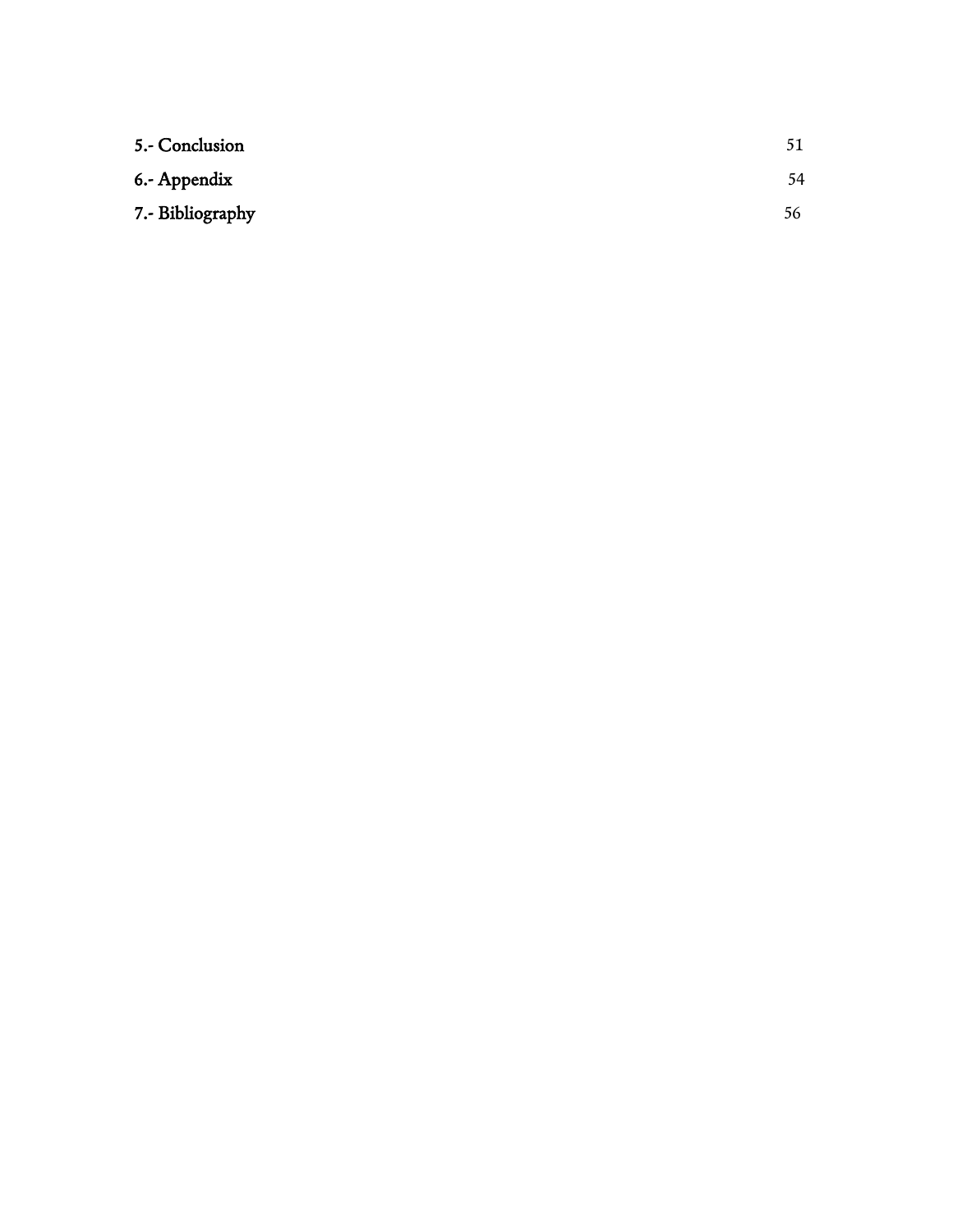## 1.Introduction

 $\overline{\phantom{a}}$ 

## 1.1. General theoretical framework

The process of formal submission to the Norwegian Crown did not have an immediate impact for the Icelandic aristocracy. According to Jón Viðar Sigurdsson, in the years from 1262/4 to the acceptance of *Járnsíða* the political structure "remained primarily the same."<sup>3</sup> The same families who were in charge in the last years of the Commonwealth maintained control of the political system, although King Hákon of Norway urged his royal officers to take hold of the country.<sup>4</sup> As Jón Viðar suggests:

Although Iceland was absorbed by the Norwegian crown in the early 1260s, the real breach with the Free State was marked by the introduction of new law-books: *Járnsíða* in 1271 and Jónsbók in 1281. Járnsíða, which took two years to be ratified, introduced some major constitutional changes, for example the abolition of local power structures and the implementation of the Norwegian administrative system. But given its unpopularity a new code, *Jónsbók*, was introduced in 1281.<sup>5</sup>

The terms of the submission have been studied in recent years. Pires Boulhosa and Ármann Jakobsson convincingly argued that Icelanders were particularly interested in kingship and the history of the Norwegian kings. This has been used to argue that Icelanders conceived monarchy as an option, even before this decision appeared on their horizon.<sup>6</sup> In this context, the leading men in Iceland played a key role in installing royal service as an alternative way of competing for prestige and honor. Most -if not all- of the powerful chieftains in the period of civil strife before the submission were members of the royal retinue. Although this never implied that they disregarded the construction of power in Iceland, at least until *Járnsíða* was introduced, this could explain why the readjustment to the new administrative system took place with relative ease.<sup>7</sup>

<sup>&</sup>lt;sup>3</sup> Jón Viðar Sigurðsson, *Viking Friendship: the Social Bond in Iceland and Norway, 900-1300* (Ithaca and London, Cornell University Press, 2017), 117.

<sup>&</sup>lt;sup>4</sup> This was argued by Sverrir Jakobsson in his book Audnaródal. Baráttan um Ísland 1096-1281 (Reykjavík: Sögufélag, 2016), 257-271.

<sup>5</sup> Jón Viðar Sigurðsson, Frederik Pedersen and Anders Berge, "Making and Using the Law in the North, c. 900-1350", in Making, using and resisting the law in European history, eds. Günther Lottes, Eero Medijainen and Jón Viðar Sigurðsson (Pisa, PLUS-Pisa University Press, 2008), 44.

<sup>&</sup>lt;sup>6</sup> See Pires Boulhosa, Patricia, Icelanders and the Kings of Norway: Mediaeval Sagas and Legal Texts (Leiden: Brill, 2005); and Ármann Jakobsson, Í leit að konungi: konungsmynd íslenskra konungasagna (Reyjavík: Háskólaútgáfan, 1997).

<sup>&</sup>lt;sup>7</sup> For a succinct discussion on this topic, see Gunnar Karlsson, *The History of Iceland* (Minneapolis: University of Minnesota Press, 2000), 83-86.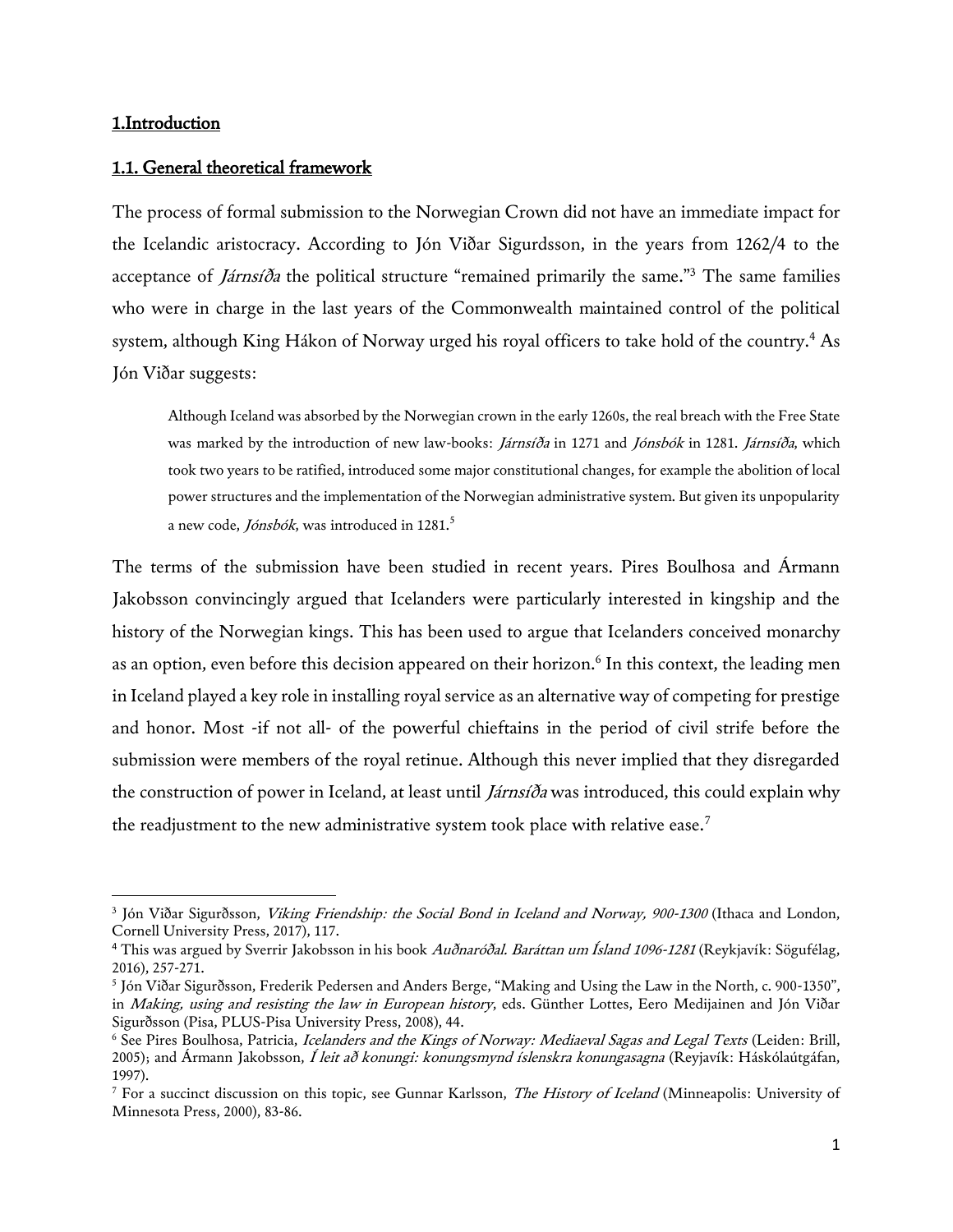The intention of this thesis is to approach the transitional period from 1262-1280, in order to understand the role played by a part of the aristocracy who had a regional power base. The aim will be to identify if some part of the élite had a different political project than that supported by the royal courtiers. This does not imply to oppose royal power, but a different way to articulate the local power structure to that of the new administrative system. Although a similar characterization could be extended to all domains (ON  $r(ki)$  in hands of the *storgodar*, the continuity or not of the élite from the Commonwealth depended clearly on the relationship each family and chieftain had with the king. Jón Viðar argues that, to prevent the aristocracy from constituting an internal front against the king's peace, the Norwegian legal codes limited the feasibility of a local power structure. Royal service, on the other hand, provided marks of status that differentiated the aristocracy from the householders. Therefore, it would be safe to assume that those who had a local power base could offer their aid to the King, in exchange of getting their local preeminence recognized.

In order to analyze the arguments supporting the position of this part of the aristocracy, I chose one profusely studied saga, *Eyrbyggja saga*. As the name describes, the saga deals with the events that took place in the area around Þórsnes, on the northern coast of Snæfellsnes, in the time span between the Settlement (c. 870) and the first thirty years after the formal Conversion of Iceland (c. 1000). The plot, which will be analyzed in Chapter 1, is centered on the figure of Snorri  $g \circ \delta i$ , a famous character in saga literature. Eyrbyggja connects the first settler of the region with some of the most powerful families in Iceland in the 13<sup>th</sup> century, through Snorri. This family, one of the main actors in the civil strife of the first half of the 13<sup>th</sup> century, was characterized by its internal conflicts and its member's ambition to control numerous districts of Iceland. The Sturlungar dominated the Eyr region and held its control after the fall of the Free State, even though the authority passed from the hands of independent and conflictive chieftains to those of a royal retainer and first lawmen of the post-Submission period, Sturla Þórðarson.

Saga literature has been the cornerstone of much of the scholarly research on medieval Iceland during the 20<sup>th</sup> century, especially since scholars of the Icelandic School, such as Sigurður Nordal and Einar Ól. Sveinsson, edited the saga manuscripts into the widely known Íslenzk fornrit collection. Einar Ól. Sveinsson, who studied and edited  $Eyrbyggja$ , was particularly concerned with its dating. He supported an early dating of the saga, amongst the oldest, and a great deal of his interpretations about it depended on the acceptance of this dating: the connection between the saga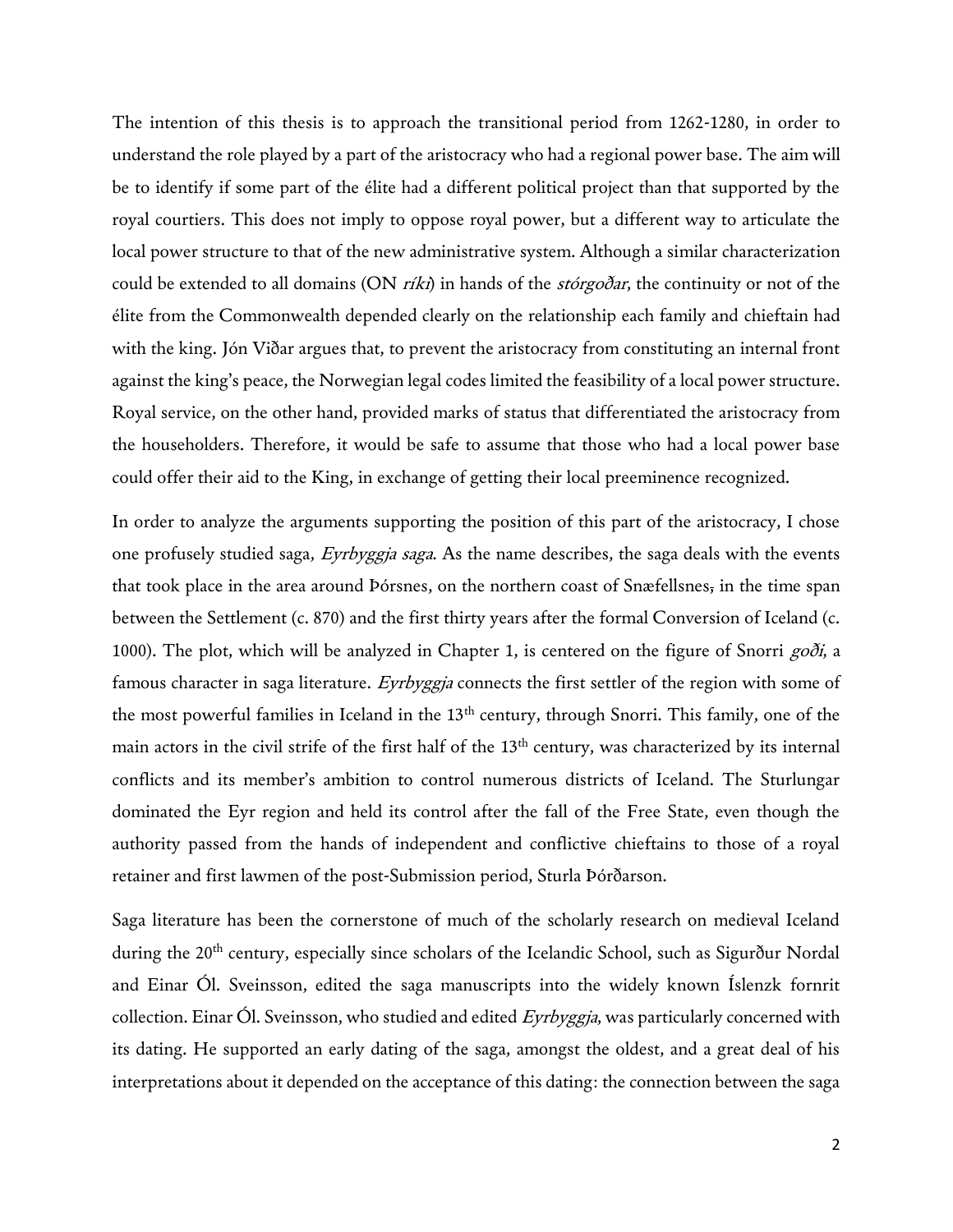and *Grágás* (or a previously existent law code), the anonymous author, the historical context in which the saga was committed to parchment the first time, the social milieu in which it did, etc. A thorough discussion on the dating method of Einar Ól. Sveinsson will be given in Chapter 1 of this thesis, along with a discussion on the features he considered "objective information" towards the dating, ex. g. structure, authorship, manuscripts, and literary relations. Through the reinterpretation of the saga' structure, it will be argued that the underlying message, relevant to the construction of power and political situation of the aristocracy with regional power base, can be seen through the inconsistencies in the internal coherence of the saga plot.

The fundamental idea behind this thesis is that sagas such as *Eyrbyggja* could be compared to a roman à clef. The importance of dating a source is to understand the place the underlying discourse, which would be deem political in this case, could have had in its context of production, regardless of the many possibilities it might have had after it became known. In the specific case of Eyrbyggia, discussing the dating implies discussing most of the interpretations that narrow down the many possibilities this saga's discourse may have had. Some of the theories that will be presented here have a long history in Eyrbyggja scholarship, such as the connection of the saga with *Járnsíða*, proposed by Hugo Gering by the end of the 19<sup>th</sup> century, and later reviewed by Einar Ól. Sveinsson, or the theories surrounding Sturla Þórðarson's authorship of the saga, which have been proposed many times without meeting substantial support.<sup>8</sup> Nowadays, many of the premises of the Icelandic school's method have been reassessed, thanks to the influence of anthropology, sociology, legal history, and literature. This multidisciplinary approach has proved to be of great benefit for the historical research on sagas.

Particularly relevant for this thesis is the approach of legal history. It will be argued here that interpretation of change in the power structure, as mirrored in the law codes, is another way to assess historical change in any society, such as medieval Iceland. The importance of law in Icelandic medieval society is widely known: sagas deal with feuds that normally escalate until a legal settlement is found; copies of the legal codes proliferated; <sup>9</sup> one of the most important offices since the introduction of the first Norwegian law was that of the lawman (ON *lögmaður*). It will be

l

<sup>&</sup>lt;sup>8</sup> See Guðrún Ása Grímsdóttir, "The Works of Sturla Þórðarson", in *Sturla Þórðarson: Skald, Chieftain and Lawman*, eds. Jón Viðar Sigurðsson and Sverrir Jakobsson (Leiden: Brill, 2017), 18.

<sup>&</sup>lt;sup>9</sup> Just to mention one example, *Jónsbók* had an enormous popularity, given the great number of copies that it had and that were preserved. For more on this specific issue, see the Appendix in Páll Sigurðsson, Lagaslóðir: Greinar um lög og rétt (Reykjavík: Háskólaútgafan, 2005), 367-382.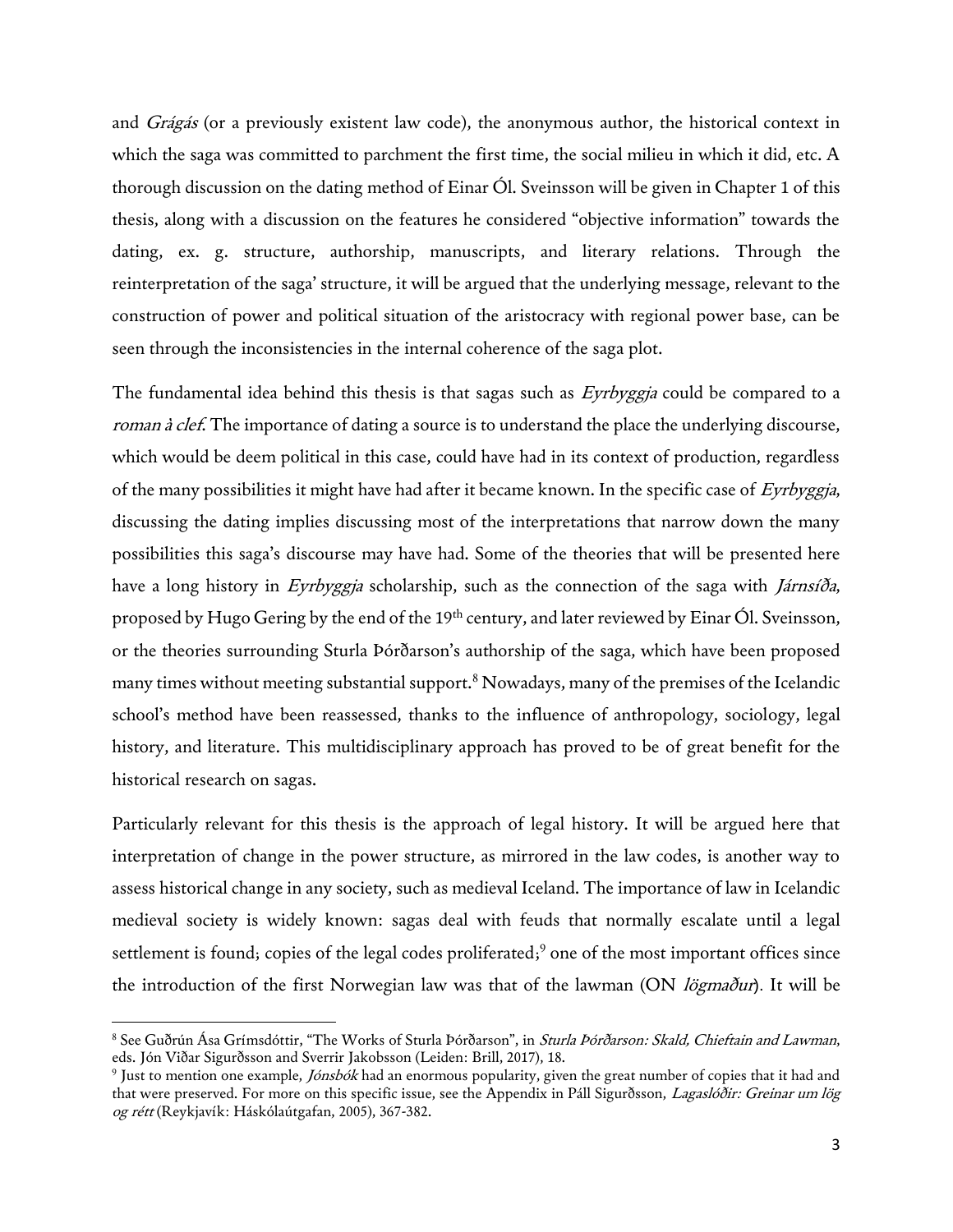assumed here that the inconsistencies in the saga plot, between the legal practices of the time of action and those of the alleged time of composition, reflect the focal points of the political content in the underlying message of the saga. This will be presented in two study cases, one about the authority of chieftains concerning witchcraft-related crimes (Chapter 3), and another one concerned with the appropriation of resources in hands of the chieftains (Chapter 4).<sup>10</sup> The practices described in the saga will be compared with the norms present in  $Grágás$ , Járnsíða, Jónsbók and the New Christian Law of Bishop Árni.

This thesis' starting point is the theoretical approach of Leopold Pospíšil on Legal Anthropology. His comparative perspective of Law, supplied by the influence of Anthropology in the study of pre-capitalist and stateless societies -with extensive acceptance in the field of Icelandic Medieval history- could be combined in the study of the concrete changes that took place during the 13<sup>th</sup> century Iceland.<sup>11</sup> It is particularly relevant for this thesis to consider as law those norms that are effectively supported by an authority, as a mean of social control, given that this perspective allows us to analyze the change in the sphere of authority of the aristocracy and its political influence before and after the submission to Norway. This could explain the following statement made by Páll Sigurðsson:

At the king's instigation, and in connection with the legislative work that was being done in Norway in the 1260's, a draft of a law code was compiled for Iceland. This was duly sent to Iceland and enacted in stages during the years 1271-73, but met with a poor reception. This code, named *Járnsíða* ('Ironside') was to a large extent based on Norwegian law. In both its compilation and its enactment, too little consideration was given to conditions in Iceland, the country's own national legal traditions and the wishes of the local people.<sup>12</sup>

The cold reception of *Járnsíða* exemplifies the margin of negotiation that the Icelanders, most probably represented by the aristocracy of chieftains, had when meeting the new administrative structure imposed on them. Therefore, a comparative study of the legal codes from the last years of the Commonwealth to the acceptance of *Jónsbók* will help us elucidate the process of introduction

<sup>&</sup>lt;sup>10</sup> For the first study case, I will use Chapter 20 of *Evrbyggja saga*, while for the second study case, I will refer to Chapters 57-62.

<sup>11</sup> Scholars such as Helgi Þorláksson, Jesse Byock, William Miller, and Jón Viðar Sigurðsson, adopted a perspective which has been defined as the "anthropological turn". This term has been applied to the shift in the approach of the scholarly discussion to a more interdisciplinary perspective. This renewed interest in social structures, such as feud, gift-giving, kinship, and friendship, benefited from the research of anthropologists all over the world, such as Evans-Pritchard, Mauss, Sahlins or Turner, just to mention a few.

<sup>&</sup>lt;sup>12</sup> Páll Sigurðsson, *Lagaslóðir: Greinar um lög og rétt*, 371.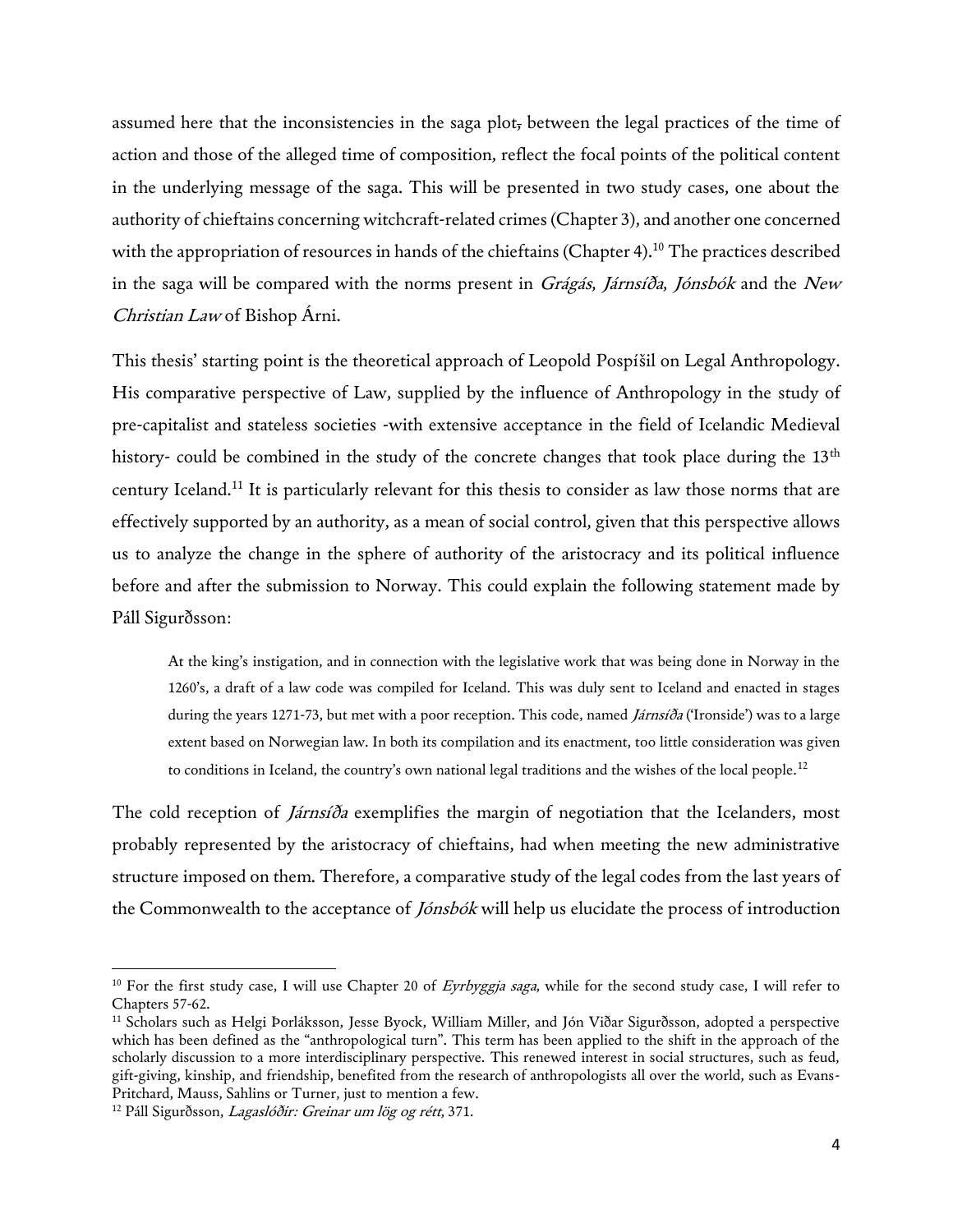of the royal administration, and the adaptation of the Icelandic aristocracy and householders to the new power structure. The cross-reading of *Eyrbyggja* saga and the laws could provide a way to understand the discrepancies between the message underlying the saga and the newly introduced norms which changed the political structure. This could help us interpret the historical context in which this saga was committed to velum, and the interests of a part of the aristocracy that, as it will be argued, produced such a discourse.

#### 1.2. Methodology

In the field of medieval Icelandic history, scholarly research has been devoted -since the second half of the 19<sup>th</sup> c.- to providing a reliable temporal reference for two strongly related corpuses. I am referring to legal texts and the sagas in general, but more specifically to Grágás and the Family sagas. Many scholars have built their theories using the comparative reading of both kinds of sources as a cornerstone. This has sometimes been done without acknowledging the problems behind the dating of *Grágás*. The uncertainty concerning the dating of sagas is an additional problem of the same kind. There is no universal approach to the problem, and therefore we must proceed by analyzing on a case by case basis. In this project, I will examine the case of Eyrbyggja saga, trying to find inconsistencies between Grágás and the saga, to check these cases against the norm provided by later law codes. I will support the theory that this saga was composed between the final years of the Icelandic Commonwealth and the introduction of the law code *Járnsiða* (1271). I believe that supporting a later dating for this saga could make it a valuable source for studying such problems as the concentration of power and its representation in saga literature, the development of an aristocratic identity, and the political use of this saga in the context of 13<sup>th</sup> c. Iceland. Given the importance of Eyrbyggja saga and the wide bibliography devoted to its study, I would like to propose a state of research on the topic, from the influential *Dating the Icelandic* Sagas of Einar Ól. Sveinsson to more recent works.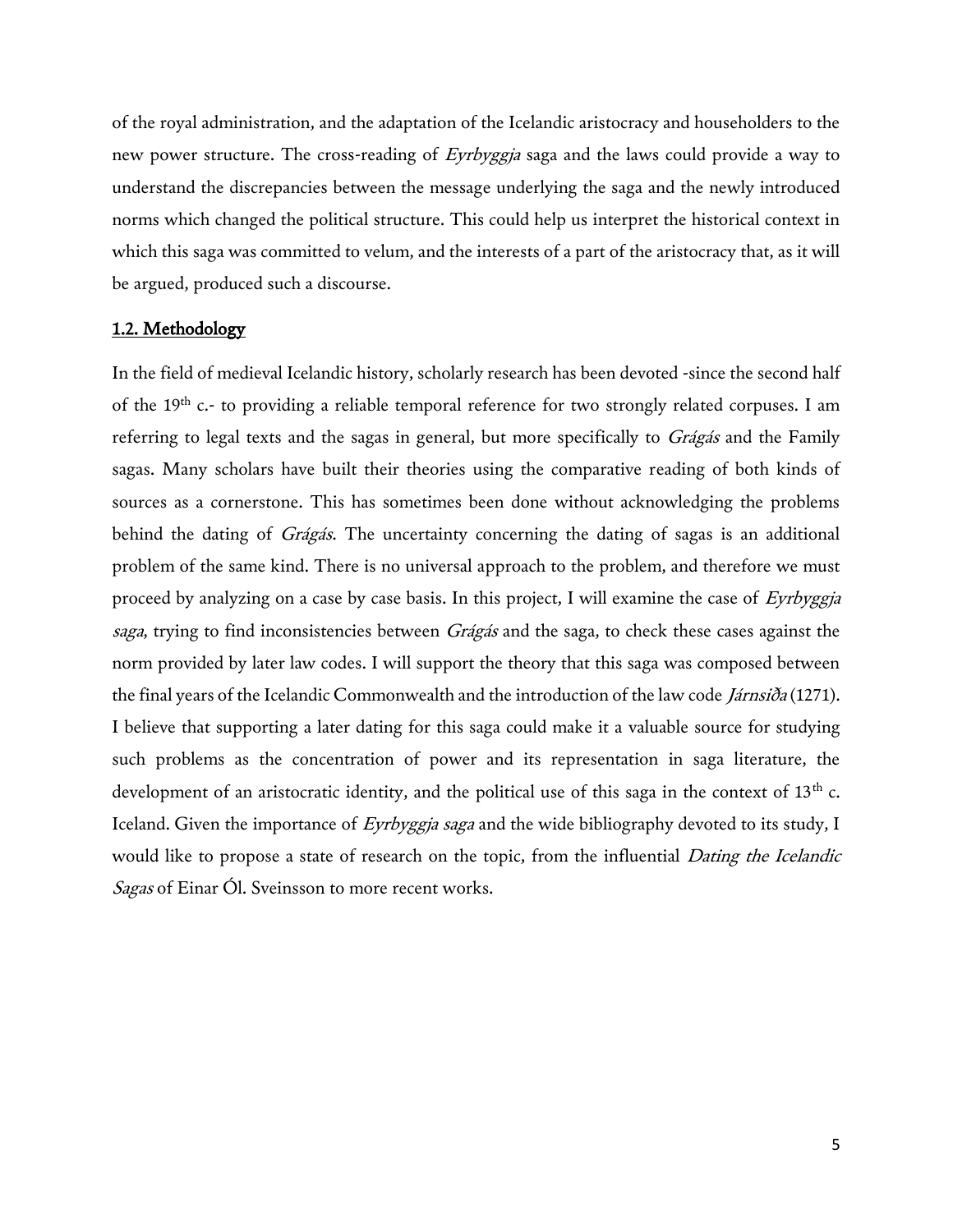## 2. The Icelandic School's method

In the following paragraphs, I will present a brief survey of Einar Ólafur's method, and proceed after that to what he presents as "objective information", namely the manuscripts, the structure, the authorship and mentions of other sagas. In each section, I will provide the arguments elaborated in the years elapsed since the publication of Einar Ólafur's book. I will also propose a new organizing principle for the narrative and analyze the possible interpretations that it allows.

## 2.1. Overview of Einar Ól. Sveinsson's method

In his work, Einar Ólafur provides a detailed description of the method used by the Íslenzk fornrit editors. For him, two of the most important questions regarding the literary corpus of medieval Iceland were authorship and dating of the sources. The method described by Einar Ólafur consists of an interdisciplinary approach to the sagas both as material objects, and as narratives. He pays much attention to the state in which the manuscripts are preserved and to the quality of the works, both from a subjective and objective approach. Concerning the objective information, the literate culture at that time made it possible to have more than one version of the same saga, therefore multiple and possibly conflicting sources. Consequently, he suggests tackling the problem from the objective evidence. The underlying assumption of this method is that if there is a great number of manuscripts of a certain work and the compiler didn't introduce any contemporary material, the dating of the manuscript could coincide with the one of the composition of the saga. Einar Ól. recognized the problems that this implication could bring and advised to consider the literary relations between the works, the links between narratives and contemporary history, the linguistic evidence, the clerical and continental influences, among other factors that could provide additional information. This approach is manifold, as I will explain below.

Dating the Icelandic Sagas: an essay on method was published for the first time in English in 1958 in the English translation by Gabriel Turville-Petre. The book describes the method used by the Íslenzk fornrit editors, the so-called Icelandic School. Therefore, it expresses the ideas of a group of scholars trying to modernize the appreciation of sagas as sources. This is particularly evident in three ideas implied in the study. First, that the sagas are the product of a literate culture, and hence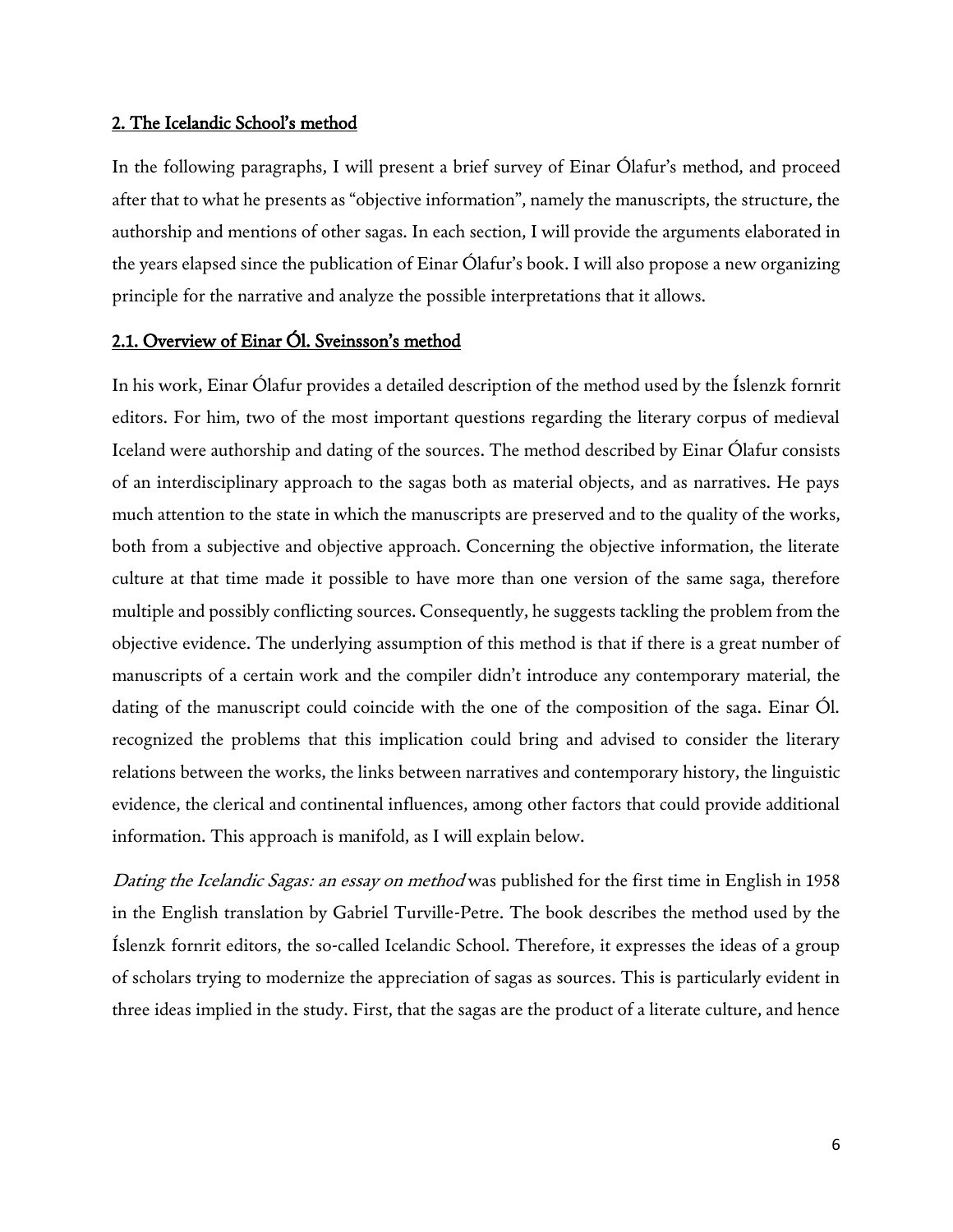cannot be used for interpreting the time before they were committed to parchment.<sup>13</sup> Second, that sagas should be considered literature, thus not reliable sources for any historical endeavor.<sup>14</sup> Third, that the evolution of sagas as a genre accompanied the decline of the culture of the Icelandic Free-State.<sup>15</sup>

The book is divided into fifteen chapters. The first five chapters are devoted to establishing the principles of Einar Ólafur's approach: as stated above, sagas are defined as written works, and thus composed by individuals immersed in a specific culture (Chapter 1). This culture provided the sources for the composition of sagas that took form in a scribal environment and therefore, they did not have a fixed form before they were written down. This argument challenges the free prose theories, although Einar Ól. declines to comment in depth on this debate (Chapter 2). According to him, the reproduction of the sagas was not a standardized process and hence we need to study every single manuscript in the form it came to us. In doing this we can reconstruct the stemma of the sagas by comparing the borrowing between the different copies of the same story. In Einar Ól. words: "we can say that the longer the time and the greater the number of intermediaries between our text and the original, the greater are the chances of corruption" (Chapter 3). <sup>16</sup> The conditions in which we receive the sagas vary in every single case. This leads him to conclude that sagas were created either by the addition of *bættir* or by the interpolation of different stories into older texts. Nonetheless, once they were written they became fixed units (Chapter 4). Studying the sagas from a subjective point of view that considers "tone and character" is not an option for Einar Ól., and henceforth he calls for the use of objective information (Chapter 5), to be presented in the next five chapters of the book.

<sup>&</sup>lt;sup>13</sup> "When I speak of sagas in the following pages, I shall always mean written works, such as Egils Saga, Njáls Saga, Heiðarvíga Saga, or Hrafnkels Saga, and I shall use the word exclusively for such written works." In Einar Ól. Sveinsson, Dating the Icelandic Saga: An Essay in Method (London: University College London, 1958), 6.

<sup>&</sup>lt;sup>14</sup> Concerning the importance given by scholars to references to the past in sagas, Einar Ól. mentions that "scholars have attached great weight to statements like these, but investigation shows plainly how deceptive they are." Einar Ól. Sveinsson, Dating the Icelandic Sagas, 61-62. Also, about contemporary history: "It must be said that all these attempts to find similarities between the sagas and events of the age in which they were written present exceedingly difficult problems." Einar Ól. Sveinsson, Dating the Icelandic Sagas, 74.

<sup>&</sup>lt;sup>15</sup> Einar Ól. Sveinsson, *Dating the Icelandic Sagas*, 124-126.

<sup>&</sup>lt;sup>16</sup> Einar Ól. Sveinsson, *Dating the Icelandic Sagas*, 16. Patricia Pires Boulhosa discussed the method of the ÍF editors in depth, in her book about the Icelanders and the Kings of Norway. About this matter: The *Íslenzk fornrit* editions of sagas were modelled on the idea of an original text which could be recovered from the extant manuscripts through the zealous application of Lachmannian principles of textual edition. In Patricia Pires Boulhosa, Icelanders and the Kings of Norway: Mediaeval Sagas and Legal Texts (Leiden: Brill, 2005), 28.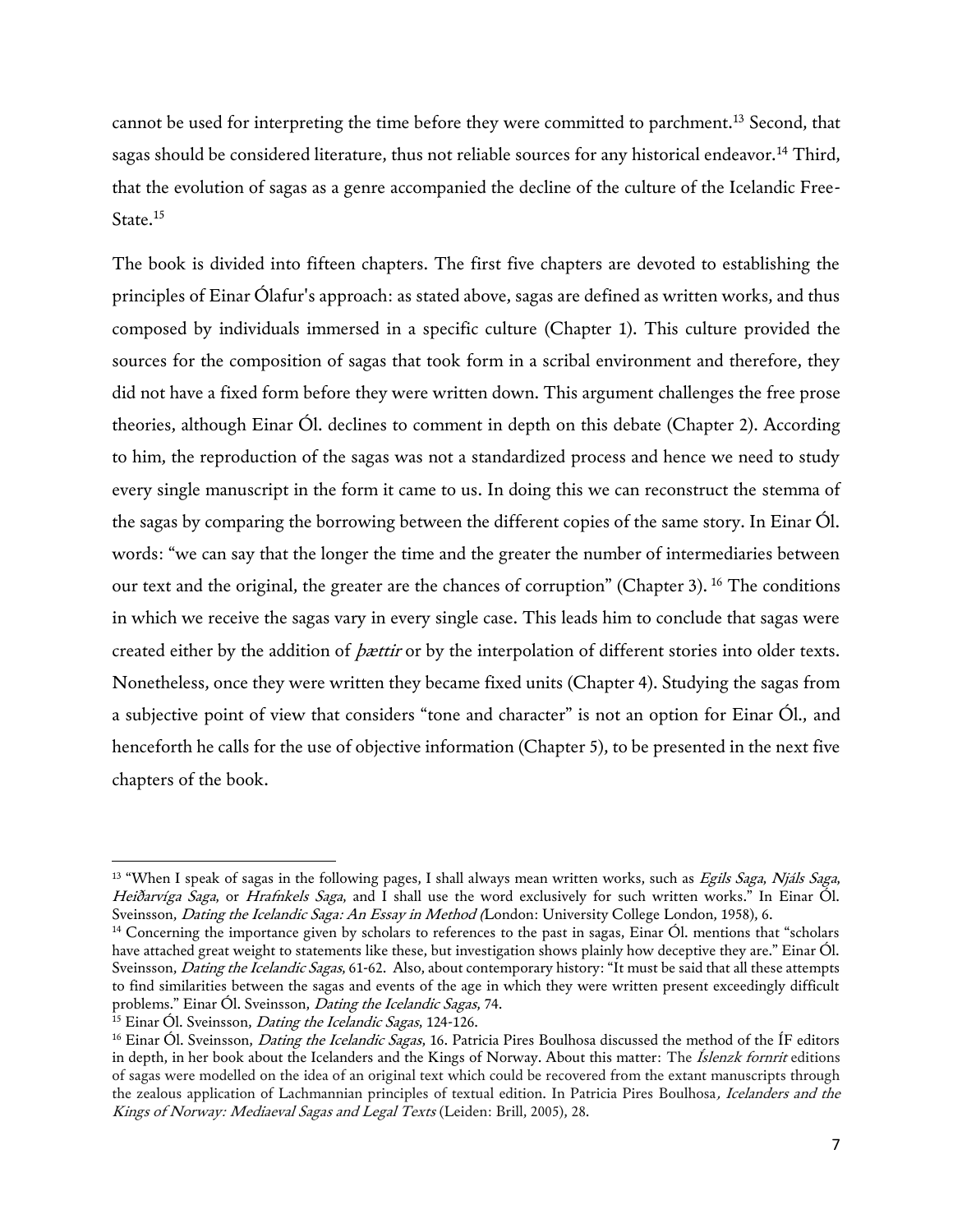In chapter 6, the author surveys the references to saga writing in early works (*First Grammatical* Treatise, Hungrvaka and Snorri's Ólafs saga helga) as well as in sources contemporary to the date of the earliest manuscripts (the prologue of *Sturlunga saga*). The next chapter is devoted to the age of the manuscripts. Einar Ól. considers safe to conclude "that the sagas cannot have been written before the latter part of the twelfth century, and can, indeed, have been written in the thirteenth". 17 In chapter 8, he defines the "historical evidence" as "mentions of people or events of an age later than that with which it is concerned, or alludes to practices or details of antiquity which give some evidence of its age".<sup>18</sup> This argument relies heavily on the assumption that scribes did not change the text by introducing contemporary material or other details to give the saga an archaic tone. Einar Ól. concludes that the period of the composition of family sagas could be narrowed down to no earlier than the latter part of the 12<sup>th</sup> century.<sup>19</sup> He proposes many different sources of historical evidence, such as cultural matters or the references to farms and landscape, among others. The most important of these for this thesis is the utilization of law as a source of such information, especially because Laxdæla and Eyrbyggja saga figure prominently in Einar Ólafur's argumentation.

In chapter 9, the use of contemporary history is disregarded as a mirror for the events that take place in the saga. The author prefers to rely on "literary relations" (Chapter 10), defined as the instances in which "the author of a saga shows in his own work that he knew an older written work".<sup>20</sup> This could have happened consciously or not, and yet the "material similarity" does not constitute a proof of a scribal relationship.<sup>21</sup> According to Einar Ól., saga-writers avoided repeating events that were previously treated in another work, thus this could be used as an indicator of a literary relationship between two or more works. This could be the case between Eyrbyggia, Laxdæla and Heiðarvíga saga, as other scholars like Guðbrandur Vigfússon and Hugo Gering considered.<sup>22</sup> Einar Ól. subscribed to this opinion. Verbal similarities and the relationship with kings' sagas and Landnámabók are also explored in this chapter.

<sup>&</sup>lt;sup>17</sup> Einar Ól. Sveinsson, *Dating the Icelandic Sagas*, 58.

<sup>&</sup>lt;sup>18</sup> Einar Ól. Sveinsson, *Dating the Icelandic Sagas*, 50.

<sup>&</sup>lt;sup>19</sup> Einar Ól. Sveinsson, *Dating the Icelandic Sagas*, 57.

<sup>&</sup>lt;sup>20</sup> Einar Ól. Sveinsson, *Dating the Icelandic Sagas*, 76.

 $21$  Einar Ól. Sveinsson, *Dating the Icelandic Sagas*, 77.

<sup>&</sup>lt;sup>22</sup> Einar Ól. Sveinsson, *Dating the Icelandic Sagas*, 78. Although most of the scholars agreed that this was the norm, in the case of Eyrbyggja we see the repetition of the events related with the death of Víga-Styrr. This could work as a reminder that sagas are, after all, literature, and that the compiler of the saga might have appreciated the value of the story and therefore, decided to mention it nonetheless.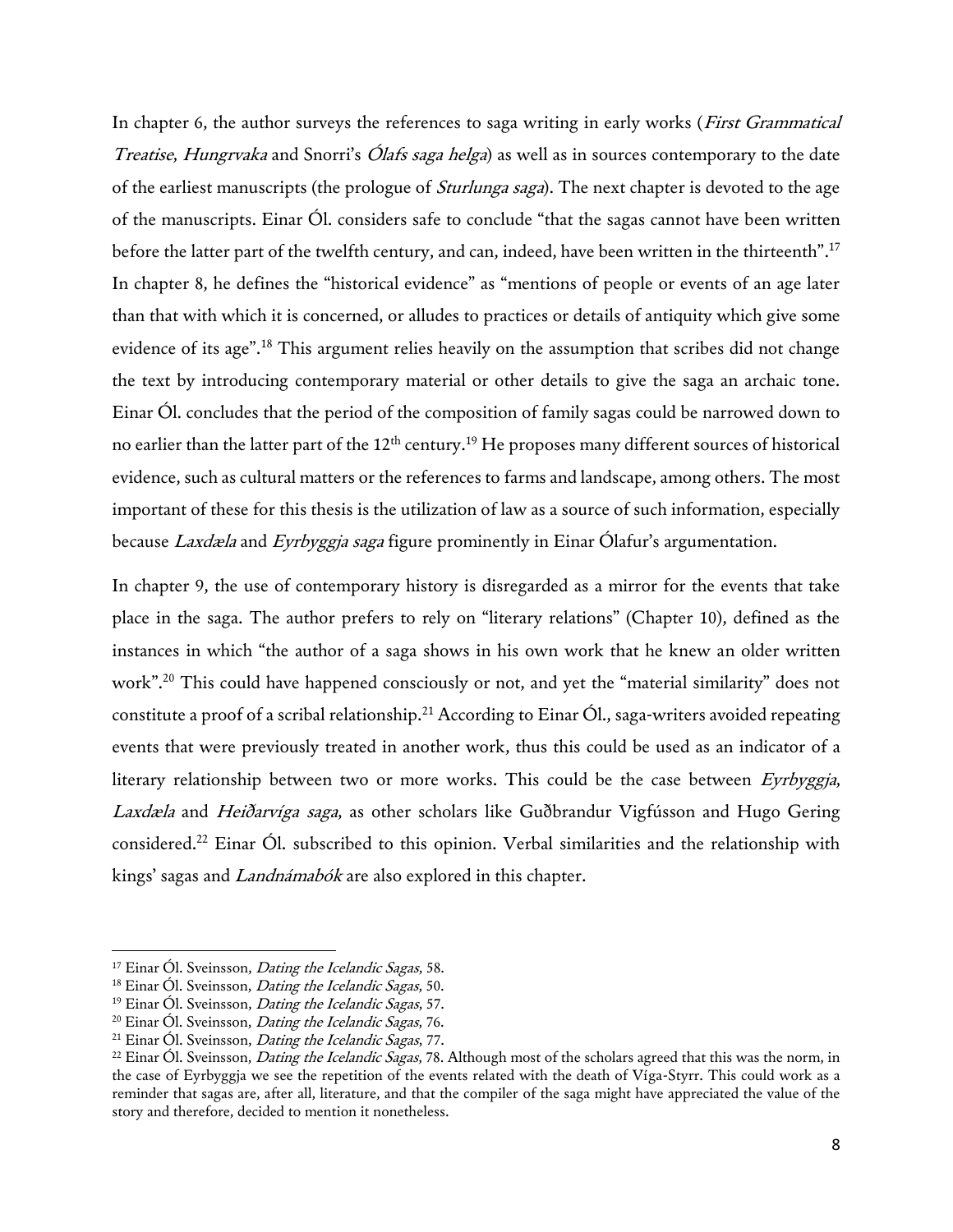The last five chapters have a literary and philological approach. In chapter 11, Einar Ól. describes the linguistic evidence, with many examples of how scribes tended to modernize the language. He values the evidence differently, assuming that archaisms suggest an early writing but modern words do not necessarily indicate a later composition.<sup>23</sup> The author provides us with the example of the late and loan words present in Eyrbyggja and Laxdæla, which at least in the case of the latter he deems as early as 1220-1230, considering the historical evidence (Chapter 8).<sup>24</sup> In chapter 12, the author deals with the clerical and romantic influences. He sustains that the influence of Christian morality appears to have been stronger by the end of the  $13<sup>th</sup>$  century than at the beginning.<sup>25</sup> He also analyzes the influence of Latin in saga writing and the possible intromission of courtly motifs in saga literature. Another chapter is devoted to the artistry of the sagas, where Einar Ól. argues that older sagas could show a "primitive" style, and even if this evidence is not conclusive, he considers that the relationship between both variables is strong enough to be reliable.<sup>26</sup> Chapter 14 portrays the opinion of Einar Ol. on the Heroic sagas (also labeled Fornaldarsögur) and the influence they had on the decline of the Free State. He argues that these sagas coincide with the latter part of the Icelandic Commonwealth period (1250-1262/4) and that the similarities between the treatment of some events in Family sagas and Heroic sagas should not be considered necessarily as an influence of the latter on the former. This, of course, supports the theory that family sagas were mostly composed during the first half of the 13<sup>th</sup> century.

#### 2.2. The "objective evidence"

#### 2.2.1. The manuscripts

l

Eyrbyggja saga seems to have been a popular saga during the Middle Ages, given the number of copies that survived from this time and the post-Medieval period. The text survives in four fragmentary vellum manuscripts, ranging from the 13<sup>th</sup> to the 15<sup>th</sup> centuries. <sup>27</sup> There are, also, more

 $23$  Some examples of this are the change of s to r in the forms of the verb to be (ON vera). Therefore, the forms vesa and es changed to vera and er. Other changes concern the expletive particles of and um and the switch from umb to um, that apparently took place around the first half of the 13<sup>th</sup> century.

 $24$  Einar Ól. Sveinsson, *Dating the Icelandic Sagas*, 105.

 $25$  Einar Ól. Sveinsson, *Dating the Icelandic Sagas*, 109.

<sup>&</sup>lt;sup>26</sup> Einar Ól. Sveinsson, *Dating the Icelandic Sagas*, 120. The stylistic method of dating can be traced to Sigurður Nordal, in particular his work, Snorri Sturluson (Reykjavík: Þór. B. Þorláksson, 1920).

<sup>&</sup>lt;sup>27</sup> Forrest S. Scott, *Eyrbyggja saga: The Vellum Tradition* (Copenhagen; C.A. Reitzels Forlag, 2003), 1-18.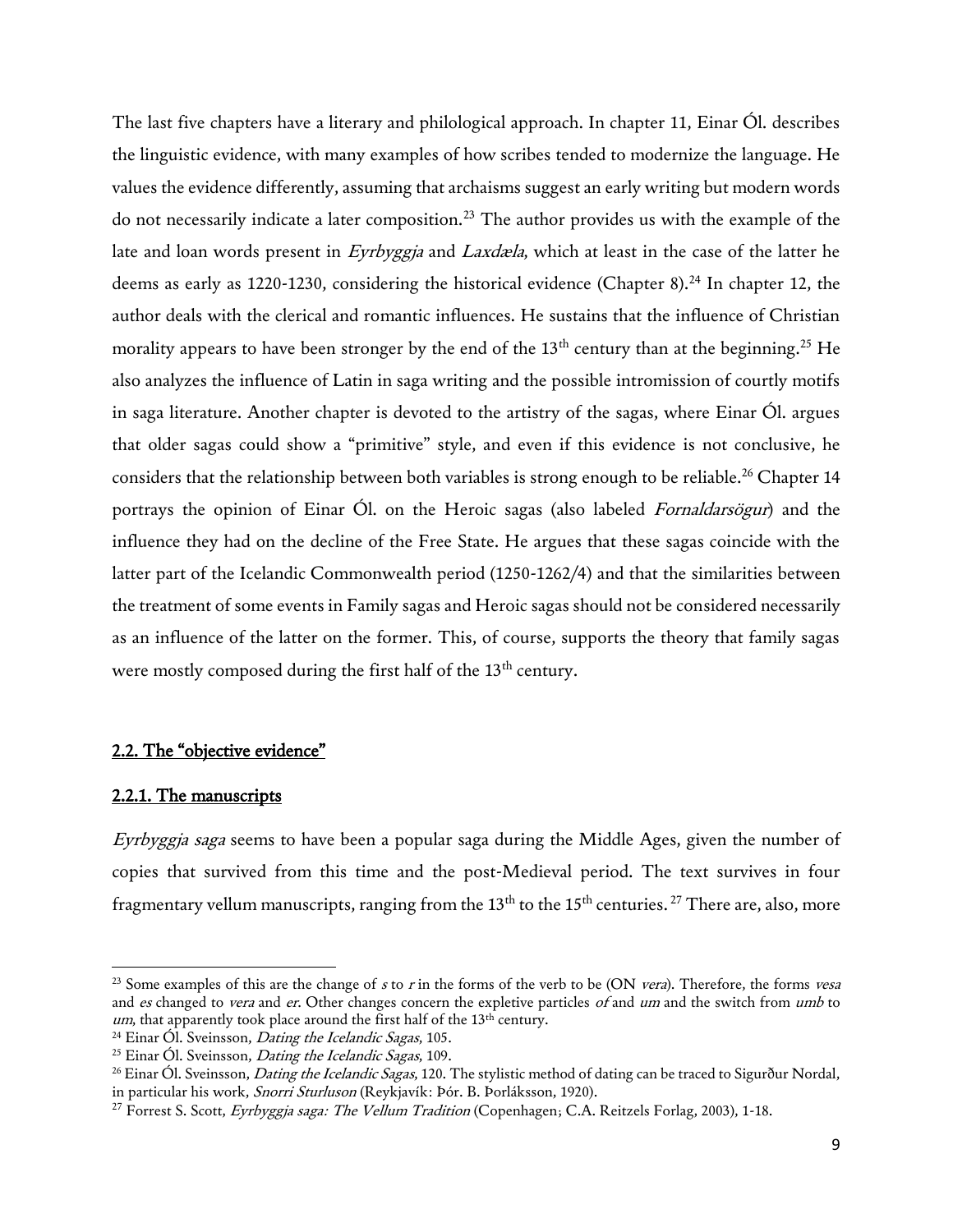than fifty copies on paper, later in dating. The four medieval manuscripts are listed below, following the research made by Forrest S. Scott in his scientific edition from 2003:

- 1. E, AM 162 E. fol.,  $13<sup>th</sup>$  century
- 2. W, Cod. Guelf. 9.10, 4<sup>to</sup> in the Herzog August Library, Wolfenbüttel, fourteenth century
- 3. M (Melabók), AM 445 b 4<sup>to</sup>, fifteenth century
- 4. G, AM 309 4<sup>to</sup>, written in 1498

The most complete manuscript, that will be discussed below, is W, although the beginning of the saga is missing. The oldest manuscript, E, is the most defective one, covering just a few episodes and coinciding with the text covered by M and W. *Melabók* and manuscript G cover the beginning of the saga but do not have the middle part of the text. Of these two, Melabók is the least fragmentary one, covering the final third of the saga.

Concerning the relationship between the manuscripts, Forrest S. Scott concluded that two branches derived from the stemma, unfortunately both are missing (\*B and \*C). From these branches, manuscripts E, G, and W were sister manuscripts, while M and another lost manuscript, known as  $*A$ , descended from  $*C$ . From  $*A$  descended two other manuscripts, Z and  $*A^1$ , that were both used for the compilation *Vatnshyrna*, that was used later by Einar Ól. for the Íslenzk fornrit edition.

In *Dating the Icelandic Sagas*, the information provided by Einar Ol. Sveinsson about the manuscripts of Eyrbyggja saga is rather brief, probably because his scholarly edition for the Íslenzk fornrit collection (ÍF IV, 1935) contained a longer survey on the topic (§ 7. Handrit Eyrbyggju, Útgáfan). In the work from 1958, Einar Ól. mentions that fragments of four vellums and the transcript of a fifth (Vatnshyrna) survive. Also, he argues that "material differences are small, and comparison of the manuscripts does not suggest that the wording has been radically altered". <sup>28</sup> The Íslenzk fornrit edition is based on Vatnshyrna, although he states that manuscripts from the B and M groups are closer to the original.

Jonna-Louis Jensen wrote a comprehensive critique of the method presented by Einar Ól. in his text from 1958. She argued that the approach of the Icelandic School relied on dating every single manuscript based on textual interrelations. This could lead to a relative knowledge, very feeble if we consider the textual variation in the sagas: manuscripts could be changed while being copied,

<sup>&</sup>lt;sup>28</sup> Einar Ól. Sveinsson, *Dating the Icelandic Sagas*, 20.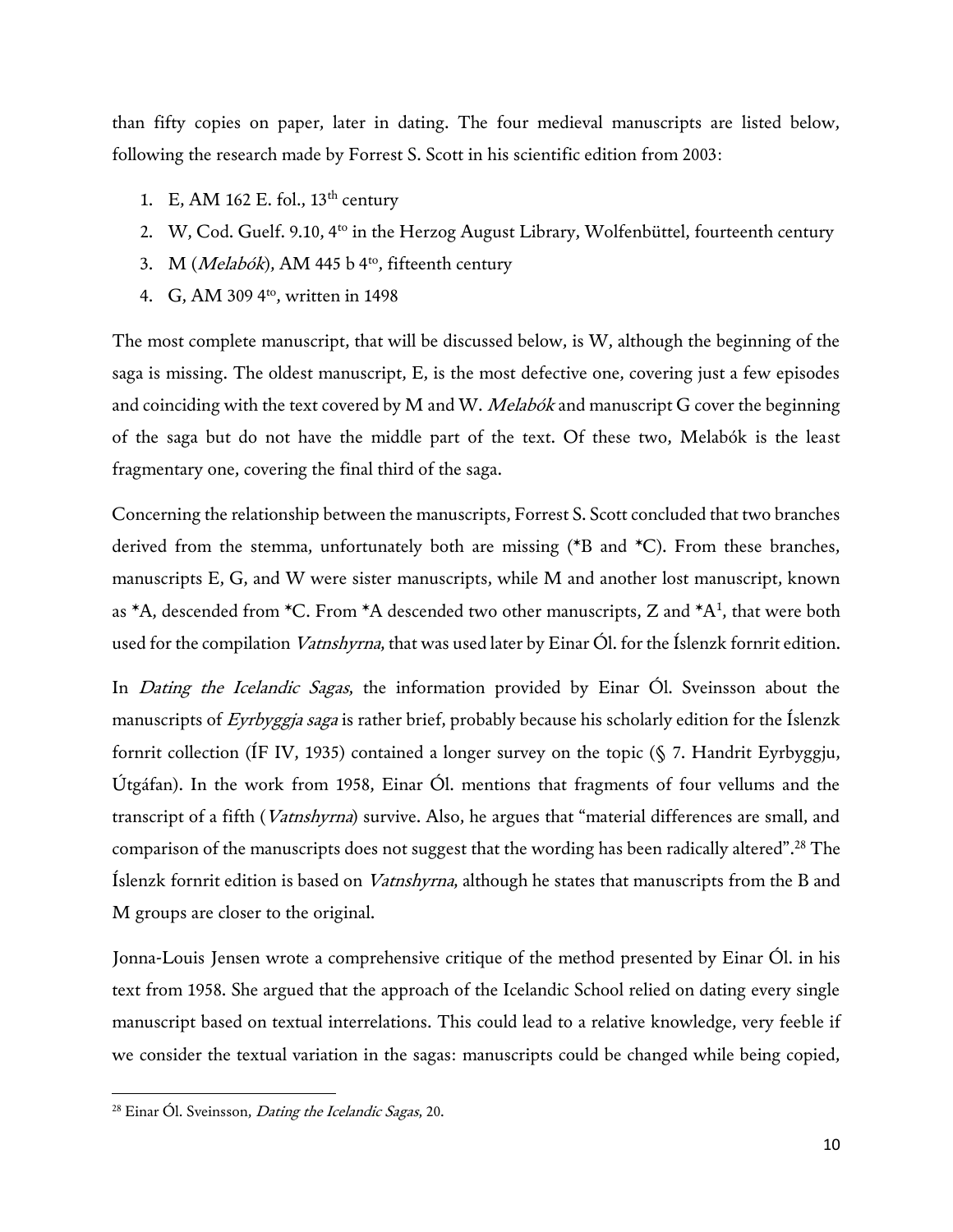therefore relying in the cross-references between sagas could lead to the equivalent of building a house of cards where the position of every element is relative. She proposed a genetic method, that Einar Ól. used himself in his critical edition of *Njáls saga*.<sup>29</sup> Jensen explained the history of the reconstruction of Eyrbyggja made for the Íslenzk fornrit edition of the saga, saying that Einar Ól. considered all the manuscripts (the lost Vatnshyrna, the fragmentary E, G, and W, and Melabók) as "stemmatically equal".<sup>30</sup> In this way, Einar Ól. used parts of different manuscripts when they provided fuller information, therefore creating a continuous story that was not necessarily representative of the extant manuscripts. The scientific new edition of the saga, published by Forest S. Scott in 2003, defended the idea that *Melabók* and *Vatnshyrna* came from the same branch, while the other three manuscripts formed the older branch. An important conclusion from Jonna-Louis Jensen's article is that "W is the single manuscript that gives the best picture of the archetype of *Eyrbyggja saga*, even in some respects better than the old fragment E (AM 162 E fol.), which is both very short and marred with scribal errors."<sup>31</sup>

The W manuscript, also known as Cod. Guelf. 9. 10. Aug. 4to, is a defective Icelandic manuscript from the 14<sup>th</sup> century. It is conserved now in the Herzog August Bibliothek in Wolfenbüttel, Germany. It is made of 54 parchment leaves, assembled in 8 gatherings, with some paper leaves added later. Árni Magnússon borrowed the codex and provided a copy of the first part of Eyrbyggja, written by an unknown hand in the  $18<sup>th</sup>$  century. Forrest Scott mentions that a single hand has been identified in the manuscript.<sup>32</sup> The codex has three lacunae, although only the first one, of approximately 8 leaves, concerns Eyrbyggja saga. It appears before the first gathering of the manuscript, which means that the beginning of the saga is missing.

The exact provenance of the manuscript is unknown, and its history is rather obscure. Guðbrandur Vigfusson guessed an origin in Snæfellsnes or Borgarfjörður, but the paleographic and marginalia analysis points to a North-Eastern Icelandic provenance.<sup>33</sup> A paper copy of the manuscript was

l

<sup>&</sup>lt;sup>29</sup> Einar Ól. Sveinsson, *Studies in the Manuscript Tradition of Njáls saga* (Íslenzk fræði) (Reykjavík: H.F. Leiftur, 1953).

 $30$  Jonna Louis-Jensen, "Dating the Archetype: *Eyrbyggja saga* and *Egils saga Skallagrímssonar*", in *Dating the Sagas.* Reviews and Revisions, ed. Else Mundal (Copenhagen: Museum Tusculanum, 2013), 136.

<sup>31</sup> Louis Jensen, "Dating the Archetype: Eyrbyggja saga and Egils saga Skallagrímssonar", 138.

<sup>&</sup>lt;sup>32</sup> Forrest S. Scott, Eyrbyggja saga: The Vellum Tradition, 48.

<sup>&</sup>lt;sup>33</sup> The owner's signature (f.48v) traces back to the North-East of Iceland. The owner of the book has been identified with the lögmaðr Audunn Sigurðsson "Laga-Auðunn" (c. 1470), who lived in Héðinshöfði for a while. Forrest S. Scott, Eyrbyggja saga. The Vellum Tradition, pp. 45.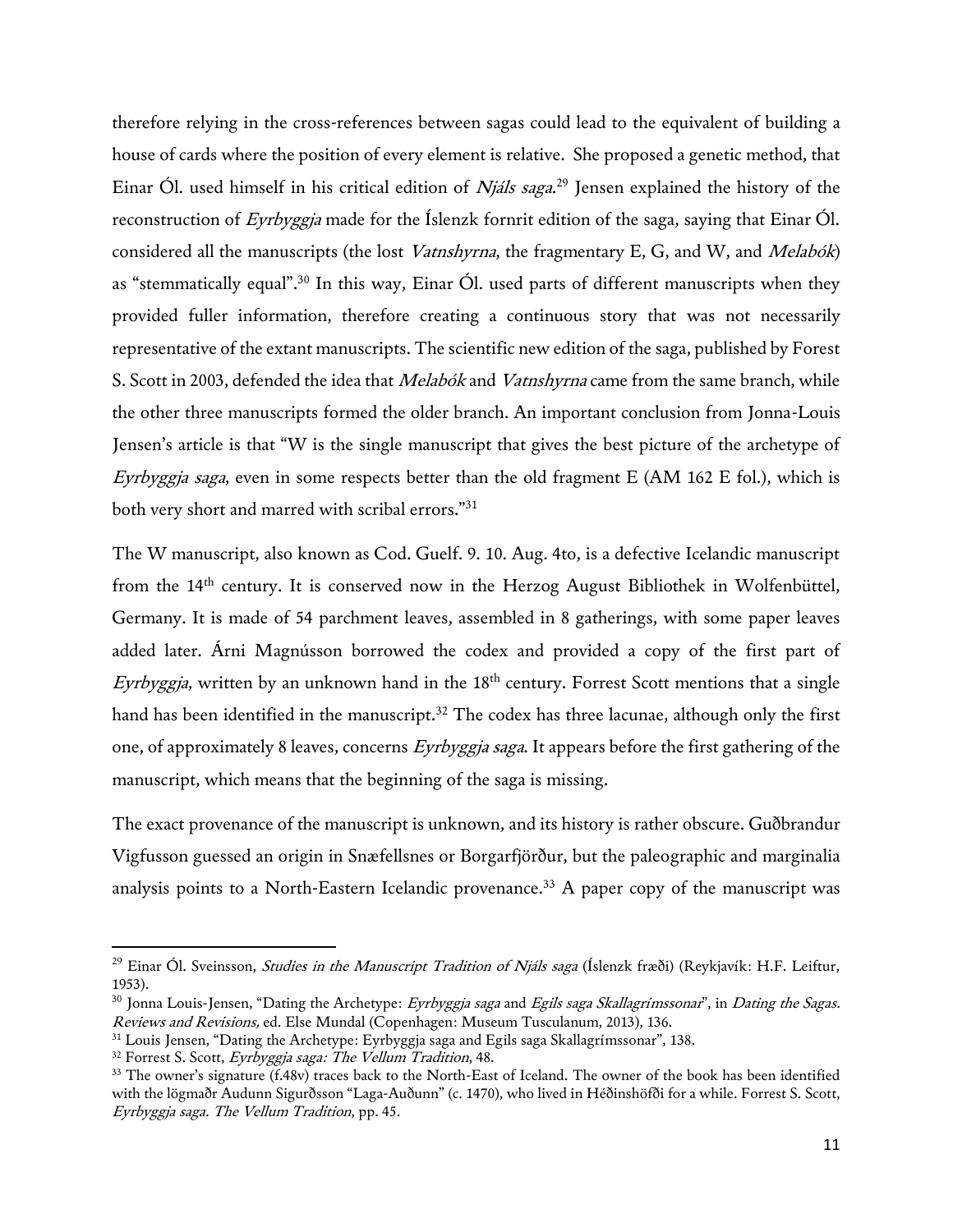ordered around 1640 by the Bishop of Hólar Þorlákur Skúlason (1628-1656), who was very active in preserving copies of medieval Icelandic manuscripts. The paper copy commissioned by the Bishop contained four sagas, Eyrbyggja and Egils saga included, most likely copied by the same unknown hand, familiar from the Bishop's work. Árni Magnússon obtained the copy before 1707 from one of his acquaintances of Hólar, then he split the book in four volumes. AM 446 4to, the paper manuscript of Eyrbyggja, shows the same lacunae in the contents as W, thus proving that W was already defective in the 17<sup>th</sup> century.<sup>34</sup>

#### 2.2.2. Authorship

l

Authorship was one of the main problems for the Icelandic School. The reasoning behind this search for the author was stated above in the survey on Einar Ól.'s method. It concerns his definition of "saga". If sagas are defined as written works composed by specific individuals, almost like contemporary novels, every copy of a saga is potentially a different version of the same story. By comparing different versions of the same saga, we could reach the "core" of the story, that would resemble the original version (i.e., the *Urtext*). Consequently, both dating the manuscript as a material object and the matter of a saga, were necessary to reconstruct the history of the so-called original version. This notion has been challenged since the introduction of the structuralist approach in saga scholarship. Carol Clover argued convincingly that sagas are products of a literary culture that valued Continental influences more than Einar Ól. could accept.<sup>35</sup> The assessment of oral sources and the constant reworking of the tradition, that eventually crystalized in the sagas that we access through the manuscripts, has also been reintroduced in saga scholarship.<sup>36</sup> It is not the object of this thesis to discuss further the changes in the literary field, although the question of authorship could be meaningful from a historical perspective. Of course, the question posed by the Icelandic School needs to be reshaped: the stress is not in finding the individual in charge of

<sup>&</sup>lt;sup>34</sup> The manuscript had a long history and moved to and from Germany several times. For the sake of brevity, I omit this information which can be read in Forrest S. Scott 2003, Eyrbyggja saga, 45-51.

<sup>&</sup>lt;sup>35</sup> The influence of Romantic and Continental literature was conceived as an intromission into the native literary culture. See Einar Ól. Sveinsson, *Dating the Icelandic Sagas*, 124-126. Carol J. Clover argued against this idea: "The sagas themselves, and he manuscripts in which they are contained, offer prima facie evidence that this literary climate was by no means restricted to Continental authors but prevailed in Scandinavia as well. That saga composition was influenced by Latin history writing is clear. Whether it also received reinforcing secondary impulses from French prose romance is not clear, though circumstantial evidence points in that direction." Carol J. Clover, The Medieval Saga (Ithaca and London: Cornell University Press, 1982), 203

<sup>36</sup> One example is Pernille Hermann, "Concepts of Memory and Approaches to the Past in Medieval Icelandic Literature", Scandinavian Studies 81:3 (2009), 287-308.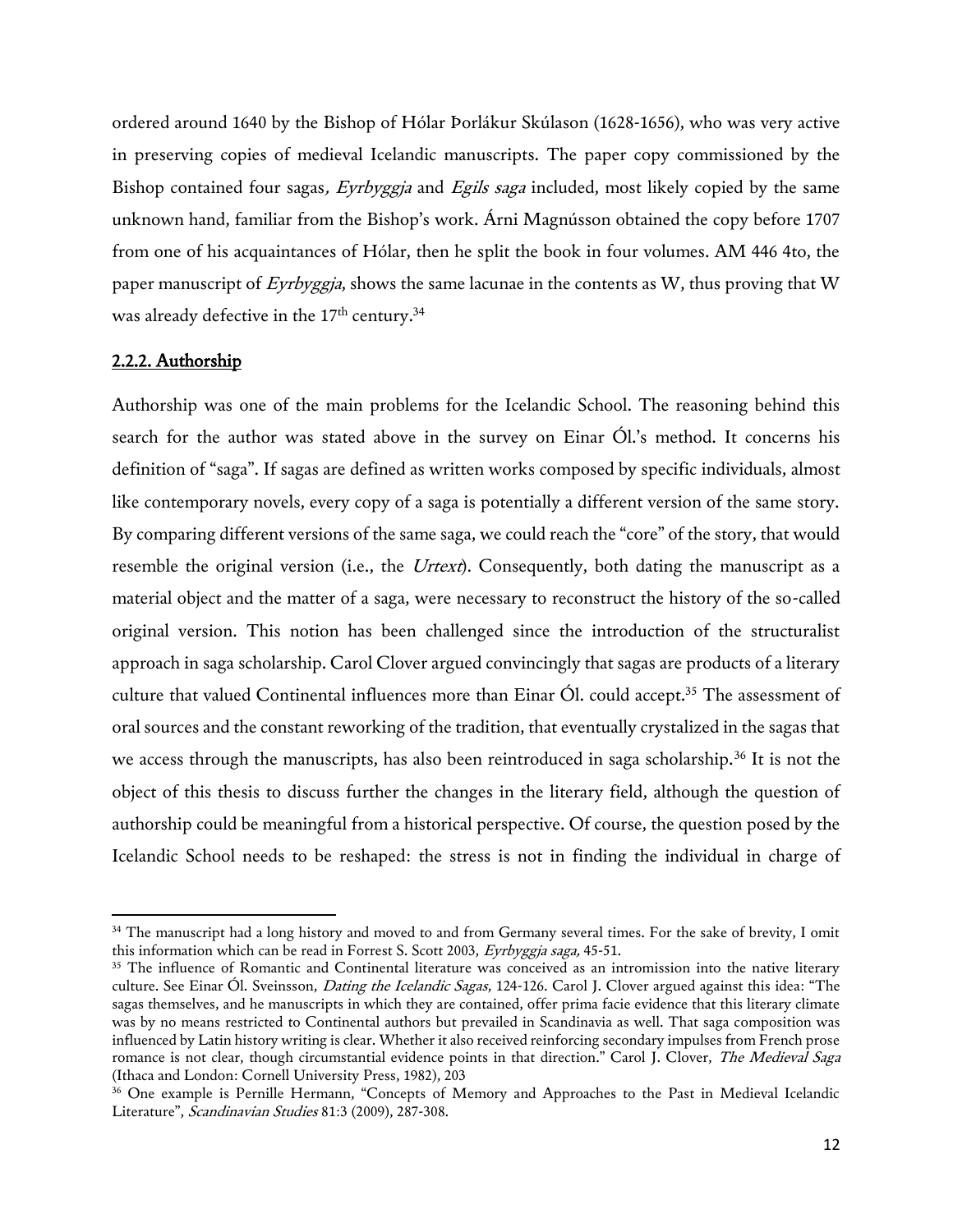committing the saga to parchment, rather to identify the interest group behind the crystallization of a specific tradition.

Einar Ól. did not provide a theory regarding the authorship of Eyrbyggja. Given the local character of the saga, it is commonly accepted that it was composed in the Snæfellness region, and most probably in the entourage of the Sturlungar.<sup>37</sup> Jean-Pierre Mabire, who follows Einar Ól. in most of his views about the saga, proposes Þórðr Sturluson, brother of Snorri Sturluson and father of Sturla Þórðarson, as one possible author.<sup>38</sup> This theory is closely related to an early dating of the saga, as Mabire clearly states:

Si nous retenons comme période probable de composition de la Eyrbyggja les années autour de 1220, comme notre essai de datation semble nous y autoriser, alors le nom d'un personnage célèbre s'offre à nous comme auteur possible de la saga : il s'agit de Þórðr Sturluson, frère du grand Snorri, et descendant de l'illustre goði Snorri, héros de notre saga. Þórðr vécut de 1165 à 1237 et, à l'époque considérée pour la rédaction de la Eyrbyggja, il régnait en maître sur la Presqu'ile-du-Mont-des-Neiges [the Snæfellness peninsula]. C'était un homme rempli de bon sens, prévoyant, pacifique et plein de bienveillance, mais qui savait défendre ses intérêts. Entre lui et le goði Snorri on peut déceler de profondes affinités spirituelles.<sup>39</sup>

Mabire's theory about Þórðr as the possible author departs from the earliest dating proposed by Einar Ól. Sveinsson.<sup>40</sup> This dating had been disregarded during the years, especially since the references to *Laxdæla* had been accepted as integral parts of *Eyrbyggja*.<sup>41</sup> Accepting some of the points made by Mabire and others about the character of the saga, the involvement of the Sturlungar seems to be out of question, although given the quarrelsome character of the members of this family, speaking of a unified ideological endeavor seems unfitting. The connection between Þórðr

<sup>37</sup>This argument has a long story in Eyrbyggjas' scholarly research: e.g., Einar Ól. Sveinsson and Matthías Þórðarsson, eds., Eyrbyggja saga (ÍF IV) (Reykjavík : Hið Íslenzka Fornritafélag, 1935), liii.; Jean-Pierre Mabire, La composition de la Eyrbyggja saga (Caen : Association des Publications de la Faculté des Lettres et Sciences Humaines de l'Université de Caen, 1971), 41-43; Forrest S. Scott, Eyrbyggja saga, 20-21; Ryan E. Johnson, "Eyrbyggja and Icelandic Scholasticism: The Boethian Influence on Saga Narrative" (Unpublished MA diss., University of Iceland, 2014), 4-8.; among others.

<sup>&</sup>lt;sup>38</sup>Jean-Pierre Mabire, La composition de la Eyrbyggja saga, 41-43.

<sup>&</sup>lt;sup>39</sup>Jean-Pierre Mabire, *La composition de la Eyrbyggja saga,* 42-43.

<sup>40</sup>Elín Bára Magnúsdóttir argued convincingly for the relevance of studying the literary and thematic relationship between Eyrbyggja and Sturla Þórðarson's literary work (Íslendinga saga and Hákonar saga Hákonarsonar). According to Elín Bára, Sturla could have been the author of Eyrbyggja and the depiction of many of its characters, such as Snorri goði, could be modelled after Sturla's uncle, Snorri Sturluson. See Elín Bára Magnúsdóttir, Eyrbyggja saga: Efni og höfundareinkenni (Reykjavík, Háskólaútgáfan, 2015).

<sup>&</sup>lt;sup>41</sup> This will be discussed extensively in the next chapter, but in his edition from 2003, Forrest S. Scott confirms that the references are present in all the older manuscripts, without any mark of being a later interpolation.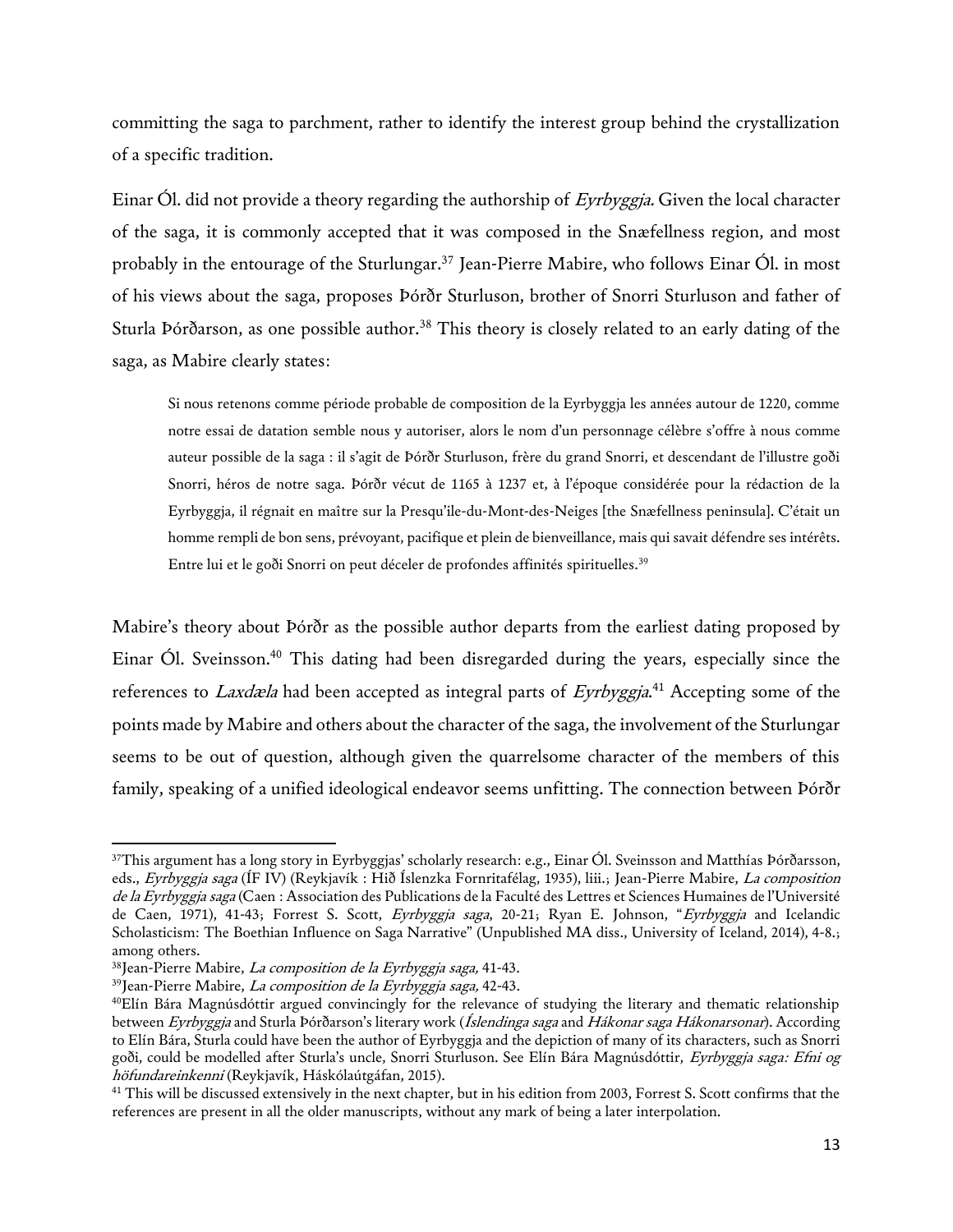Sturluson and Snorri goði is beyond question, given that he was the first son of Hvamm-Sturla to possess the Snorrungagoðorð and later he incorporated the Þórsnesingagoðorð. The Snorrungagoðorð changed hands later to Sighvatr Sturluson, Þórðr's brother.<sup>42</sup> Even if the region had an inherent value in the political construction of Hvamm-Sturla's descendants, the infighting and the power basis that each of the Sturlungar amassed until the fall of the Commonwealth took place outside the Snæfellness peninsula. In this sense, a discourse as that conveyed by Eyrbyggja would not fit in the context of an undisputed power of the same family in the region. But who could benefit from such a discourse? In the following section, I will propose a new argument concerning the structure of the saga, that could help clarify this question.

## 2.2.3. Structure

l

In an article from 2007, Lars Lönnroth describes the evolution of structuralist ideas in the study of saga literature.<sup>43</sup> According to him, the idea of patterns in the composition of Icelandic sagas had a long tradition before Continental anthropologists delineated the Structuralist theories. He starts his survey with Albert U. Bååth's *þáttr* theory, and continues on to Andreas Heusler, Theodore M. Andersson, Joseph Harris, Richard F. Allen, and Carol Clover. The structuralist approach evolved until the beginning of the 1980's, when two different evolutions took place: on the one hand, the stress put on fixed patterns shifted to a more lax organizational scheme; on the other, scholars started to bring the structuralist approach outside literary criticism and into fields like historical and legal research. Lönnroth mentions the American scholar Jesse L. Byock as a pioneer in this approach, and his book Feud in the Icelandic Saga (1982) as the beginning of a new trend in saga scholarship. This is what would be known later as the "anthropological turn", or what Gisli Pálsson considered the "ethnographical oriented saga scholarship", referring to Byock and William Ian Miller.<sup>44</sup>

In the case of Eyrbyggja saga, the search for a structural pattern in the saga was greatly influenced by Lee Hollander's article from 1959. One of his main points that must be taken into consideration

<sup>&</sup>lt;sup>42</sup> Jón Jóhannesson, A history of the Old Icelandic Commonwealth: Íslendinga Saga (Winnipeg: University of Manitoba Pres, 1974), 233.

<sup>&</sup>lt;sup>43</sup> Lars Lönnroth, "Structuralist Approaches to Saga Literature." In *Learning and Understanding in the Old Norse* World: Essays in Honour of Margaret Clunies Ross, ed. Judy Quinn et al (Turnhout: Brepols, 2007), 63–73.

<sup>&</sup>lt;sup>44</sup>For a deeper insight in the scholarly discussion concerning this, see Santiago Barreiro, "*Big men* during the Icelandic Commonwealth" (Unpublished MA diss., University of Iceland, 2010), 6.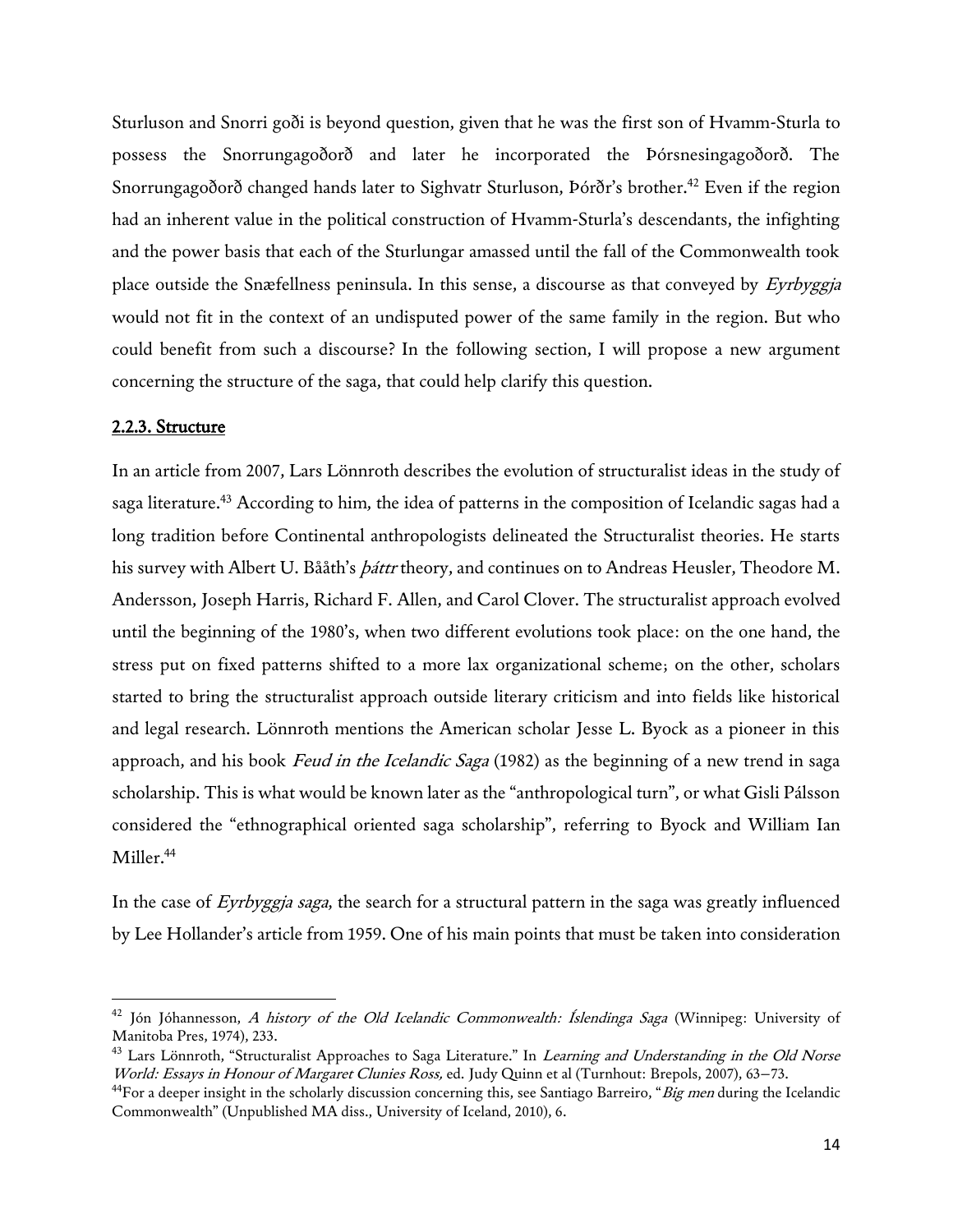is that the saga was composed and shaped in the way we know it not by mere chance. He argued that the way in which the stories are interwoven in the saga followed the interlacing of sentences of skaldic poetry. In this way, Hollander reassessed the artistry in the composition of Eyrbyggja that was being discussed at that time.<sup>45</sup> After the work of Lee Hollander, many authors have tried to provide a unifying idea to explain the fragmentary narrative of the saga.<sup>46</sup> Many principles have been proposed over the years: Carol Clover argued that Eyrbyggia was an example of a multistranded story with roots in the contemporary continental literature, while Vesteinn Ólason and Einar Ól. Sveinsson agreed on the centrality of Snorri *goði*. Torfi Tulinius proposed heroism as an organizing factor. Jennifer Livesay organized the saga in relation to the female characters in the saga.<sup>47</sup>

Einar Ól. argued that scribes avoided repetition between sagas with a literary relationship, such as Eyrbyggja and Laxdæla.<sup>48</sup> If we consider that Snorri goði is an important character in both sagas, and that the story in Eyrbyggja stretches from the colonization of the Snæfellness area until Snorri moves out to Sælingsdalr (with the only exception of the events in Tunga that will be addressed in Chapter 3), then chronological criteria could be at work.

Bernadine McCreesh argued that the Conversion marked the point where the story lines in Eyrbyggja developed as a reflection of elements previously presented. She mentions five elements that occur both in Pagan and Christian times: 1) death by drowning; 2) rivalry between two women; 3) curse by the dying; 4) hauntings; 5) laying of  $\overline{P}$  borodfr.<sup>49</sup> Her theory is that this fact reflects the importance of Christianization in the history and ideology of 13<sup>th</sup> century Iceland. In this sense, Eyrbyggja saga would be a tale about the transition from a pagan and unorganized society to a

l

<sup>&</sup>lt;sup>45</sup> The question concerning the artistry had a long history. A short summary is provided by Forrest S. Scott: "The question of whether there is a structural plan behind Eyrbyggja saga is particularly well dealt with by Jean-Pierre Mabire, who summarizes the views of critics down to the time of his La Composition de la Eyrbyggja Saga -Guðbrandur Vigfússon, Finnur Jónsson, Eiríkur Magnússon, Sigfús Blöndal, all of whom assume that chapters have either been interpolated or suppressed. Without advancing such radical views, others have criticized the structure of the saga – Gering, Turville-Petre (who however suggests that this very fault does in fact make the story seem more like real life)." In Forrest S. Scott, Eyrbyggja saga, 23.

<sup>&</sup>lt;sup>46</sup>Lee M. Hollander, "The Structure of Eyrbyggja Saga", The Journal of English and Germanic Philology 58.2 (1959):222-227.

<sup>&</sup>lt;sup>47</sup> For more about every specific argument, Torfi Tulinius (2014), "Deconstructing Snorri. Narrative Structure and Heroism in Eyrbyggja saga", in Narration and Hero. Recounting the Deeds of Heroes in Literature and Art from the Early Medieval Period, eds. Victor Millet et al. (Berlin: De Gruyter, 2014), 195-208. <sup>48</sup> Einar Ól. Sveinsson, *Dating the Icelandic Sagas*, 78.

<sup>&</sup>lt;sup>49</sup>Bernardine McCreesh, 'Structural patterns in the *Eyrbyggja Saga* and other sagas of the Conversion,' *Medieval* Scandinavia 11 (1978-9), 273.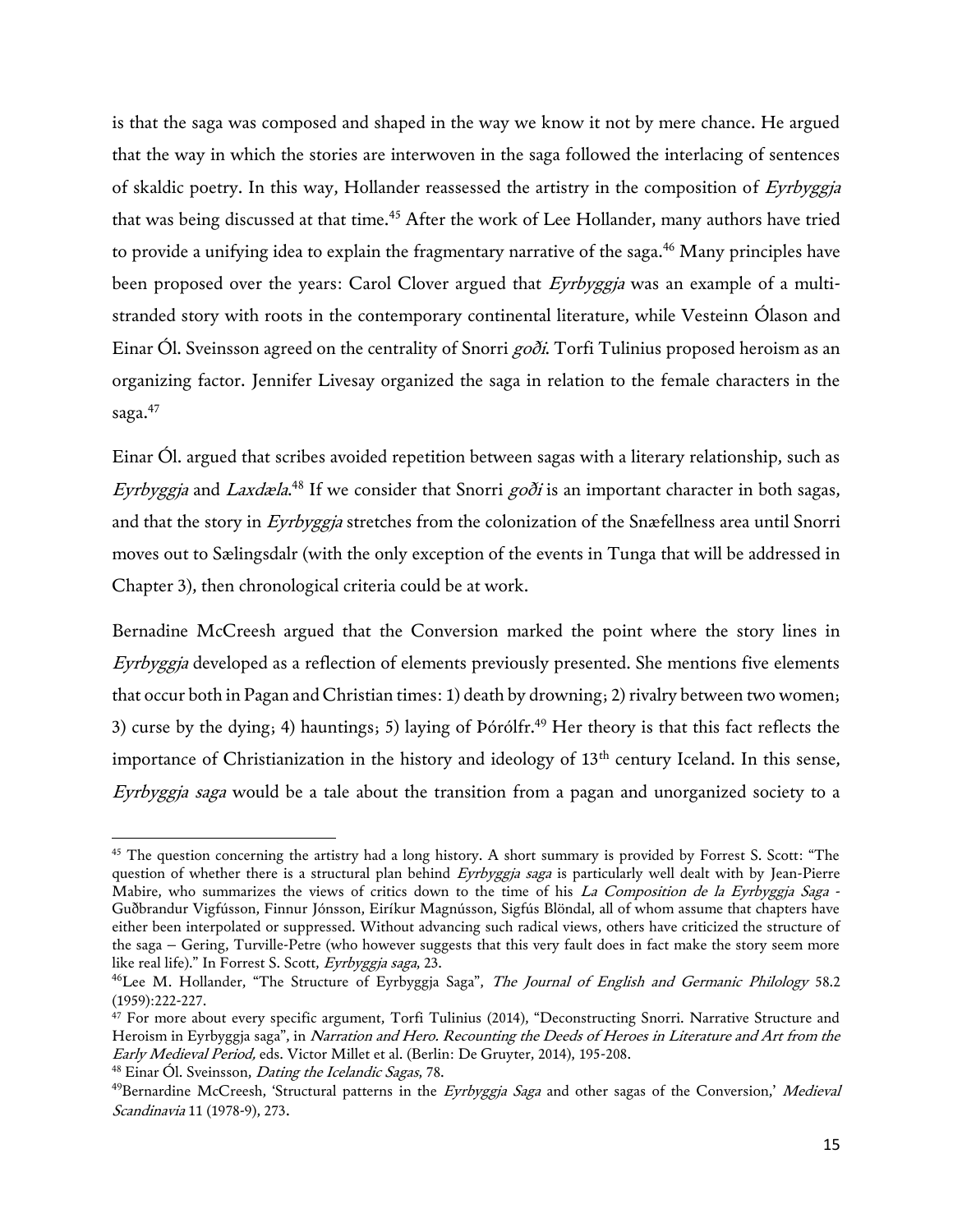Christian and political society.<sup>50</sup> McCreesh's model could be extended to many of the family sagas with different structural patterns, therefore, it loses some of its explanatory value for the specific case of Eyrbyggja. Nonetheless, I will argue that the idea of a transitional character could be supported if we think about other organizational patterns that are specific to this saga.

Torfi Tulinius argued that certain events in the saga could have expressed the concerns of the lay aristocracy towards the advance of the Church and a reluctant collaboration with the ecclesiastical structure.<sup>51</sup> In this sense, the saga could be related to the growing competition for power in Iceland during the last years of the Commonwealth. Although Torfi proposed heroism as the main organizational element of the narrative in Eyrbyggja, the context in which it is measured is the political activity of chieftains: Snorri struggles to achieve supremacy in the area around Þórsnes, fulfilling the legacy of his forefather, the settler Þórólfr *Mostrarskegg*. If we follow the saga, the undisputed authority of Þórólfr lasts until the Kjalleklingar defy the rules established by him and a conflict between the two most important families in the region begins. After Þórðr gellir's arbitration, we see how the godord is divided and the upcoming generations must deal with the competence of other less entitled men, such as Arnkell. The young Snorri is confronted with the doubts about his character, when the saga explains that:

Hann varðveitti þá hof; var hann þá kallaðr Snorri goði; hann gerðisk þá hǫfðingi mikill, en ríki hans var mjǫk ǫfundsamt, því at þeir váru margir, er eigi þóttusk til minna um komnir fyrir ættar sakar, en áttu meira undir sér fyrir afls sakar ok prófaðrar harðfengi.

He maintained a temple and was afterwards called Snorri goði. He became a great chieftain, but many envied his rank, because they felt they were equal in birth to him, and they had more strength and confirmed willingness to use force to achieve their ends.<sup>52</sup>

We can read in the saga a conflict between a traditional and a new established power, that is repeated three times, first with the Kjalleklingar, then with Arnkell and finally with Óspakr. We see how the chieftaincy evolves in the lapse of four generations, from the authority of Þórólfr *Mostrarskegg* to that of Snorri's descendants. If we consider the beginning and the end of the saga, we can see that the common element in these two points is Snorri, and thus his centrality in the

<sup>&</sup>lt;sup>50</sup> Some of the political milestones in the governmental history of Commonwealth Iceland could be traced in the saga, such as the establishment of the Fifth Court.

<sup>51</sup> Torfi Tulinius, "Deconstructing Snorri. Narrative Structure and Heroism in Eyrbyggja saga", 196.

<sup>&</sup>lt;sup>52</sup> The translation is from Torfi Tulinius, "Deconstructing Snorri", 198.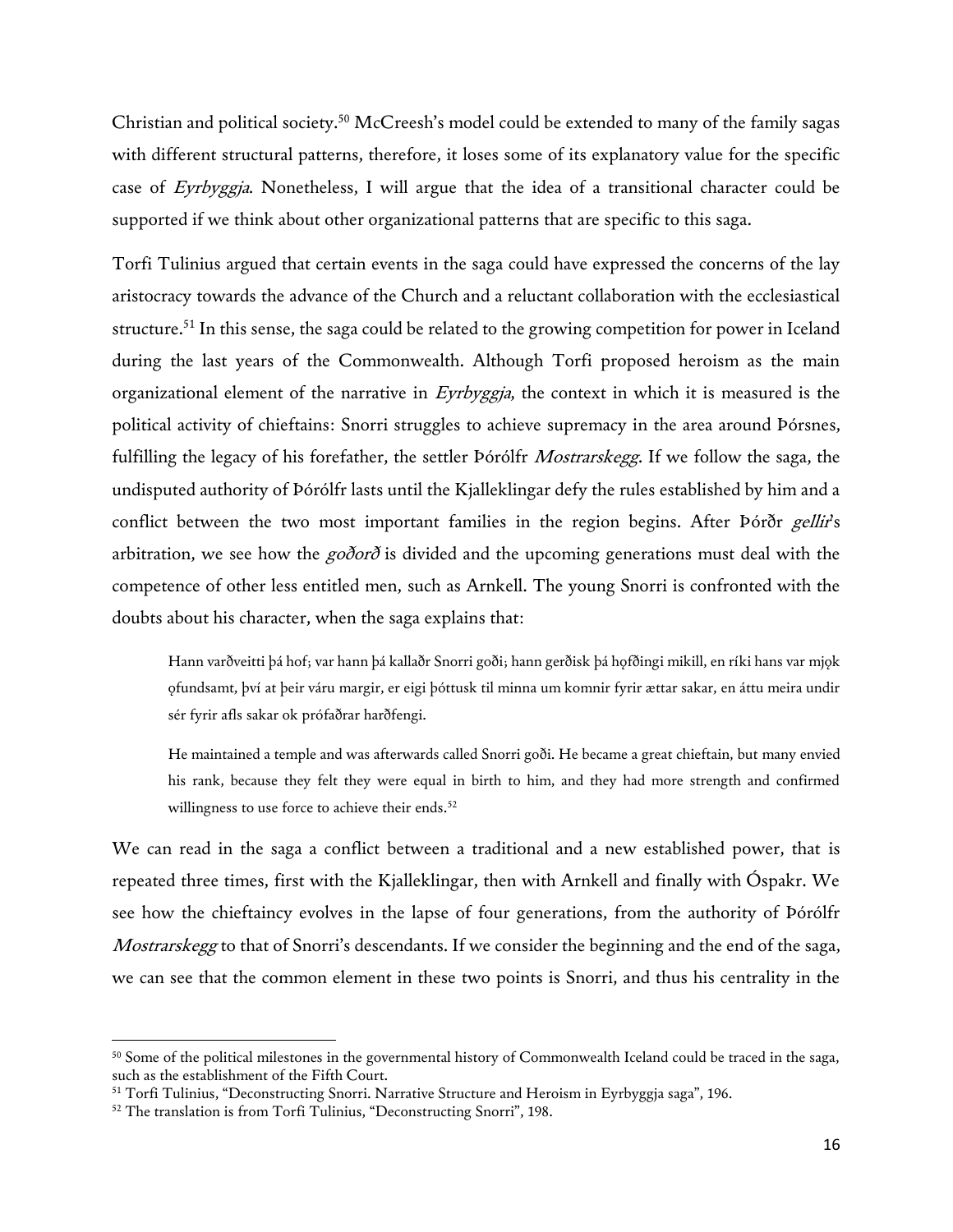saga. He represents the highest peak in the evolution of the authority and power of this family, and many elements in the saga seem to have been introduced for the sake of enhancing his power (e.g., the depiction of Arnkell's character as a complete opposite of Snorri's).<sup>53</sup> In this sense, Vésteinn Ólason and Einar Ól. Sveinsson would be right in postulating him as the organizing factor. Snorri fits the image of the transition perfectly, receiving a chieftaincy at a young age in a competitive environment and overcoming all the odds to unify his heirloom. But how to explain the many narratives in Eyrbyggja that don't concern Snorri? The fact that he is not always playing a leading role in the narratives has influenced the search for alternative structural factors holding the story together. Some of these theories have been presented, but there is no compelling reason to accept any one of them in particular over the alternatives. Another problem common to all these theories is that not all of them take into consideration the possible interpretations that such a discourse might have offered to the 13<sup>th</sup> century Icelanders. Many elements, such as the chronological frame, the regional character, the importance of Snorri, the heroism and the Conversion could all be incorporated in a single explanation. I will argue that the main structuring factor in the saga is the goðorð itself, and that we witness its evolution from the Landnám period to the time of Snorri's successors. The preeminence of Snorri in the saga responds to his role in restoring and consolidating the legacy of Þórólfr Mostrarskegg, in other words, the sole rulership over the Þórsnessþing. The cyclical evolution of the story, under this light, naturalizes the right of the Þórsnesingar to control the region, and the Conversion could be the dividing point from which the saga starts repeating itself. This could be the underlying message of the saga, and it could reshape our understanding of the fragment quoted above: many doubted Snorri and felt more entitled to wield the chieftaincy, and yet he managed to surpass them all. This could be a message to all his descendants, but especially to those whose influence and power was being questioned at the time when the saga was written.

But which would be the context in which this message resonated the most? The fact that the saga describes a transition, and in some point, naturalizes the rulership of the lay aristocracy with a traditional base of power gives us a clue as to where to look. Þórólfr's authority is based on three principles: 1) the authority he had over his neighbors in Norway; 2) his religious authority as Þórr's temple-priest; and 3) his rights as the first settler in the region. After Þórólfr died, his son Þorsteinn

<sup>53</sup> Torfi Tulinius, "Deconstructing Snorri", 197.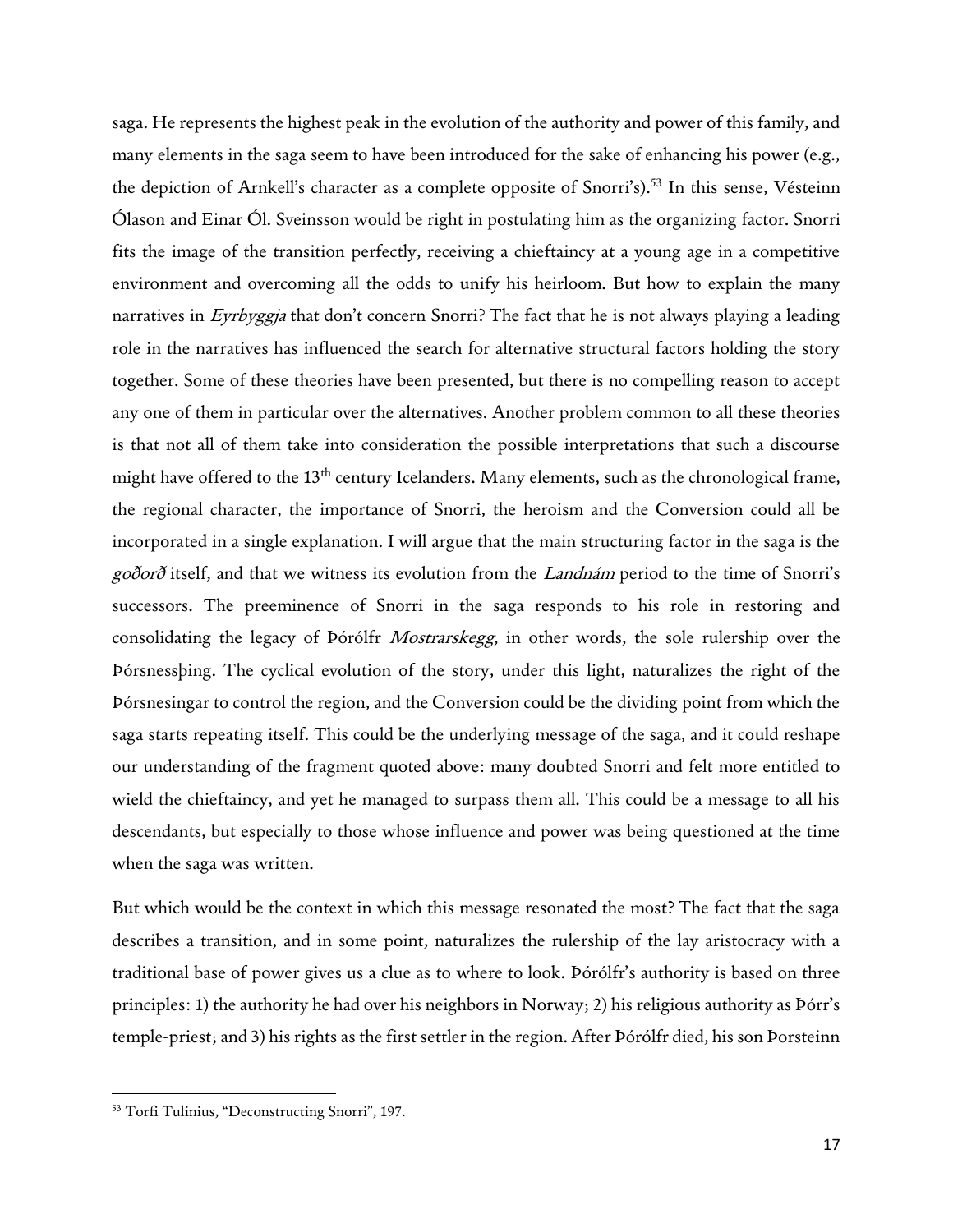þorskabítr failed to hold the chieftaincy together and he was forced to share the authority with the Kjalleklingar. By the time of the third generation of farmers, that of Snorri and Víga-Styrr, the basis of chieftain's authority shifted away from those of the time of the settlement. The possession of a goðorð is no longer the defining factor, as Arnkell's case proves. In Eyrbyggja, the only possessors of such office are the descendants of the original settlers who divided the Þórsnessþing among themselves, i.e. Snorri and the Kjalleklingar. The saga shows that a few generations after the land-taking, legal maneuvering and political representation were the key factors for sustaining a successful chieftaincy. Economic factors are not thoroughly described, although the saga mentions all of those involved in the political struggle in the district as prosperous farmers. In the last part of the saga, after Arnkell's death, we can see how Snorri concentrated power in this region. This process is manifold: he combined coercive means with shrewd political maneuvering with other chieftains and important farmers. This process seems to work hand in hand with concentrating more economical power, holding more than one farm, and brokering larger groups both in the local and national assemblies. This development is closely related with the concept of "sphere of authority", discussed by Sverrir Jakobsson.<sup>54</sup> As he writes, the early laws of Iceland don't stipulate any geographically defined principle for political authority, although saga evidence provides many examples of an unstable principle of local authority in the hands of chieftains.

I believe *Eyrbyggja saga* presents a clear ideological stance on the basis of authority and the extent of the sphere of authority of Snorri. The image we get from the saga on the chieftain's authority gains complexity after Arnkell dies: Snorri retains some of the features of Þórólfr Mostrarskegg, such as his chieftaincy and the prestige inherent to the family of the first settlers. But he also adds other layers, such as the legal brokering and the representation of larger groups against chieftains in other regions, i.e. after Víga-Styrr's assassination.

In the end, the trajectory of the descendants of Þórólfr Mostrarskegg closes a cycle, when Snorri becomes the principal authority in the region, although not on the same basis as his forefather. This power structure was unstable, but the networking built by Snorri extended to future generations, as the last chapter of the saga ( $A$ vi Snorra goða) describes. Interpreting the saga as a political tool for Snorri's successors in a context where their authority is being questioned, like after the submission of all the chieftaincies to the Norwegian king, seems plausible considering the

<sup>&</sup>lt;sup>54</sup> Sverrir Jakobsson, "The Process of State-Formation in Medieval Iceland", *Viator* 40.2 (2009), 158.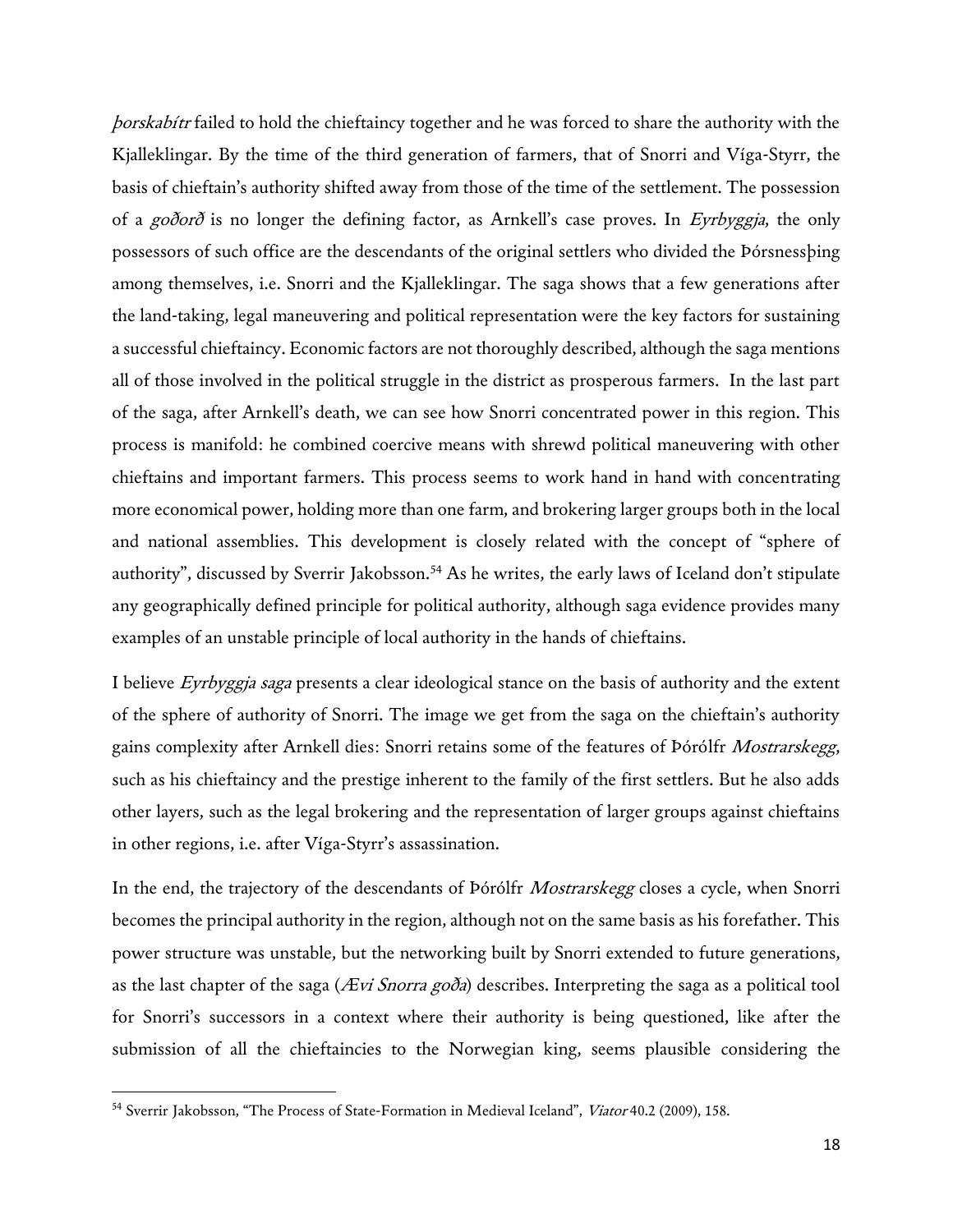arguments provided here. By naturalizing their authority and their right to rule, they could have been providing an argument to limit the intervention of the crown in local affairs. This does not mean necessarily that they were antagonizing King Haakon or his son Magnús, rather that they could have offered an alternative solution or even their services as loyal courtiers. In this sense, the role played by Sturla Þórðarson after the submission, and his connection to the legacy of Snorri (he possessed the Snorrungagoðorð before becoming the Crown representative) could have been connected.<sup>55</sup> We mentioned before the doubts concerning Snorri's right or ability to hold such an important office as the Þórsnesingagoðorð. Sturla was born out of wedlock, and his rise in the family came closely related with the struggle to defeat his cousin Þórðr kakali, therefore some doubts could have risen concerning his position. The similarities between the uncertain status of young Snorri goði and some of his descendants, like Hvamm-Sturla or Sturla Þórðarson, can be interpreted in a context as the one presented in this section as a political tool. This is one of many possible interpretations, but its plausibility reinforces a later dating for the saga, most likely after the submission to the crown.

## 2.2.4. Relationship with other sources

 $\overline{a}$ 

This section will deal with the references in *Eyrbyggja* to other sources. Einar Ól. mentions the relationship between Eyrbyggja and two other sagas: Laxdæla and Heiðarvíga. Both are quoted in the text and therefore it could be assumed that the author knew about them or that a later compiler interpolated those references. For Einar Ól. however, *Heiðarvíga* was a model of an archaic saga while *Eyrbyggja* was amongst the oldest of the classical sagas. The relationship with *Laxdæla* was different, as Einar Ol. assumed that the author of  $Eyrbyggja$  knew an early version of the saga or at least some version of the story. This relationship is explained in depth in Chapter 2 of this thesis. For the case of *Heiðarvíga saga*, the chapters concerning the death of the *berserkir* (27 and 28) and

<sup>&</sup>lt;sup>55</sup> Forrest S. Scott summarized an additional argument supporting this theory: "Einar Ól. Sveinsson, Rolf Heller and Peter Hallberg all consider the verbal similarities between Eyrbyggja saga and the works of Sturla Þórðarson, for example the shared use of *ofund (ar) samt, mannasættir*. This could be explained in two ways, that Sturla (born 1214) became familiar with Eyrbyggja saga 'in his cradle', or that he himself was the author of Eyrbyggja saga. In the latter case, he must have been told by his grandmother (who died in 1221), or perhaps his father (who died in 1237), about the exhumation of the bones. If, moreover, he was the author, one can explain the relative absence of features typical of 'romantic' literature when compared with Laxdœla saga. For content and style may be the product not only of chronology but of individual writers; Hallberg points out that this relative lack of interest in romantic material does fit the nature of Sturla." in Forrest S. Scott, Eyrbyggja saga, 22. See also Elín Bára Magnúsdóttir, Eyrbyggja saga: Efni og höfundareinkenni.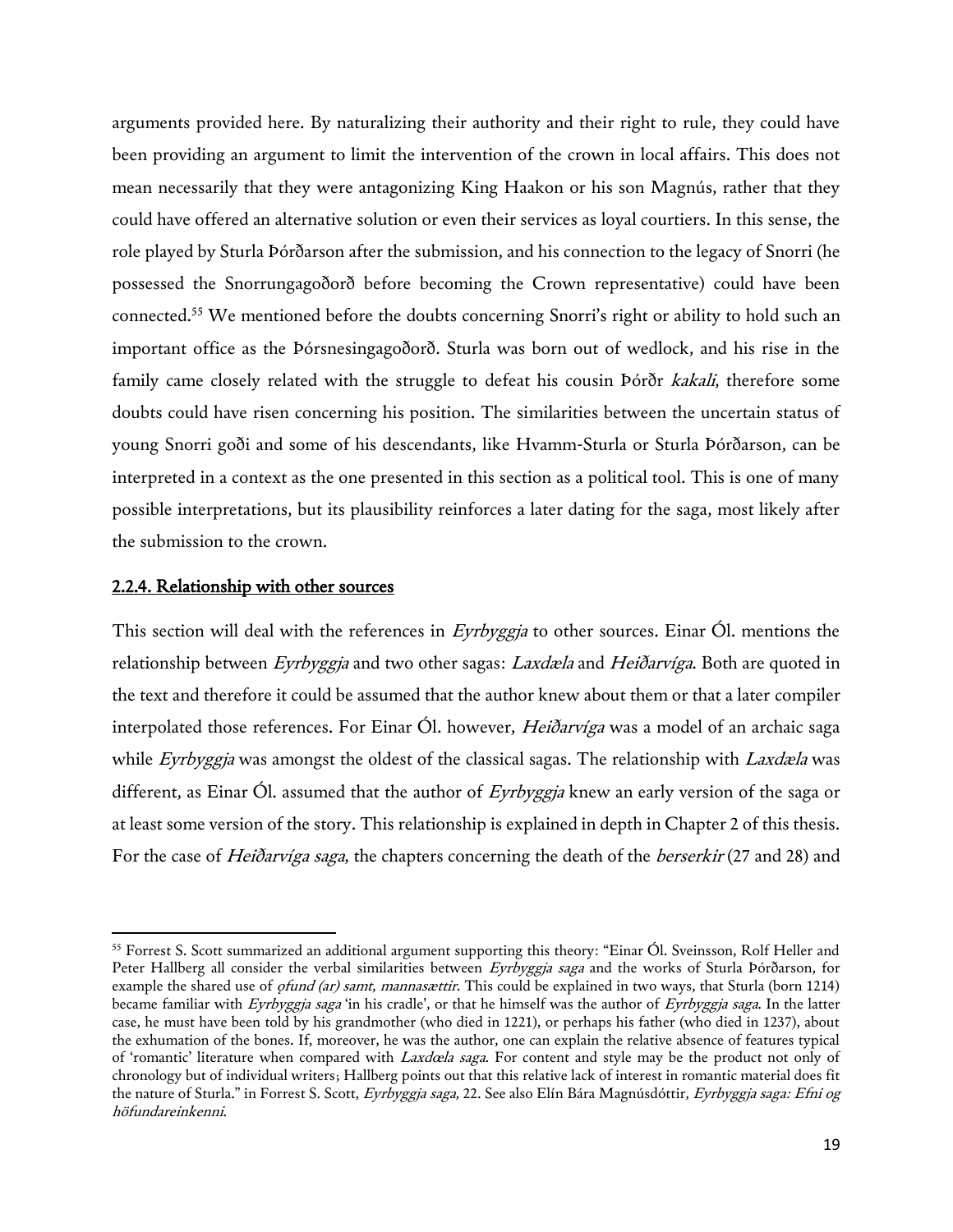the case after the death of Víga-Styrr (ch. 56) seem to have been borrowings from this saga, taken by the compiler of Eyrbyggja.

There is also an interesting relationship between Eyrbyggja saga and Landnámabók. It is important to remember that Sturla Þórðarson composed a version of the *Book of Settlements* (*Sturlubók*).<sup>56</sup> Sturla made extensive usage of saga narratives for his version of the *Landnámabók*, as has been showed by Jón Jóhannesson and is now being reassessed by Sveinbjörn Rafnsson in a recently published book.<sup>57</sup> Sveinbjörn's theory fits the interpretation of the present work, when he argues that:

The 'dialogue' between the various versions of Landnámabók and sagas is difficult to explain fully, but it is all a matter of historical evidence. The motivations behind these saga-interpolations are obviously influenced by secular interests in a hierarchical society of chieftains or wealthy farmers with claims to noble ancestry, traditional power or special rights. The authors of the late thirteenth-century versions of *Landnámabók* seem to have found a niche for their interests by interpolating excerpts from sagas, cultivating friendships or reflecting political connections in certain localities or regions in Iceland – all of which underpinned their demands for power.<sup>58</sup>

The value of *Landnámabók* as a cross reference for dating the sagas comes as an additional problem. Einar Ól. mentioned this issue, given that the older extant versions of *Landnámabók* were considered to have followed the text of the lost  $*Stymisbók$ . Einar Ól. subscribes to Jón Jóhannesson's argumentation, concerning the numerous sagas that influenced the Sturlubók

l

<sup>56</sup> In an article published in 2004, Axel Kristinsson explored the relationship between sagas and their alleged place of composition. One of the fundamental conclusions that he drew from his research was that social memory was at some point reconfigured to validate the current state of affairs against history. One of such instances concerned the landtaking of Skalla-Grímr as it was presented in the *Sturlubók*. This version presented some discrepancies with other manuscripts of Landnámabók but apparently borrowed the information from Egils saga Skallagrímssonar, attributed to Sturla's uncle, Snorri Sturluson. This theory relied on a biased use of the concept of cultural memory and has been recently reassessed by Ann-Marie Long, in his chapter "Sturlubók and Cultural Memory" in Sturla Þórðarson: Skald, Chieftain and Lawman, eds. Jón Viðar Sigurðsson and Sverrir Jakobsson (Leiden: Brill, 2017), 56-69. This problem and the potential use of the theoretical framework of "cultural memory" exceeds the point of this thesis, therefore it will not be addressed. For more on the topic, see Assmann, Jan, Cultural Memory and Early Civilization: Writing, Remembrance, and Political Imagination (Cambridge: Cambridge University Press, 2011); Vansina, Jan, Oral Tradition as History (Wisconsin: University of Wisconsin Press, 1985); and the aforementioned chapter by Ann-Marie Long.

<sup>57</sup> Jón Viðar Sigurðsson and Sverrir Jakobsson, eds., *Sturla Þórðarson: Skald, Chieftain and Lawman* (Leiden: Brill, 2017).

<sup>&</sup>lt;sup>58</sup> Sveinbjörn Rafnsson, "*Landnámabók* and Its *Sturlubók* Version", in *Sturla Þórðarson: Skald, Chieftain and Lawman*, eds. Jón Viðar Sigurðsson and Sverrir Jakobsson (Leiden: Brill, 2017), 51.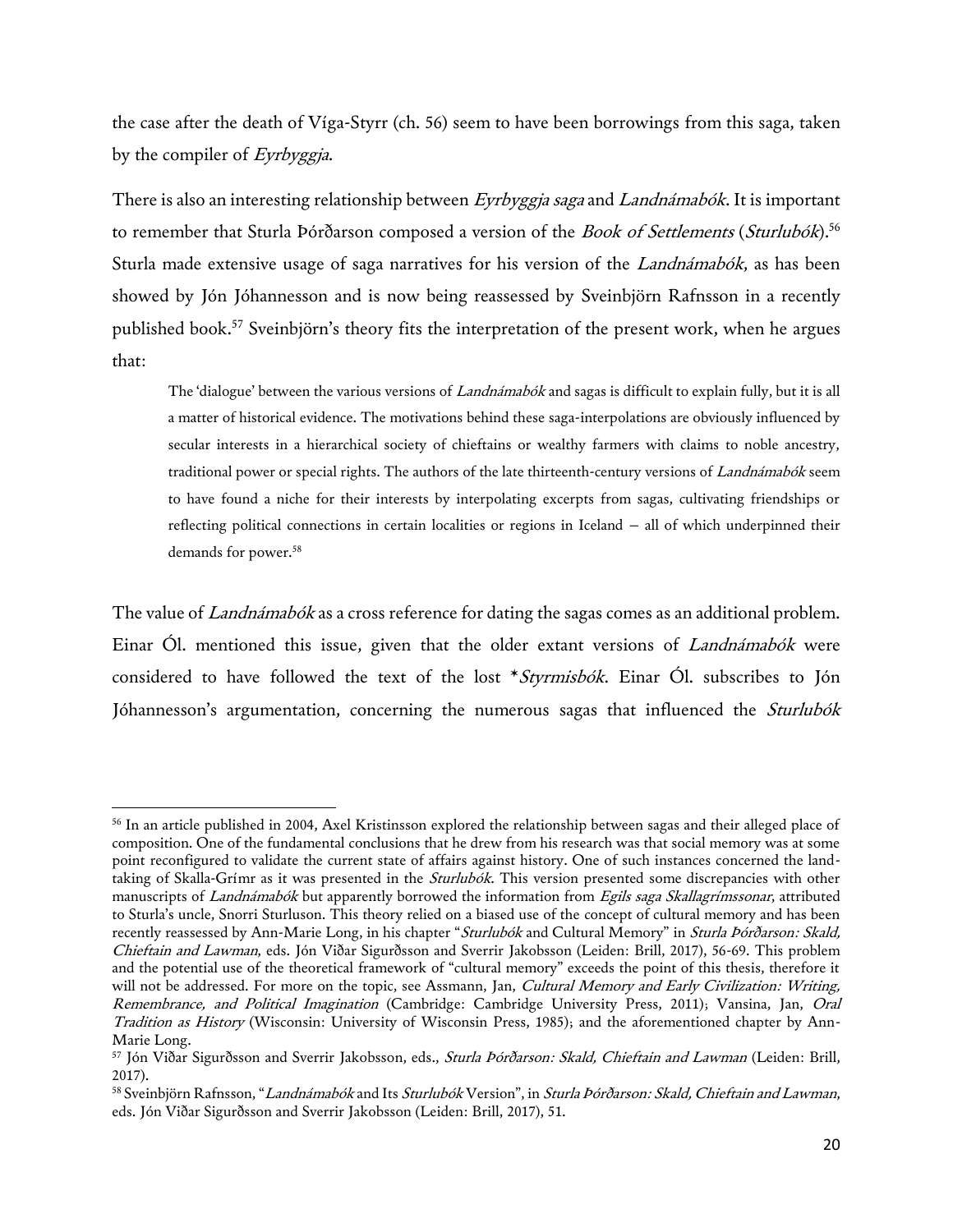version at our disposal, but he mentions in the list other sources whose dating has been debated and assumed later in recent years, e.g. Hœnsa-Þóris saga (1250-1270), Vatnsdæla saga (1270-1320).<sup>59</sup>

## 2.3. Conclusion

 $\overline{\phantom{a}}$ 

In this chapter, the method for dating sagas established by Einar Ól. Sveinsson was explored. A survey of the main concepts in this model was provided. The ideas behind the decisions taken by the Icelandic School when editing the sagas were explained. The sources information that Einar Ól. labelled "objective information", namely the manuscripts, the authorship, the structure, and the literary relationships, were considered from a historical perspective. Each of these elements served the purpose of illuminating a different aspect of the scholarly research done since the publication of Dating the Icelandic Sagas: an essay on method (1959). Besides summarizing the critics received by the editor of the scholarly edition of Eyrbyggja most commonly used, the IF IV, the problems inherent to those interpretations were addressed, and the present writer's ideas about the organizational pattern giving sense to the narrative were presented. One of the many possible theories about the authorship of the saga was chosen, although the question about the authorship has been disregarded nowadays, giving more emphasis to the idea of the Icelandic scribal culture integrated in the Continental trend in the last three decades. Nonetheless, for a historical endeavor, the question of who could be responsible of crystalizing a discourse with so many possible political uses (and intentions) needed to be addressed. In order to do so, a new interpretation of the structure of the narrative has been provided, showing that the main aim of the plot was twofold, first to connect the first settler with the 13<sup>th</sup> century aristocracy, and second, to naturalize the leadership of a certain group who traditionally held power in the northern coast of Snæfellsnes. This new interpretation of the structure supported some of the theories on the authorship and the relationship with other sources, such as the possible involvement of Sturla and the feasibility of a different, later dating, than the one usually accepted by some scholars.

 $59$  The dates provided here have the only purpose of evidencing the striking differences between the dating provided by the ÍF editors and those currently accepted. I base this periodization on Vesteinn Ólason, "Family Sagas", in <sup>A</sup> Companion to Old Norse-Icelandic Literature and Culture, ed. Rory McTurk (Oxford: Blackwell Publishing, 2005), 114-116. To see the datings proposed by the Icelandic School, see Einar Ól. Sveinsson, *Dating the Icelandic Sagas*, 90.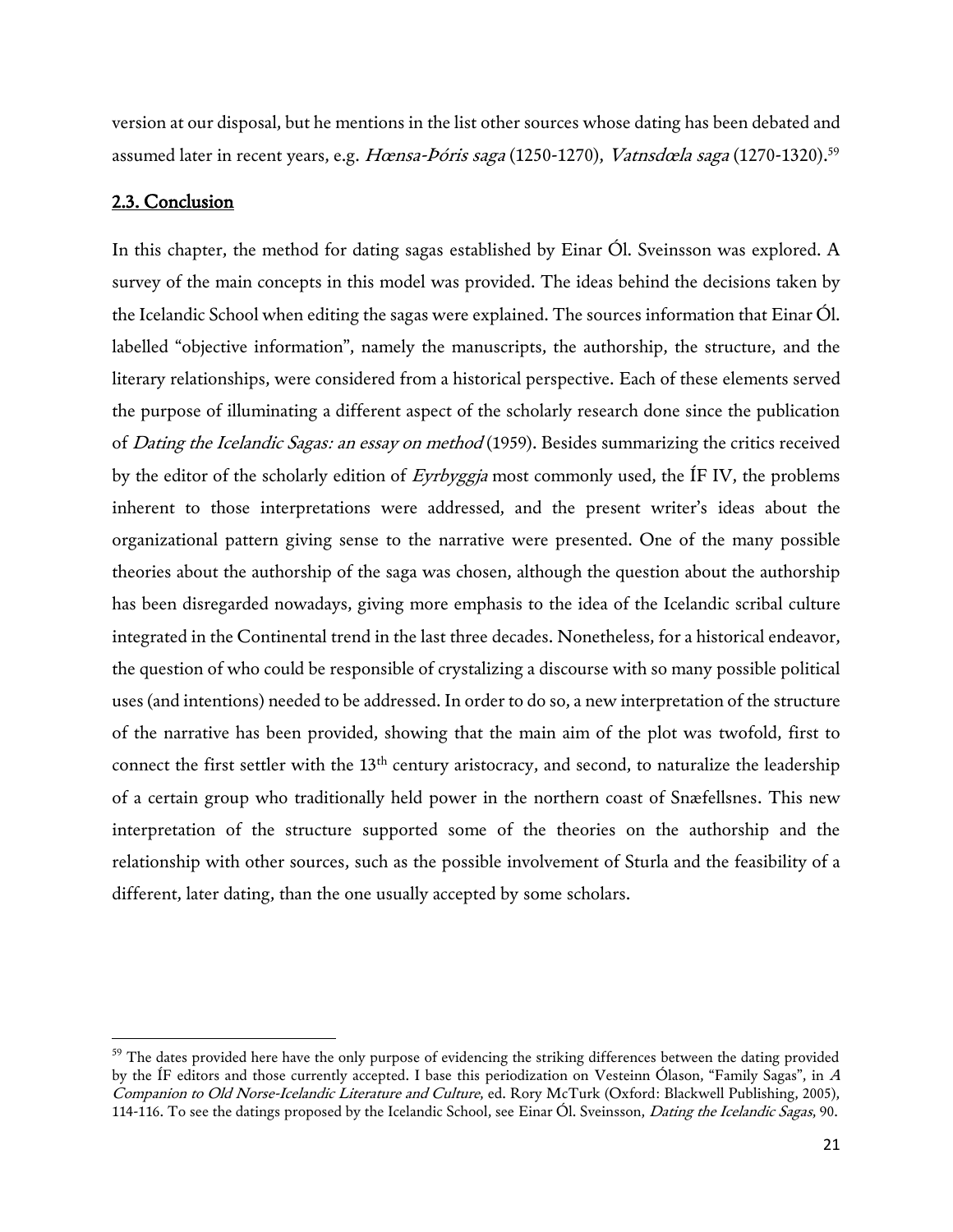## 3. Study case 1: Witchcraft and Law

 $\overline{\phantom{a}}$ 

#### 3.1. The case of trolldómr in Eyrbyggja

In chapter 20 of the *Eyrbyggja saga*, an interesting scene takes place. After the attack on Gunnlaugr and the tragic maiming of Þórarinn's wife, Arnkell decides to go to Mávahlíð to look for Oddr Kötluson, a man charged for the deed and for slandering Þórarinn. The chieftain of Álptafjorðr gathers forces and goes to the farm where Katla, Oddr's mother, lives. From this point on, the saga describes the ruse that Katla uses for hiding her son: three times she uses optical illusions to disguise the presence of Oddr, and three times Arnkell and his men fail to discover him. The fourth time, with the help of Geirríðr, sister of Arnkell and mother of Þórarinn, the truth is unveiled. Then the following scene takes place:

Eptir þat váru þau fœrð inn til Búlandshǫfða, ok var Oddr þar hengðr. Ok er hann spornar gálgann, mælti Arnkell til hans: "Illt hlýtr þú af móður þinni; kann ok vera, at þú eigir illa móður." Katla mælti: "Vera má víst, at hann eigi eigi góða móður, en eigi hlýtr hann af því illt af mér, at ek vilda þat; en þat væri vili minn, at þér hlytið allir illt af mér; vænti ek ok, at þat mun svá vera; skal nú ok eigi leyna yðr því, at ek hefi valdit meini Gunnlaugs Þorbjarnarsonar, er þessi vandræði hafa ǫll af hlotizk (…)"

Eptir þat bǫrðu þeir Kǫtlu grjóti í hel þar undir hǫfðanum; síðan fóru þeir í Mávahlíð ok váru þar um nóttina, en riðu heim eptir um daginn; spurðusk nú þessi tíðendi ǫll jafnsaman ok var engum harmsaga í. Líðr nú svá vetrinn.

After that, they were taken to Búlandshǫfði, and Oddr was hanged there. And when he was kicking on the gallows, Arnkell said to him, 'It's your own mother who's brought you to this. One thing's sure, it's a wicked mother you've got!'

'Maybe he has got a wicked mother,' said Katla, 'but I never wanted him to come to this. I hope every one of you will go through agonies because of me – in fact I know you will. There's no point in denying it any longer, I'm the one who caused Gunnlaugr's mishap, and all these troubles stemmed from me' …

Then they stoned Katla to death just below the cliffs. After that they went back to Mávahlíð, stayed the night there, and rode back home the following day. The news of what had happened soon spread, but no-one had any misgivings about it. So another winter passed.<sup>60</sup>

<sup>&</sup>lt;sup>60</sup> This translation has been taken from Hermann Pálsson and Paul Edwards, eds., *Eyrbyggja saga* (Edinburgh: Southside, 1973), 79-80. The original text in Einar Ól. Sveinsson and Matthías Þórðarson, Eyrbyggja saga (ÍF IV), 54. For the English translation, I adapted the names to the original in Old Norse.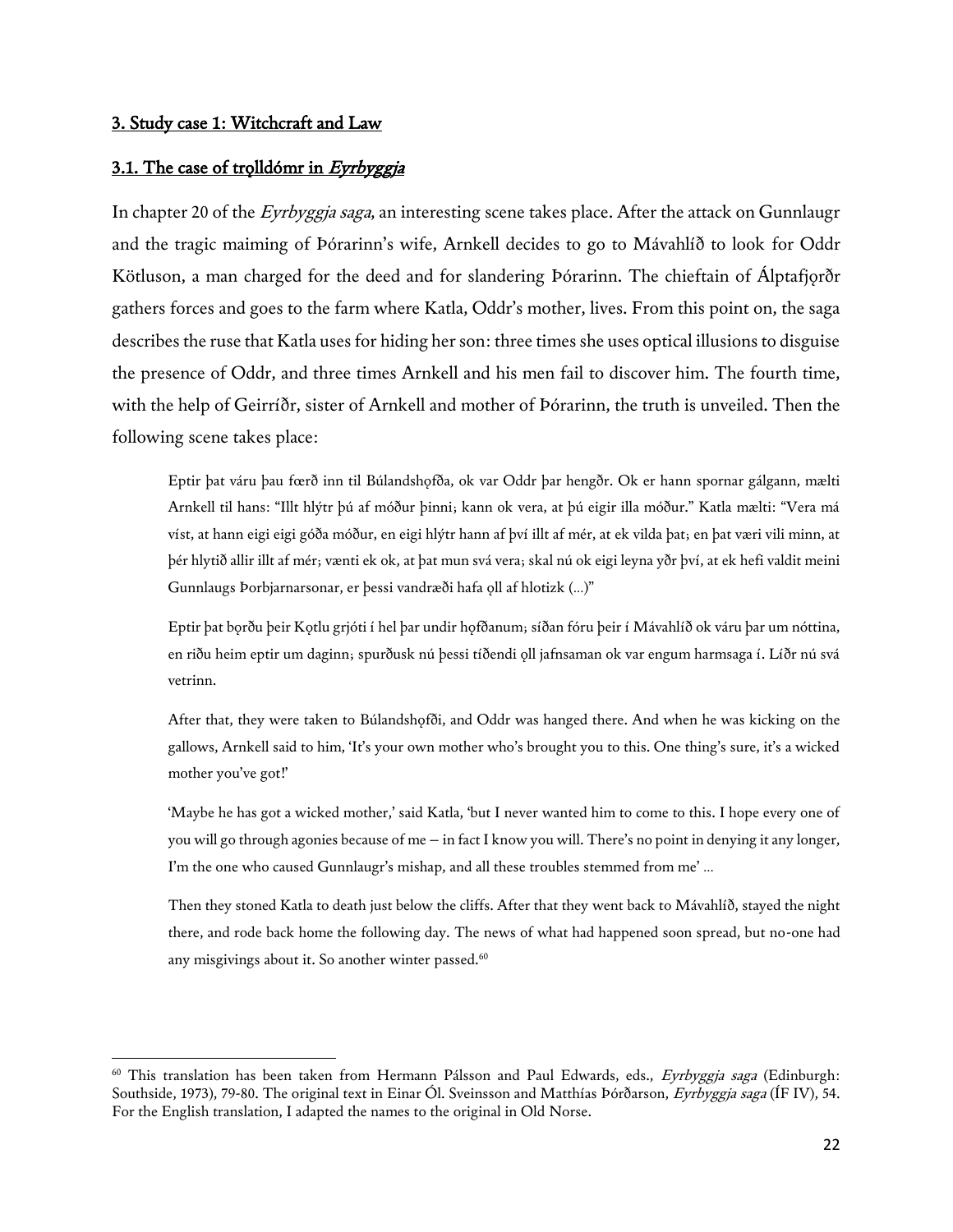As we can see, two felons are being executed for different and non-related crimes. On the one hand, Oddr is being held responsible for the assault on Þórarinn and the maiming of Auðr. Katla, on the other, committed several felonies including slandering Geirríðr, hiding her son using magic and the one that probably sentenced her to death, the attack on Gunnlaugr. Oddr's execution takes place shortly after he committed the attack on Mávahlíð, and therefore there was legal ground to justify the action taken by Arnkell and Þórarinn, according to the *Mannhelgi* section in *Grágás*. But what happens with Katla? In the following pages, I will compare this episode in Eyrbyggja with a similar scene in Laxdæla.

## 3.2. Comparison with Laxdæla

 $\overline{\phantom{a}}$ 

In chapters 35 to 38 of *Laxdæla saga*, we read that a family of sorcerers from the Hebrides migrates to Iceland. They are received by Hallsteinn goði and settled in Urðir in Skálmarfjorðr. The winter after their settlement, the mother of Þórðr Ingunnarson came to his son begging for help against the Hebrideans who were stealing her livestock and practicing black sorcery under the protection of Hallsteinn. Þórðr went to Urðir and "Síðan stefndi hann þeim Kotkatli ok Grímu ok sonum þeira um þjófnað ok fjǫlkynngi ok lét varða skóggang; hann stefndi sǫkum þeim til alþingis…"/ "After he charged Kotkell and Gríma and their sons with theft and sorcery, punishable by full outlawry. They would have to answer the charges at the Althing…"<sup>61</sup> After this, when Þórðr was on board a ferry returning home, Kotkell and his family began chanting and practicing black magic and Þórðr's vessel sunk. Kotkell's family was held responsible for the death of Þórðr.

After receiving pressure from his neighbors, Hallsteinn decided to ask Kotkell to leave Skálmarfjorðr. The sorcerer and his family could expect to be attacked by Þórðr's family, and therefore needed protection. Kotkell asked Þorleikr Hǫskuldsson for permission to settle in Kambsnes, in exchange for some horses. Þorleikr accepted this exchange and at the next Althing, he is approached by a certain Eldgrímr who intended to acquire the horses. After Þorleikr's refusal, Eldgrímr stole the horses but came across Hrútr Herjólfsson, kinsman of Þorleikr, who killed Eldgrímr and recovered the horses. Þorleikr was infuriated by this news and asked Kotkell and his family to discredit Hrútr. The Hebridean family proceeded to chant and sing spells for a second time, outside Hrútr's farm. Because of this, a 12-year-old boy died.

<sup>&</sup>lt;sup>61</sup> Einar Ól. Sveinsson, ed., *Laxdœla saga* (ÍF V) (Reykjavík: Hið Íslenzka Fornritafélag, 1935), 99.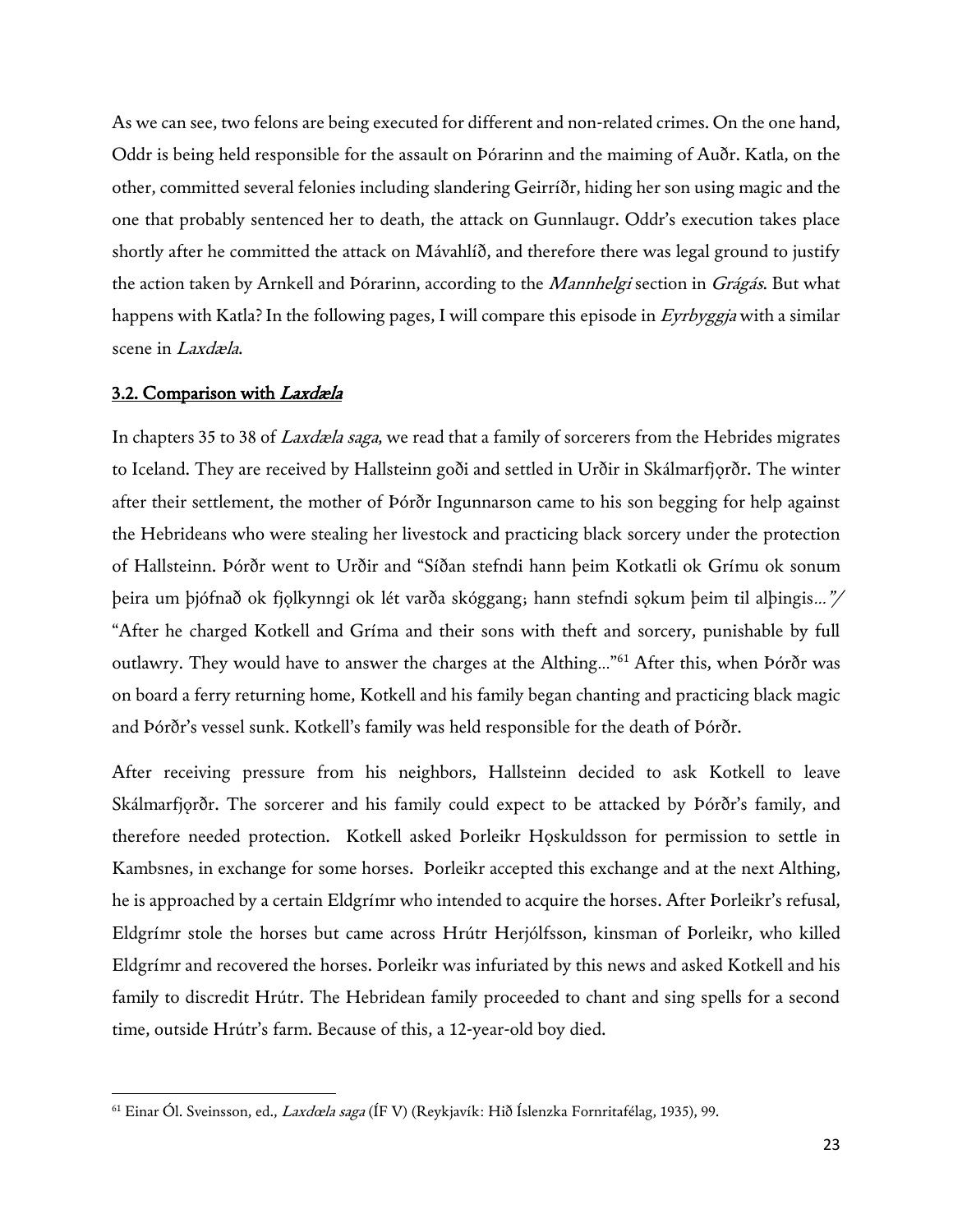A party is assembled to execute the felons and they run away, although all but one are captured thereafter. Then, the same punishment as in Eyrbyggia is applied:

váru þau þar barið grjóti í hel, ok var þar gor at þeim dys ór grjóti, ok sér þess merki, ok heitir þar Skrattavarði. Stígandi tók undan suðr af hálsinum til Haukadals, ok þar hvarf hann þeim. Hrútr ok synir hans fóru til sjávar með Hallbjǫrn. Þeir settu fram skip ok reru frá landi með hann; síðan tóku þeir belg af hǫfði honum, en bundu stein við hálsinn.

were they there stoned to death, and was there built to them a cairn out of stones, and it can be seen of its remains, and is named there Skrattavarði. Stígandi took away south through the hill to Haukadallr, and there he disappeared for them. Hrútr and his sons traveled to the sea with Hallbjørn. They put forward the ship and rowed from the land with him; after took they the (sealskin) bag off his head, and bounded a stone to the  $neck<sup>62</sup>$ 

After that, the prisoner was taken into the sea. Then he cursed his captors and was drowned. As we can see, both scenes are strikingly similar. The scene in *Laxdæla* is more complex, given that Kotkell's family kills twice using magic, the first time Þórðr, and then the unnamed 12-year-old child. In the case of Katla, she resorts to magic on two occasions, but only the first time her practice harms another farmer, namely Gunnlaugr. Another point in common between both scenes concerns the punishment of the culprits. In both cases, the sorcerers are executed by being stoned to death. Katla's execution, combines elements present in all the executions in *Laxdæla saga*: she is carried away from her house with a seal-skin bag covering her head like Hallbjorn, and when facing her imminent death, she curses her captors and is put to death.

More important than the similarities are the differences between the two scenes. In *Laxdæla*, the author makes an explicit reference to the law in *Grágás* concerning the practice of *trolldómr.*<sup>63</sup> The penance for the crime of sorcery is described as full outlawry and a summons to the Althing to answer for it. Once the procedure has been initiated, Þórðr intends to return home and proceed legally over this matter, but instead he dies because of Kotkell's magic. The saga only tells about

 $^{62}$  Einar Ól. Sveinsson, ed., *Laxdœla saga* (ÍF V) (Reykjavík: Hið Íslenzka Fornritafélag, 1935), 106-107.

 $63$  A brief definition of the concept of trolldómr is provided by Catherine Raudvere: "*Trolldómr* is chosen here as an umbrella term to indicate the notions rituals, and social interactions in the Old Norse traditions relating to conceptions about the influence certain persons had -by innate qualities or through skill – on the world surrounding them. Trolldómr covered an extensive field and complex combinations of abstractions and ideas as well as ritual practices. Conceptions of trolldómr were always related to ideas about power and the experience of the balance of power." in "Trolldómr in Early medieval Scandinavia", in Witchcraft and Magic in Europe, eds. Bengt Ankarloo and Stuart Clark (London: Athlone, 2002), 87.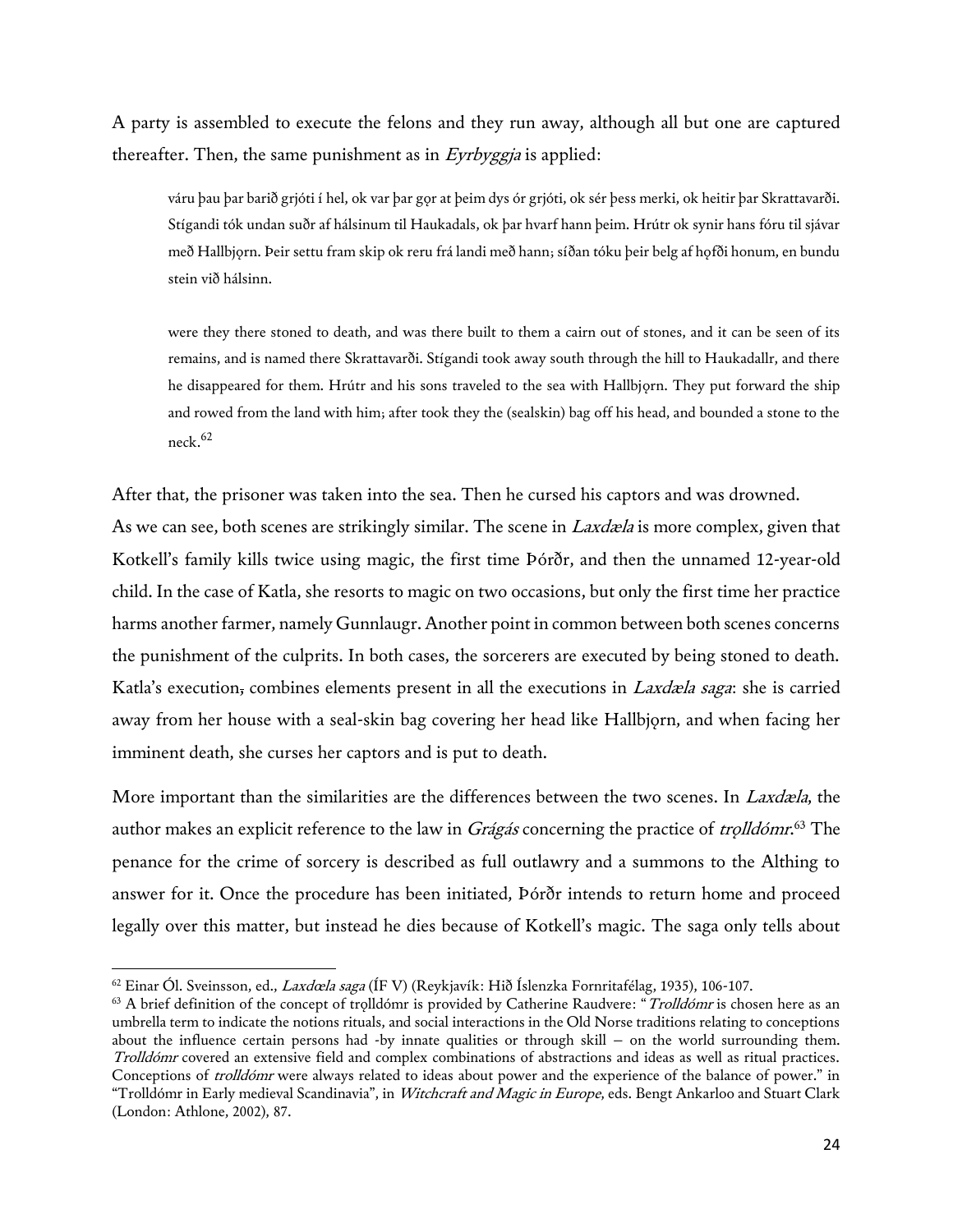the pressure of the neighbors on Hallsteinn, the chieftain responsible for the settlement of the Hebrideans in the area. He chose to oust them, and the farmers in the area, following Snorri's advice, put the matter to rest, hoping that the troublesome sorcerers would find their death at the hands of someone else.

In Eyrbyggja saga, we read no mention of the legal procedure. The first intention of Arnkell and his company was not to take Katla's life, rather to look for her son and hold him responsible for the attack at Mávahlíð and the maiming of Auðr's hand. But after Geirríðr's intervention, Katla is found responsible for concealing her son using magic, a crime that would deserve a sentence of lesser outlawry according to Grágás. Her confession to the attack on Gunnlaugr, deserving of full outlawry, was only made when Katla was already facing a certain death. There is no mention in the saga of any kind of procedure or legal basis to proceed to the violent redress, as we could read in Laxdæla, and this fact points us in the direction of two different aspects to explore. First, the literary relationship between Eyrbyggja and Laxdæla, and second, the place of the scene in Eyrbyggja concerning other similar scenes in the saga.

## 3.3. The relationship between Eyrbyggja and Laxdæla

In Eyrbyggja saga we find two direct references to Laxdæla: in chapter 56 of Eyrbyggja saga, we read that: "In the spring Snorri exchanged farms with Guðrún Ósvifrsdóttir and moved to a new house in Tongue in Sælingsdalr, two years after Guðrún's husband Bolli Þorleiksson had been killed."<sup>64</sup> In chapter 65, the saga says that: "Snorri plays a part in other sagas as well. Many people know about his role in Laxdæla saga, where he was such a good friend of Guðrún Ósvifrsdóttir and her sons."<sup>65</sup> These references have fueled a long-standing debate concerning the dating of both sagas and the possibility that the author of Eyrbyggja used Laxdæla as a source. Einar Ól. Sveinsson defined a "literary relationship" as the evidence in the work of the author knowing an "older written work".<sup>66</sup> According to him, there were two possibilities for explaining this reference: the first, that the author had an earlier, non-extant version of Laxdæla at his disposal.<sup>67</sup> The second was that these

<sup>&</sup>lt;sup>64</sup> Einar Ól. Sveinsson and Matthías Þórðarson, Eyrbyggja saga (ÍF IV), 170.

<sup>&</sup>lt;sup>65</sup> Einar Ól. Sveinsson and Matthías Þórðarson, Eyrbyggja saga (ÍF IV), 196.

<sup>&</sup>lt;sup>66</sup> Stress added. Einar Ól. Sveinsson, Dating the Icelandic Sagas, 76.

 $67$  Einar Ól. Sveinsson and Matthías Þórðarson, Eyrbyggja saga (ÍF IV), xlv-lii.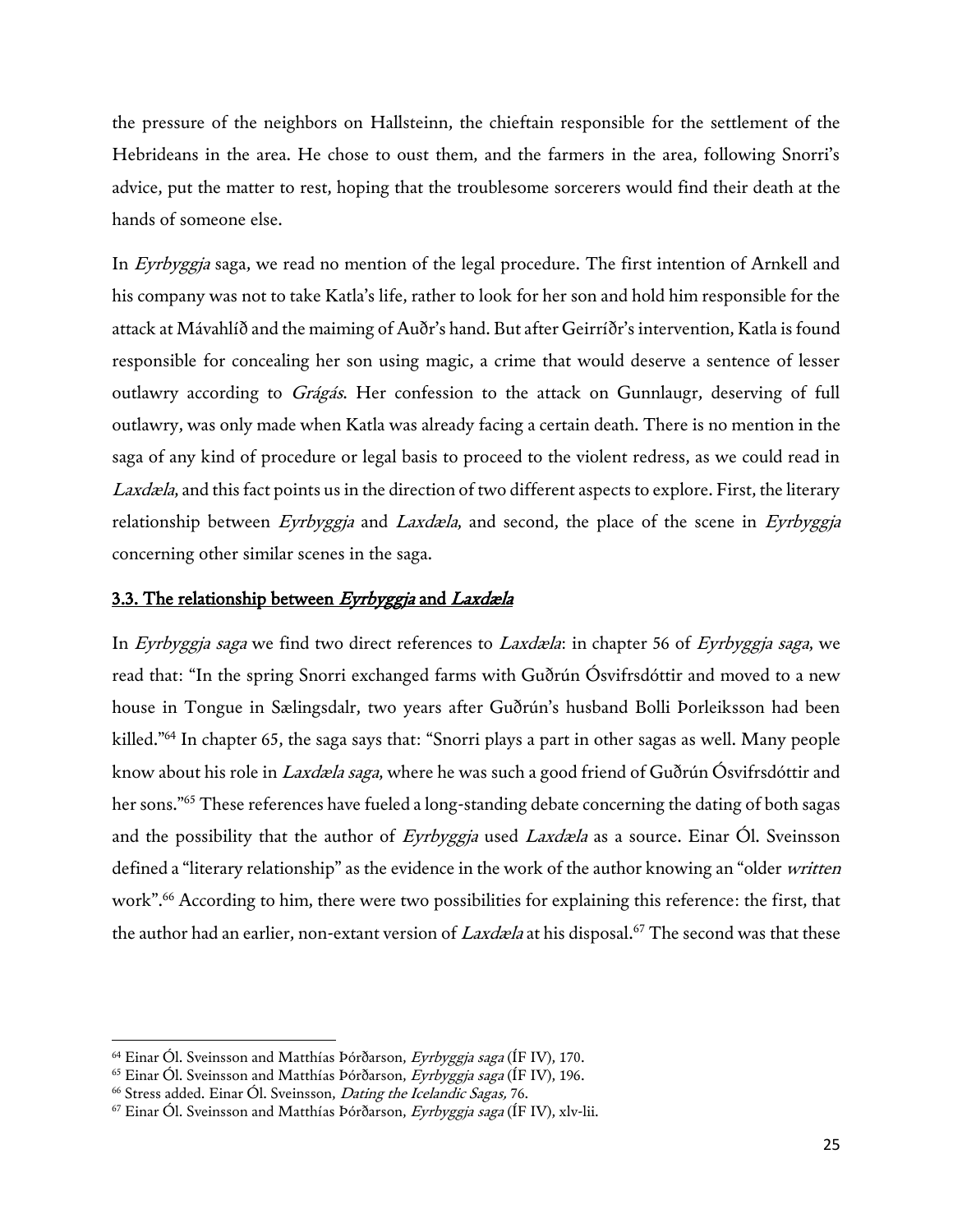two references were a later interpolation made by the copyist.<sup>68</sup> Later on, he seems to have favored the former theory.

Many scholars since then have taken a stance defending one or the other positions. In the introduction of his edition of the vellum tradition, Forrest S. Scott presents a complete account of the arguments presented by the supporters of each standpoint. One of the main arguments supporting a rather earlier dating of the saga than the one proposed in this thesis, is the linguistic evidence. Forrest S. Scott mentions the studies of Peter Hallberg and his own, on the occurrence of the verbs *hitta(sk)/finna(sk)*: according to this approach, the proportion of occurrences of hitta(sk), an archaic form of the verb "to meet", instead of the more recent  $finna(sk)$ , meaning approximately the same, could support an earlier dating. As a result of this study in manuscripts Z and W, Forrest S. Scott finds that the percentage ranges between 10,5% in Z to 26,7% in W.<sup>69</sup> The difference with Hallberg's results, whose percentage of  $hitta(sk)$  over  $finna(sk)$  is 3,2% could be explained by the fact that Hallberg used the version in the Íslenzk fornrit collection, based on manuscripts Aa/Ak.<sup>70</sup> Similar studies on *Laxdæla* saga have shown an occurrence of 58.3%, which lead Jean-Pierre Mabire, following Hallberg, to say that "La Laxdæla doit (…) être sensiblement plus ancienne."<sup>71</sup>

Forrest Scott seems reluctant to accept that Eyrbyggja saga could have been composed after Laxdæla.<sup>72</sup> One of his main arguments is that it would be unlikely that a saga of the character of Eyrbyggja could be later than the more "romantic" Laxdæla, although he acknowledges that "there is no ascertainable break in the text; moreover the reference to the latter ( $Laxdæla$ ) is present in all the older manuscripts."<sup>73</sup> His argument follows a similar line of thought of that of the Icelandic School, more specifically that of Einar Ól, when he argues that Romantic influence could have come either in oral or in written from, but that this process was rather late in the first half of the 13<sup>th</sup>

 $68$  Einar Ól. Sveinsson and Matthías Þórðarson, Eyrbyggja saga (ÍF IV), xlv-lii.

<sup>69</sup> The other extant manuscripts, given their brevity, are not susceptible of statistical analysis. Forrest S. Scott, Eyrbyggja saga: The Vellum Tradition, 20.

 $^{70}$ Jonna Louis-Jensen, "Dating the Archetype: Eyrbyggja saga and Egils saga Skallagrímssonar", in Dating the Sagas. Reviews and Revisions, ed. Else Mundal (Copenhagen: Museum Tusculanum, 2013).

<sup>71</sup> Jean-Pierre Mabire, La composition de la Eyrbyggja saga, 28.

<sup>&</sup>lt;sup>72</sup>Bjarni Guðnason argues that the scholarly consensus around Heiðarvíga being the oldest of the three sagas should be reconsidered. His study on the literary relations, the content, and the narrative techniques, among other features of the saga, lead him to affirm that "the age order of these three sagas is: Laxdæla from 1255, Heiðarvígasaga from 1260 and Eyrbyggja from 1265, these dates being subject to a margin of error, of course." See Bjarni Guðnason, Túlkun Heiðarvígasögu (Reykjavík: Háskólaútgáfan, 1995), 283.

<sup>&</sup>lt;sup>73</sup> Forrest S. Scott, Eyrbyggja saga: The Vellum Tradition, 19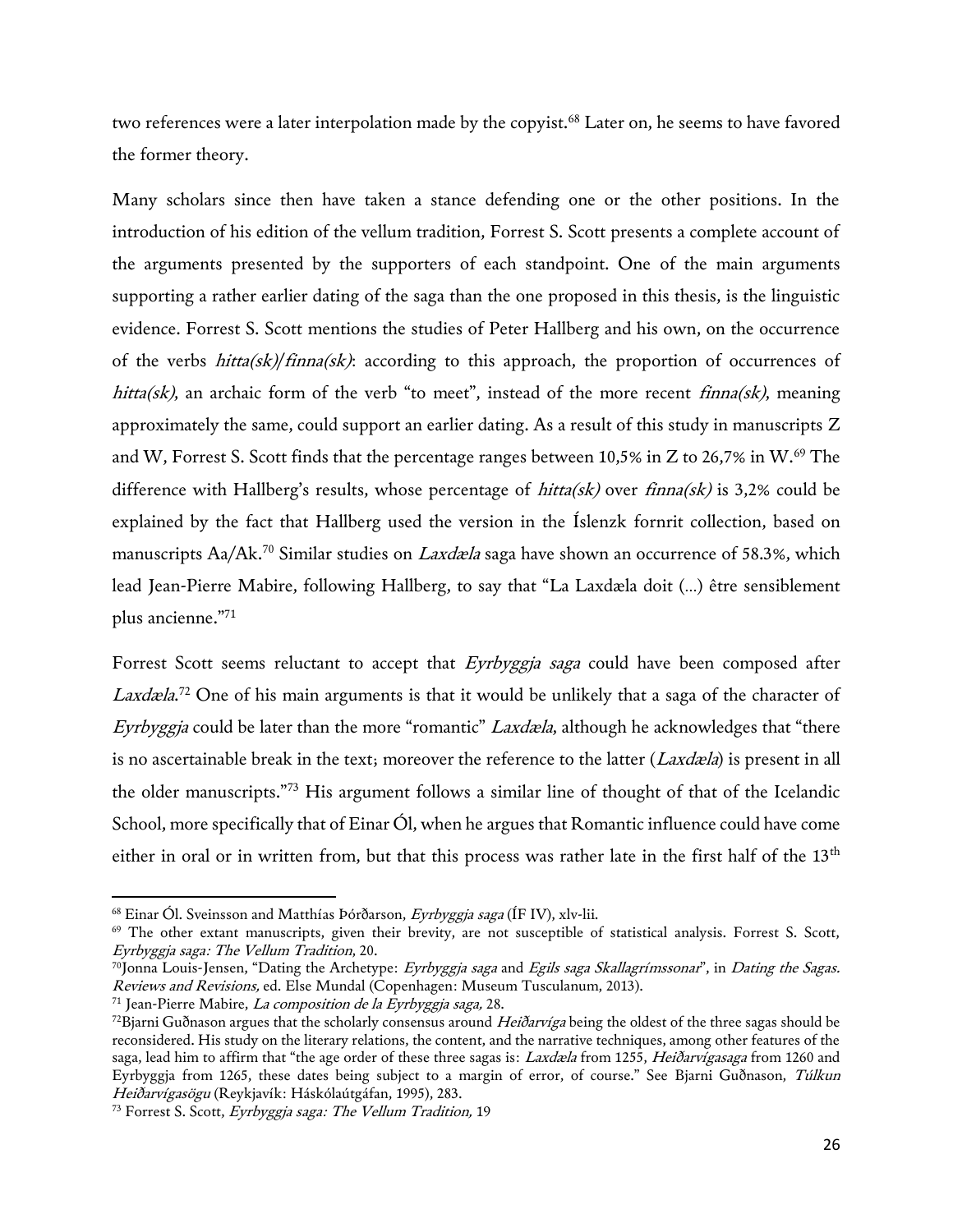century. In Einar Ól. Sveinsson's words: "People were struck nearly dumb by the splendor of the Romantic Sagas, by their courtousie, levity, and gallantry. We can see from the Sturlunga saga, to some extent, how and when these influences penetrated Iceland about 1240-50, and if unquestionable marks of them are found in Family sagas they provide excellent criteria of age."<sup>74</sup> Nonetheless, Einar Ól. prevented from taking this criterion as a strong argument, saying that "We may ask whether archaic sagas are necessarily old sagas, and whether these archaic characteristics are enough for us to conclude that a saga is old."<sup>75</sup> In *Eyrbyggja* we find many references to old practices that were no longer current in the 13th century, and this could have been placed to give the saga an archaic character.<sup>76</sup> Therefore, we must assume that the linguistic evidence is not conclusive in this topic and that other sources of information could shed more light on this literary relationship. For the purpose of the present work, I will assume that *Laxdæla* predates Eyrbyggja, based on the similarities mentioned above between the two scenes concerning trolldómr. The following question arises: why is there an explicit mention to Grágás in Laxdæla and not in Eyrbyggja, if we suppose that the former somehow influenced the latter? The theory I would like to introduce here is that both authors were making a reference to the legal context of the time of writing, although in Eyrbyggja the reference had been omitted. But which would be the context in the case of Eyrbyggja? I would try to provide a tentative answer in the following sections, where I will first analyze the internal coherence of the events of chapter 20 of Eyrbyggja in respect of other similar situations, and then provide a summary of the debate on the role of law for understanding saga evidence.

## 3.4. Internal coherence in Eyrbyggja

Given the importance of feud and power struggle in Icelandic saga literature, we are not surprised to find many stories about chieftains killing other farmers or slaves in reprisal for some offence. Particularly in Eyrbyggja saga, the conflict for almost half of the saga is centered on the rivalry between Arnkell and Snorri, with many others taking part as allies of one of the two factions. My intention here is not to reconstruct the succession of violent exchanges in the saga, nor to narrow my account to the aforementioned conflict, but rather to see those instances where someone

<sup>&</sup>lt;sup>74</sup> Einar Ól. Sveinsson, *Dating the Icelandic Sagas*, 114.

<sup>&</sup>lt;sup>75</sup> Einar Ól. Sveinsson, *Dating the Icelandic Sagas*, 119

<sup>&</sup>lt;sup>76</sup> For a description of such instances, see Einar Ól. Sveinsson, *Dating the Icelandic Sagas*, 63.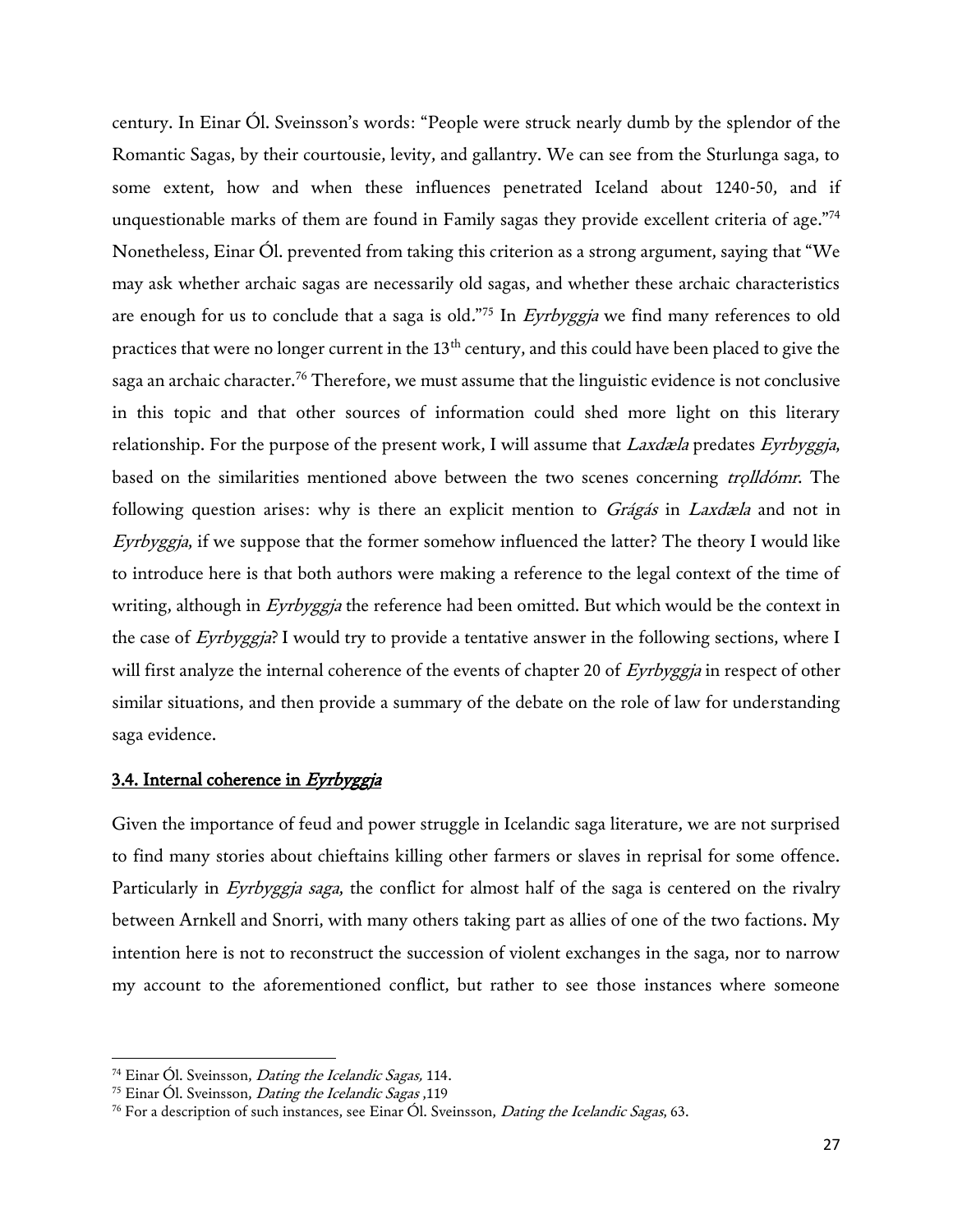infringing the law is being punished and to analyze the treatment that the culprits receive.<sup>77</sup> I will then proceed to compare these situations with the scene presented in chapter 20 involving Katla.

We have three instances where slaves are sent by their owners to commit some crime: in two of these (chapters 26 and 43) a slave is sent to kill someone, fails in his attempt, and receives death. In the third case (chapter 31) a group of slaves was sent to burn the farm of a freedman but was caught before committing the arson. In the first case, in chapter 26, we find that Vigfúss, who was offended by Snorri's uncle Már Hallvarðsson, sends a slave called Svartr *inn sterki* to try to kill Snorri. The attack is carried out clumsily and fails, hurting Már instead of Snorri. The attacker is killed right on the spot, following the prescription in the Mannhelgi section in Grágás.

The situation in chapter 43 is rather different. The slave Egill the Strong is sent from Álptafjorðr, following Þorbrandr's orders, to try to kill one of the Breiðvíkingar. He fails in his attempt without harming anyone but is held captive, confesses and the day after receives death. According to the saga, it was the law at that time that if someone kills another farmers' slave, he can pay the price of the slave or a customary fee and avoid legal prosecution. This is the course of action taken by the Breiðvíkingar in this chapter.

The last of these scenes takes place in chapter 31. Þórólfr *baegifótr* inebriates a group of slaves and sends them to set fire to Úlfarsfell, the farm of one of the Þorbrandssynir's freedmen. Arnkell and his men caught the arsonist and take them to Vaðilshofði where they are hanged. According to the saga, Arnkell and his company could have rightfully killed the slaves at Úlfarsfell when they were caught, but not after they transferred them to Vaðilshofði, therefore a compensation had to be paid to the owner, Þórólfr. This was the settlement agreed by Arnkell and Snorri, who represented Þórólfr, at the thing.

There are three other scenes in *Eyrbyggja* which depict free men working as hired hands for chieftains. The first scene, in chapter 32, concerns Spá-Gils, a poor farmer, friend of Þórólfr baegifótr. He is hired by Arnkell's father to kill the freedman Úlfarr when he is coming back from a feast at Álptafjǫrðr. After he committed the assassination, he was spotted from Arnkell's farm and caught shortly after. After he confessed, he was killed right on the spot, following the prescription

<sup>77</sup> For a more detailed study of this cases, see Michael Irlenbusch-Reynard, "Killing to qualify: The underprivileged assassins of Eyrbyggja saga", Nordica Bergensia 33 (2005), 75-95.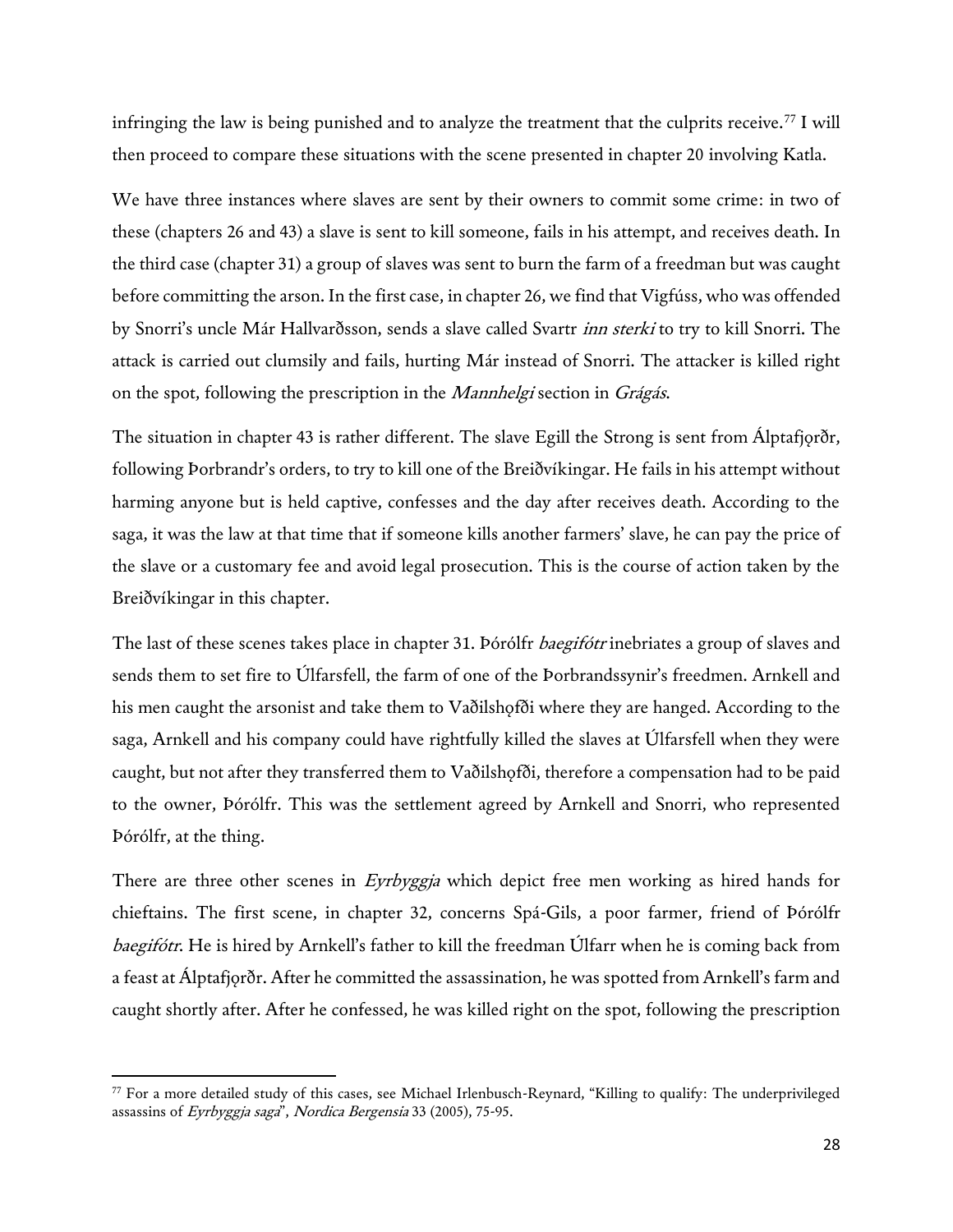present in Grágás about the rightful vengeance of a killing in the 24 hours time-lapse after the crime is committed.<sup>78</sup>

In chapter 35, the saga tells about the exploitation of a forest, previously owned by Þórólfr baegifótr, by Snorri goði. Arnkell wants to get back this property and goes with a few of his servants to seize the wood already cut. When he reaches the forest, he confronts Snorri's men and meets the opposition of Haukr who tries to stab Arnkell. Haukr's attempt fails, leading to his death at Arnkell's hands. Later on, Snorri takes the matter to the local assembly but Arnkell proves that Haukr was the first to attack, therefore that he became an outlaw and that his killing was lawful.

The last scene takes place in chapter 36. An outlaw allegedly sent by Snorri, tried to kill Arnkell at his farm. Arnkell managed to kill the outlaw and no legal action was taken from this. As we can see, in Eyrbyggja saga there are many examples of people being caught while committing a crime or shortly after, that receive the same punishment as Katla, although not on the same terms. In some of these cases, there is legal ground to do so like when capturing a murderer right after the manslaughter and making him confess, or someone killing another man who tried to attack him first. In the cases where there was no legal ground for taking a life, the saga describes the procedures undertaken in the assembly to outlaw those killed, therefore obtaining a legal sanction ex post facto. In the case of Katla, her involvement in the attack on Gunnlaugr is confessed when she is already about to be killed, and most important of all, long after she committed the felony. Bellow I will discuss the section of the Christian Laws concerning the use of black magic in *Grágás*. According to this law, Katla should have been outlawed, either before or after she was stoned to death. The saga makes no mention of this process taking place and makes an explicit remark that leaves no doubt about the lack of interest for doing so: "The news of what had happened soon spread, but no-one had any misgivings about it. So another winter passed."

## 3.5. Laws and sagas

l

The extent to which we should rely on the laws of the Commonwealth ( $Grágás$ ) as a source of information for historical enquiries has been questioned profusely. Many scholars have used this material to decipher the social structure of medieval Iceland, while others have contested its validity

<sup>&</sup>lt;sup>78</sup> Peter Foote et al., trans., Laws of Early Iceland. Grágás: The Codex Regius of Grágás with Material from Other Manuscripts (Winnipeg: University of Manitoba Press, 1980 (2006), 141.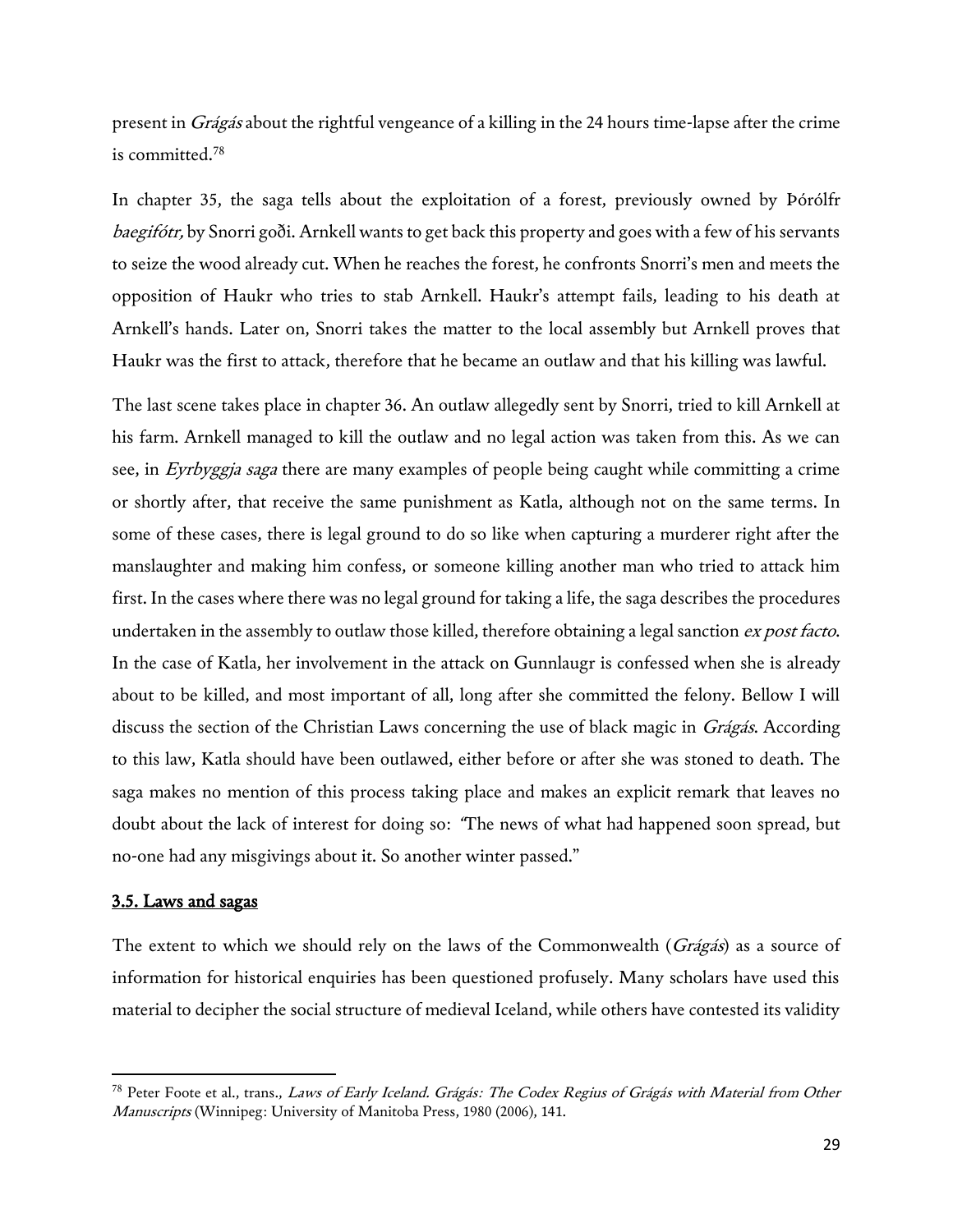and confronted these laws against the information provided by the sagas. Some of the most prominent scholars engaged in this debate are William Ian Miller, Jesse Byock, Gunnar Karlsson and Jón Viðar Sigurðsson.

I would like to start this summary of the debate with *Bloodtaking and Peacemaking*, published in 1990 by William I. Miller. The book analyzed the relationship between laws and sagas, discussing the use of legal and literary sources as reliable evidence of the development of the Icelandic society in the later centuries of the Commonwealth. As Gisli Pálsson defined it, establishing the difference between his own work and that of authors like Jesse L. Byock or Miller himself, *Bloodtaking and* Peacemaking was part of the "ethnographical oriented saga-scholarship".<sup>79</sup>

The general idea of Miller's book is that Iceland, during the Commonwealth period, was a frontier society where an egalitarian ethos subsisted through periods of economic concentration and social differentiation.<sup>80</sup> Due to the apparent lack of markers of status and hierarchy, the Icelanders would have resorted to a complex system of competition, centered around honor. This competition is described as a zero-sum game, where honor circulated like a commodity. <sup>81</sup> Thus, status became a by-product of several practices of honor circulation, mainly feud and gift-giving. Individuals competed only at their own level, with others that sought the same scarce commodity, and in such activity, constructed unstable echelons of hierarchy. By comparing the legal corpus<sup>82</sup> with family and contemporary sagas, Miller believed in the possibility of explaining the functioning of the highmedieval Icelandic society. He was concerned with the idea of "plausibility"<sup>83</sup>, and hence assumed the correspondence between the ideas expressed in the sagas with the normative codes as a continuity of the frontier society's ethos. Even when he acknowledges the limits of the use of the

 $^{79}$  Barreiro, Santiago. "*Big men* during the Icelandic Commonwealth." (Unpublished MA diss., University of Iceland, 2010), 6.

<sup>80</sup> William I. Miller, *Bloodtaking and Peacemaking: Feud, Law, and Society in Saga Iceland* (Chicago: University Chicago Press, 1990), 33.

<sup>81</sup>William I. Miller, Bloodtaking and Peacemaking, 30.

<sup>82</sup> The versions of Grágás that Miller uses are those preserved in Konungsbók and Staðarhólsbók. For a broad analysis on the nature of these sources and a historiographical account on their use, see Patricia Pires Boulhosa, Icelanders and the Kings of Norway, 45-58.

<sup>&</sup>lt;sup>83</sup> Plausibility would be the resemblance of the image produced by the saga writers with their own reality. Even if is impossible to confirm that the events presented in the sagas actually happened, the fact that they were accepted as if is enough for Miller to consider them as a reliable source for an ethnographic research. To quote Miller: "The family saga world is thus not merely the world of the author's time; it is an amalgam representing the effects of a temporal compression that included whatever the culture knew or wished to believe about its own past." William I. Miller, Bloodtaking and Peacemaking, 46-50.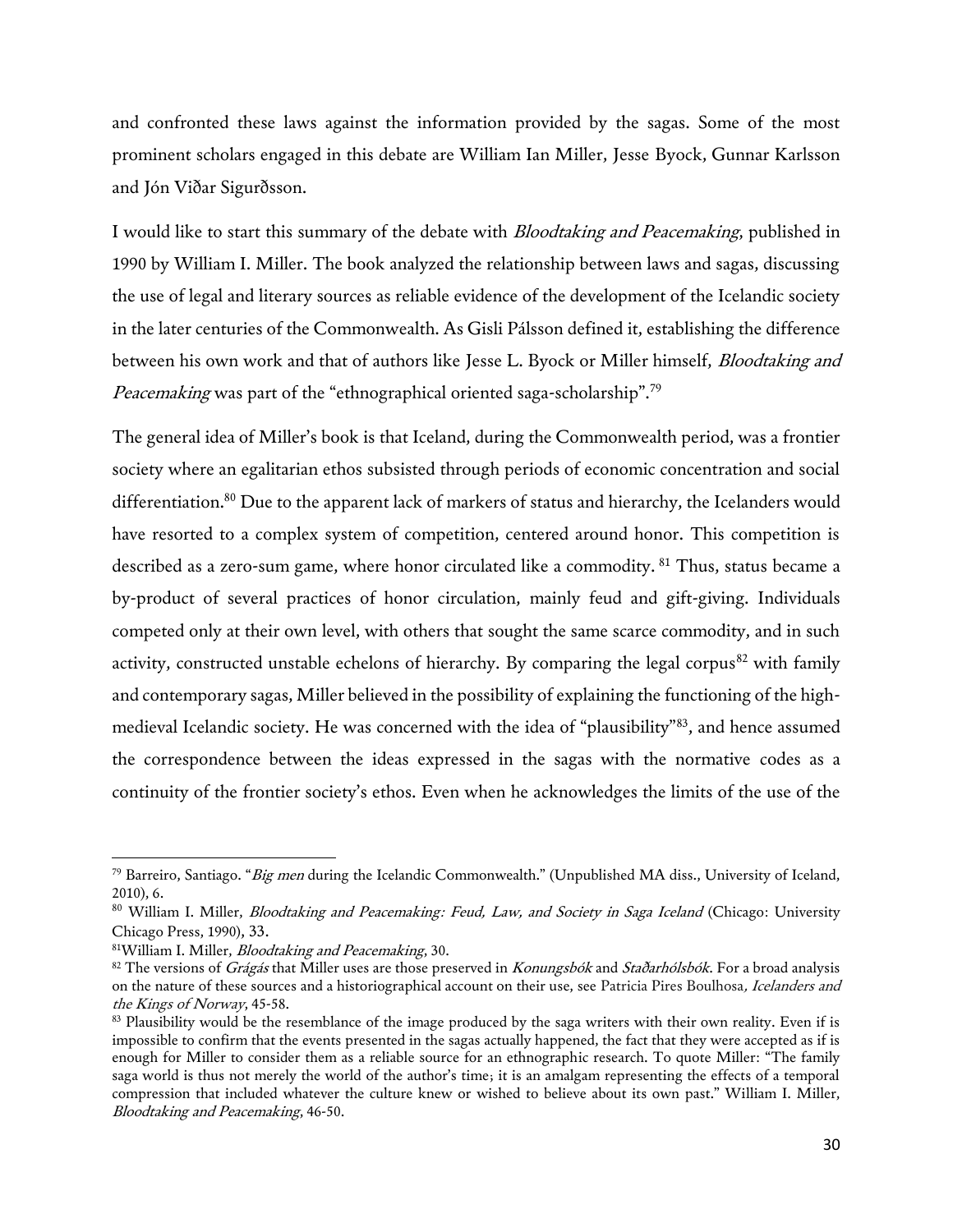sagas as sources for the Settlement period, that extended between c. 870 and the 930 A.D., the use of the concept of "plausibility" allows Miller to cover the  $12<sup>th</sup>$  and  $13<sup>th</sup>$  centuries. <sup>84</sup> In his analysis, he compared both family and contemporary sagas with Grágás, therefore assuming a continuity of the legal system throughout these two centuries. This book has been strongly criticized during the past two decades, especially concerning the notion of feud, honor and continuity during the 12<sup>th</sup> and  $13<sup>th</sup>$  centuries that it described.<sup>85</sup> This had been partly a consequence of accepting the law presented in Grágás as a hermeneutical key for the understanding of the Icelandic society without acknowledging its complexity.

The American historian Jesse Byock shares some of the assumptions made by Miller. In his book from 1988, Byock argues that Icelandic medieval society had a "cultural focus" on laws, mainly because of is development without a centralized executive power.<sup>86</sup> Although Byock shares with Miller the appreciation for *Grágás* as a source of ethnographical data, he makes a clear distinction between the norm and the actual process that may have taken place during the Commonwealth period. He argues that "alongside the provisions in *Grágás* there surely existed a body of customary rule and law whose operation we at times witness in the sagas."<sup>87</sup> Therefore, Byock argues that during the Commonwealth period, Icelanders worked in a broad sense along the lines of what is prescribed in Grágás, although the sagas are the evidence of how this norm can be bent to favor those who wield power.

Taking a more radical stance, Gunnar Karlsson argued that given the nature of *Grágás*, born as a compilation of different laws arranged differently in the extant manuscripts, "it is difficult to imagine that this collection could have emerged in any other way than in the form of actual law."<sup>88</sup> According to Gunnar, saga evidence was not conclusive in all cases but was normally favorable towards the actual validity of the law during the  $10<sup>th</sup>$  and  $13<sup>th</sup>$  centuries. He used the political structure of the Icelandic Commonwealth as a case study. The aim of his article from 2009 was to discuss the idea of Iceland as a democratic society.<sup>89</sup> The milestone of his argumentation, extracted

<sup>84</sup> William I. Miller, *Bloodtaking and Peacemaking*, 51.

<sup>85</sup> Barreiro, Santiago, "Feud", in The Routledge Research Companion to The Medieval Icelandic Sagas, eds. Ármann Jakobsson and Sverrir Jakobsson (London and New York: Routledge, 2017), 292-304.

<sup>&</sup>lt;sup>86</sup> Jesse Byock, *Medieval Iceland: Society, Sagas, and Power* (Berkeley: University of California Press, 1988), 7.

<sup>87</sup> Jesse Byock, Medieval Iceland, 27.

<sup>88</sup> Gunnar Karlsson, "Was Iceland the Galapagos of Germanic Political Culture?", Gripla XX (2009), 78.

<sup>89</sup> Gunnar Karlsson, "Was Iceland the Galapagos of Germanic Political Culture?", 77-92.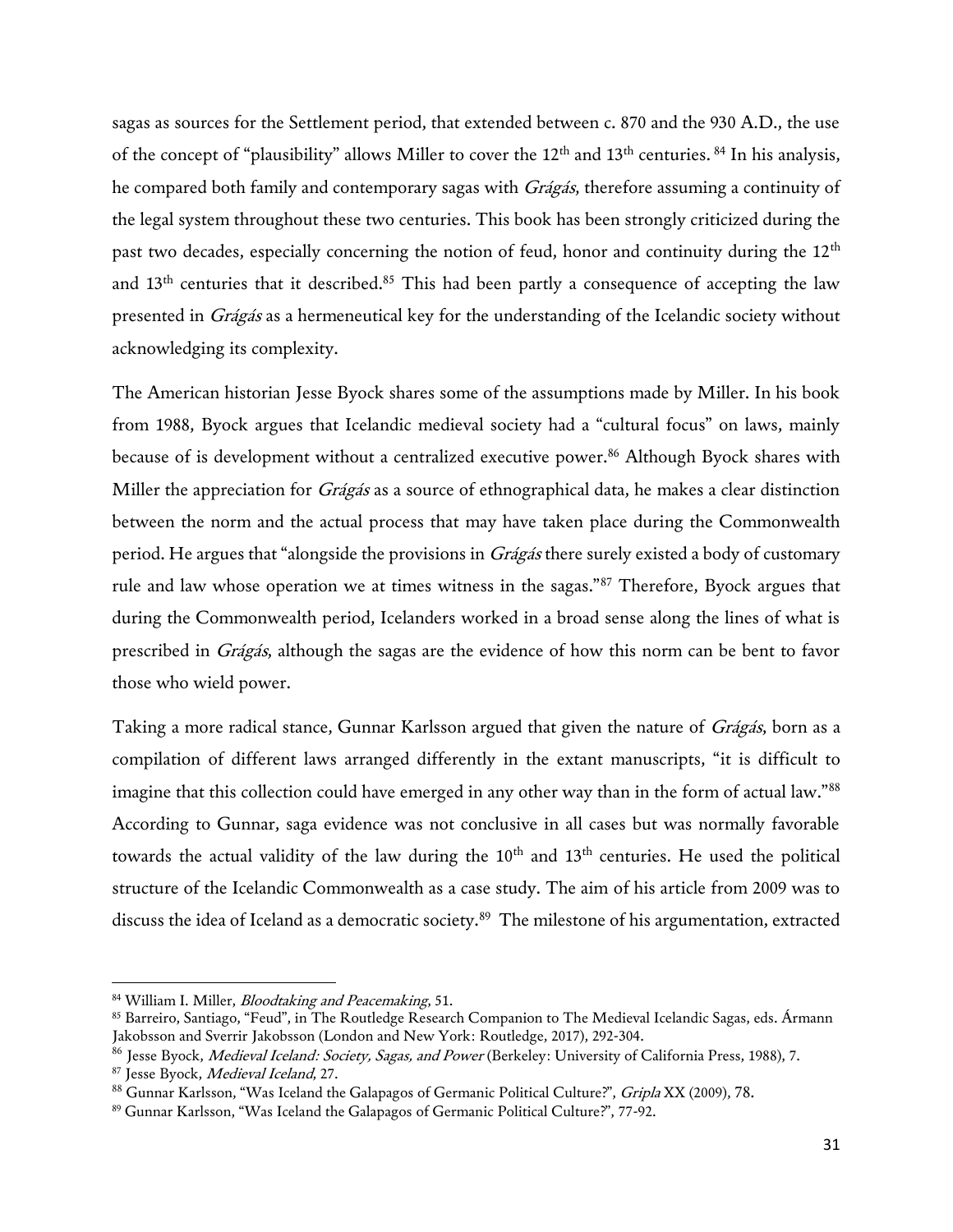profusely from his book Goðamenning. Staða og áhrif goðorðsmanna í þjóðveldi Íslendinga, is that the laws created at the time when the Althing was established were operative during the Commonwealth period. This could be possible given the experience brought by the first settlers, most likely from southern Norway, but more importantly, thanks to the absence of a king. That absence of a centralized executive power would have allowed the Icelandic legal culture to flourish and therefore, to produce a vast number of laws specifically designed for this context. In sum, what Gunnar Karlsson is proposing is a re-evaluation of the views of scholars from the first half of the 20<sup>th</sup> century, which were tainted with nationalistic values. His approach benefited from the critics of scholars from the last forty years, although he defended a more conservative stance about laws and literature than that of the recent scholarly consensus.<sup>90</sup>

Jón Viðar Sigurðsson took on the same topic to propose a different approach to the problem. In an article about the political developments during the Commonwealth period, he argued that saga evidence explicitly contradicted the norm expressed in Grágás about the number of chieftaincies existing since 930 to 1262/64. In his extensive survey on the topic, Jón Viðar proposed that

…the Sturlunga saga so clearly contradicts the constitutional provisions in Grágás about the number of chieftaincies can only be because the information about the number of chieftaincies was either the fabrication of a later age or because it had become a dead letter… So we will abandon this myth of creation -that of the number of chieftaincies established in *Grágás*- and work with a theory of development.<sup>91</sup>

For Jón Viðar, the evolution of the political system in medieval Iceland underwent three different phases during which Icelandic society evolved from a lax organization, where chieftaincies could be created or disappear, to a structure centered around domains controlled by very few families. Although Jón Viðar recognized that the previous structure of the  $g \circ \partial \circ \circ \partial$  continued existing beneath the domains (ON ríki), the real number of surviving chieftaincies and their role during the

<sup>90</sup> Just to mention those authors that Gunnar Karlsson explicitly mentions: Jakob Benediktsson, Björn Þorsteinsson, Sigurður Líndal, and Ármann Jakobsson. In the words of the author: "One can discern here two basically opposite views of the Icelandic commonwealth. One of them, which could be called romantic, sees it as a deliberately founded egalitarian and democratic society, albeit with its inherent weaknesses. The other one is a bleaker view which sees the commonwealth as having been shaped by external necessity, without much thought or initiative, mostly ruled by an oppressive upper class and longing for royal power some time before it submitted to it. As I mentioned, I participated in setting out this bleak view in the 1970s, but when I returned to the subject in the late 1990s and began to write my book Goðamenning, I felt that the revision of the romantic view had perhaps come far enough and that it was now time to establish a more balanced view." Gunnar Karlsson, "Was Iceland the Galapagos of Germanic Political Culture?", 84.

<sup>&</sup>lt;sup>91</sup> Jón Viðar Sigurðsson, *Chieftains and Power in the Icelandic Commonwealth* (Odense; Odense University Press, 1999), 41.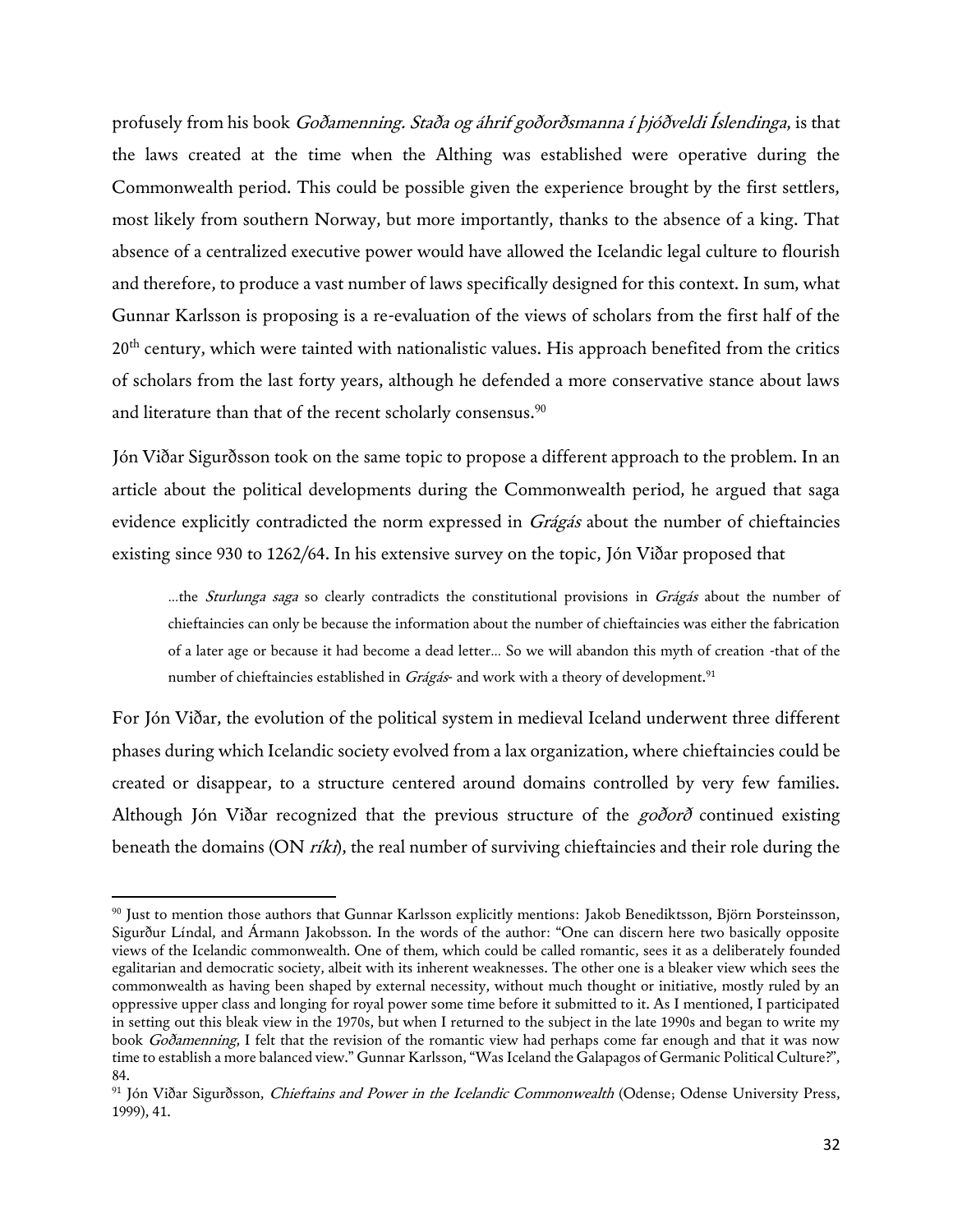last period of the Commonwealth could not be described with any certainty. Especially interesting for the arguments of this thesis is the fact that, during the period of concentration of chieftaincies and development of the domains, the Icelandic elite came up with new institutions, such as the oath of fidelity, that were not incorporated into Grágás. Therefore, we can assume that the laws of the Commonwealth, in the extant versions at our disposal, are far from being a complete representation of the evolution of the political system in medieval Iceland.

In an article concerning the role of unprivileged characters in Eyrbyggja saga, Michael Irlenbusch-Reynard argued that these characters were represented as pawns in the game of goðar. The role of poor farmers, outlaws and slaves was to enhance the importance of chieftains and rich farmers through a display of comical clumsiness in their attempts to ameliorate their situation. The lapidary statement "þat váru log í þann tíma/ that was the law at that time" went hand in hand with the skewed profiles of these characters in underlying their role as literary tools. If that was the case with many of the allusions to legal procedures antedating the norm in Grágás, we could parallel these with the references to regular practices during the 10th century. These facts, as well as the laws of the early period, were hardly known to the author of Eyrbyggja, and they are displayed most probably to show a taste for antiquarianism.

To summarize this debate, I agree with Jón Vidar in his interpretation of the political evolution of the Commonwealth, as a transition from a laxer organizational system to more defined institutions. The number and character of chieftaincies and chieftains present in saga literature cannot be taken at face value. Legal evidence seems to share the same problems in this respect, thus we are forced to take an extremely cautious stance concerning the dialogue between both corpuses. The presence of an older norm cannot be taken as a proof of age, as much as a circumstance that is not contemplated in the Law does not necessarily belong to a different period or legal frame. As Jesse Byock argued, Icelanders during the Middle Ages had a "cultural focus" on laws. This fact does not mean that they contemplate every single situation, nor that the extant laws reflect the whole custom in which the laws are based.<sup>92</sup> Nonetheless, I think that especially in those sagas where a legal

l

 $92^{\omega}$ The law of the Commonwealth was Customary Law, as was all laws of that era. Customary Law is a living law that is rich in details rather than in principles. The law is perceived as old, the older the better, although this does not exclude the possibility of the law's changing. Change, however, is seen as the rectification of older law rather than as the creation of law. To confirm his recitation of the inherited law, the Lawspeaker required simple majority in the Lögrétta. But Lindal (1984) claims that all chieftains had to agree unanimously to the amendment of a law. It is therefore essential that the people in a community governed by customary law agree on what the law is, since the motives of the accused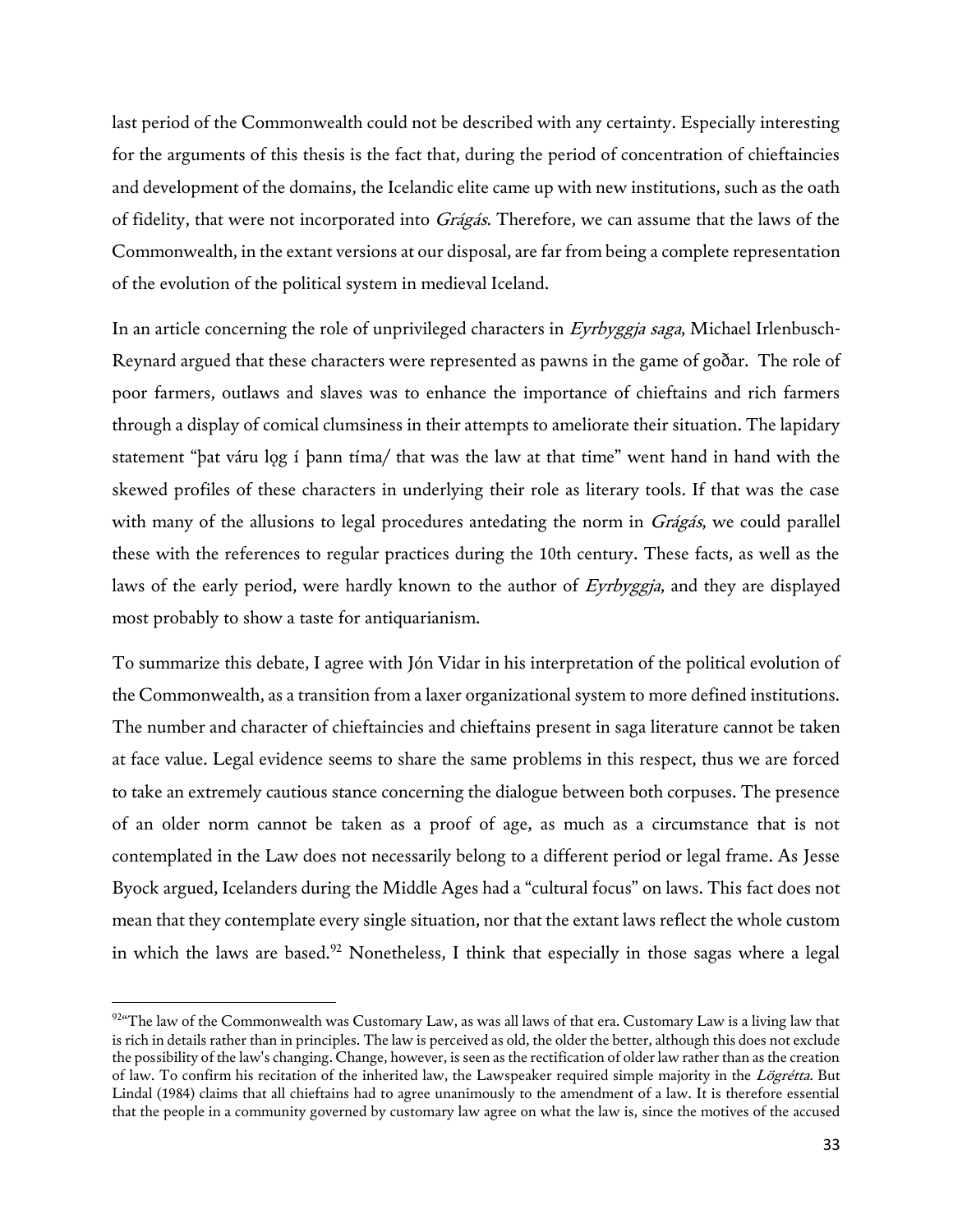concern underlies the narrative, such as Eyrbyggja saga, the lack of internal coherence in the references to the Law, whether it is an older or younger code, speaks of conflicting points in the narrative. Such circumstances can be expressing the desire to fix the narratives into a tradition no longer in force, or of the lack of a frame to which to refer. This would be the case of a transitional period. Given that the compiler of Eyrbyggja saga repeatedly uses references to old customs to explain the situations where the narrative goes against the legal frame currently in force at the time of the composition, I believe that this brings to the fore the cases where the saga author does not mention any legal ground justifying facts, such as the killing of Katla

In the extant manuscripts of *Grágás* we find three versions of the same norm with slight changes in the wording. All versions agree on: 1) the difference between the use of witchcraft entitling lesser<sup>93</sup> or full outlawry<sup>94</sup> concerns its use for harming people or cattle; 2) the crime deserving lesser outlawry implies a summoning at the local assembly, while for the crime deserving full outlawry there is no explicit mention of any summoning; 3) both crimes (the lesser and greater offenses) are supposed to be prosecuted by a panel of twelve.

Ef maður fer með galdra eða fjölkynngi, og varðar honum það fjörbaugsgarð, og skal stefna heiman og sækja við tylftarkvið. Þá fer hann með galdra ef hann kveður það eða kennir eða lætur hann kveða að sér eða fé sínu. Ef maður fer með fordæðuskap, það varðar skóggang. Það eru fordæðuskapir, ef maður gerir í orðum sínum eða fjölkynngi sótt eða bana mönnum eða fé. Það skal sækja við tylftarkvið. 95

were not considered when juries decided the guilt of defendants." In Birgir T.R. Solvason, "Institutional Evolution in the Icelandic Commonwealth", Constitutional Political Economy 4:1 (1993), 110-111.

<sup>93</sup> "LESSER OUTLAW(RY) Lesser outlawry involved payment of a "lifering" (a mark in legal tender, one-eighth of which, i.e. one ounce, was called the "sustenance pledge") to a *chieftain* (waived if the chieftain was able to take an ox or cow from the estate as he was entitled to do), forfeit of other property, and banishment from Iceland for three years (starting within three years of the sentence). The procedure of the confiscation court, the lesser outlaw's permitted homes, and his efforts to get passage abroad were extensively regulated. Failure to abide by the rules meant total forfeit of immunity. While abroad the "lesser outlaw" enjoyed normal immunity. Cf. pp. 92-95, 98, 117-18, Add. \$ 37." IN Peter Foote et al., Laws of Early Iceland. Grágás, 246.

<sup>94</sup> "FULL OUTLAW(RY) Full outlawry cast a man out of society. The outlaw forfeited his property and all rights, civil, family, and ecclesiastical. He could not lawfully be given any assistance —sustenance, passage, or any saving advice. He might be killed by anyone with impunity and had a price on his head; this applied for ever even if he escaped abroad. In certain cases he could win reprieve by killing other outlaws. Full outlaws whose sentence was imposed by *private* settlement might benefit from mitigation: passage from the country might be permitted for them, their banishment might be local or temporary. Cf. pp. 30, 96-98,119-21, 170-72, Add. \$J 131-33." In Peter Foote et al., Laws of Early Iceland. Grágás, 250.

<sup>95</sup> Gunnar Karlsson et al., eds., Grágás: Lagasafn íslenska þjóðveldisins (Reykjavík: Mál og menning, 2001), 19. Although Gunnar Karlsson based his edition in Staðarhólsbók, I choose to quote this version here, for the sake of clarity. In the Appendix, the full text of the laws, extracted from the different manuscripts will be quoted.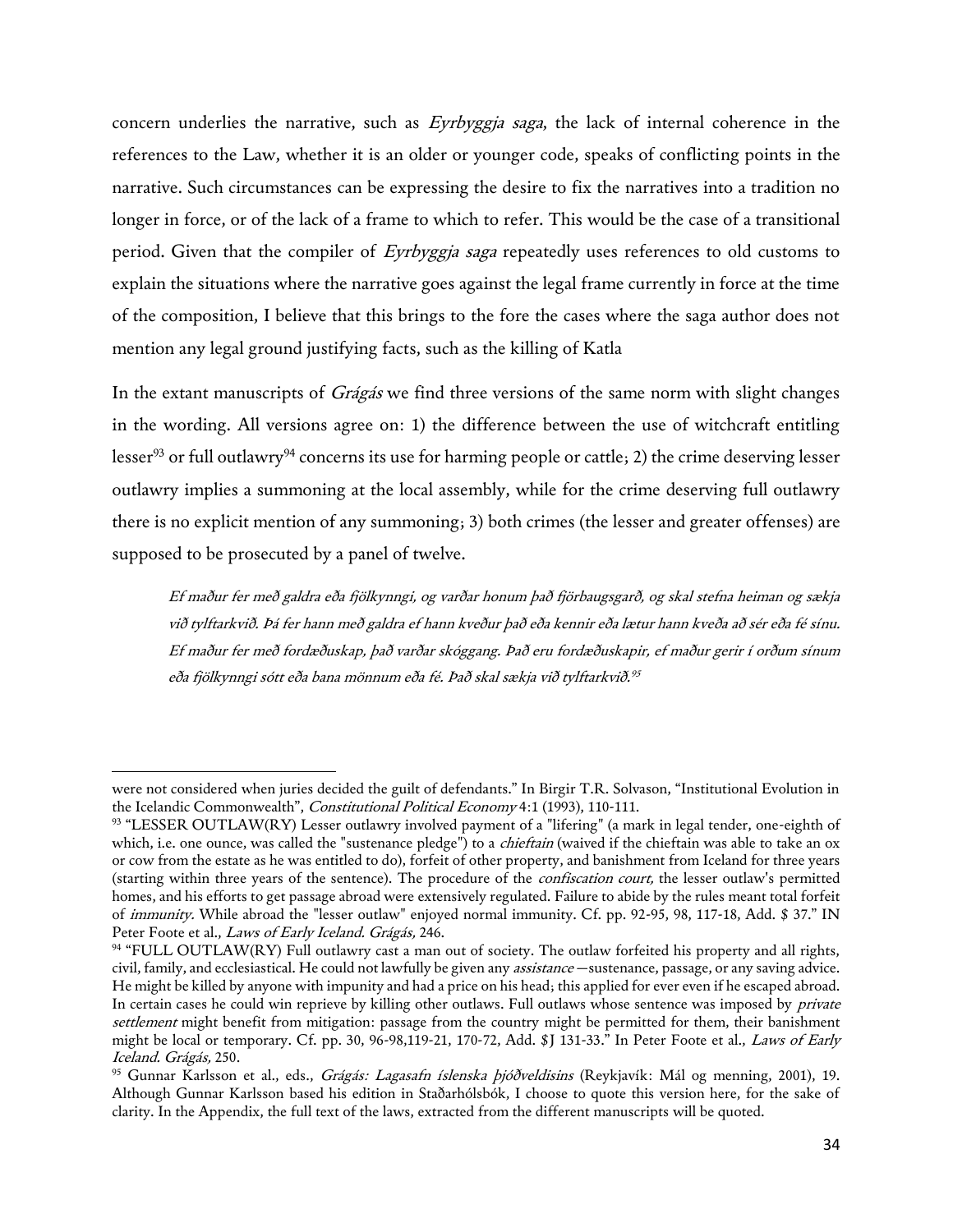As we have seen in *Laxdæla*, the sentence of outlawry implies a summoning at the domicile of the culprit, and the obligation to comply in front of the local assembly. This coincides with the norm in Grágás for the practice of magic without involving other farmers or their property. The crimes deserving full outlawry take place after this formal procedure and we cannot know what would have been the steps to ratify the sentence and make it effective.

For what we can infer from chapter 20 in *Eyrbyggja*, Arnkell has no idea of the involvement of Katla in the attack on Gunnlaugr. Arnkell and his company come into Mávahlíð looking for Oddr, and the only crime of Katla is to conceal his son using witchcraft. This can fit better the norm entitling lesser outlawry than the gravest one. Therefore, what happens next seems to have nothing to do with a legal sentence in the context of the law of the Commonwealth. We have seen, also, that the author of the saga makes explicit mentions of the laws of the preceding period when necessary. Therefore, my assumption is that this scene could be understood in a different legal context, most probably that of the post-Commonwealth period, that we can look for in *Járnsíða*  $(1271)$  and *Jónsbók* (1281).

With the acceptance of *Járnsíða* in 1271 the legal landscape changed completely. The introduction of the stewards of the king and their power to enforce the legal provisions implied the appearance of capital punishment. The law concerning witchcraft-related crimes changed as well, as can be read in the following excerpt from the *Mannhelgi* section:

Menn þeir er láta líf sitt firi þýfsku eða útilegu, hvárt sem þeir ræna á skipum eða landi, og svá firi morð og fordæðuskap og spáfarar og útisetur að vekja tröll upp og fremja heiðni með því, og þeir menn er gerast flugumenn til að drepa menn þá er þeir eigu engar sakar við og taki fé til, nema konungs umboðsmenn láti refsa til landhreinsanar og friðar, og svá gjörningamenn og svá þeir er konur taka nauðgar eða dætur manna firi utan vilja þeirra manna er forræði eigu á að lögum og svá sjálfra þeirra, hversu sem síðan gerist vili þeirra er samvista gerist, og svá þeir er hefna þessara óbótamanna eða heimta gjöld eftir svá að vitni veit, þá eru þeir óbótamanna allir, firigört fé og friði. En þeir friðhelgir er verja fé sitt og frændkonur firi þeim en hinir eru allir ógildir, hvárt er þeir fá sár eða bana, bæði konungi og frændum.<sup>96</sup>

Those men who lose [the right to] life because of theft or outlawry, whether as they rob to ships or land, and so because of murder and witchcraft and soothsaying and sitting outside to wake up trolls and promote heathenism with this, and those men who become assassins for killing men when they have no case to and

<sup>&</sup>lt;sup>96</sup> Haraldur Bernharðsson, ed., *Járnsíða og kristinréttur Árna Þorlákssonar* (Smárit Sögufélags) (Reykjavík: Sögufélag, 2005), 76.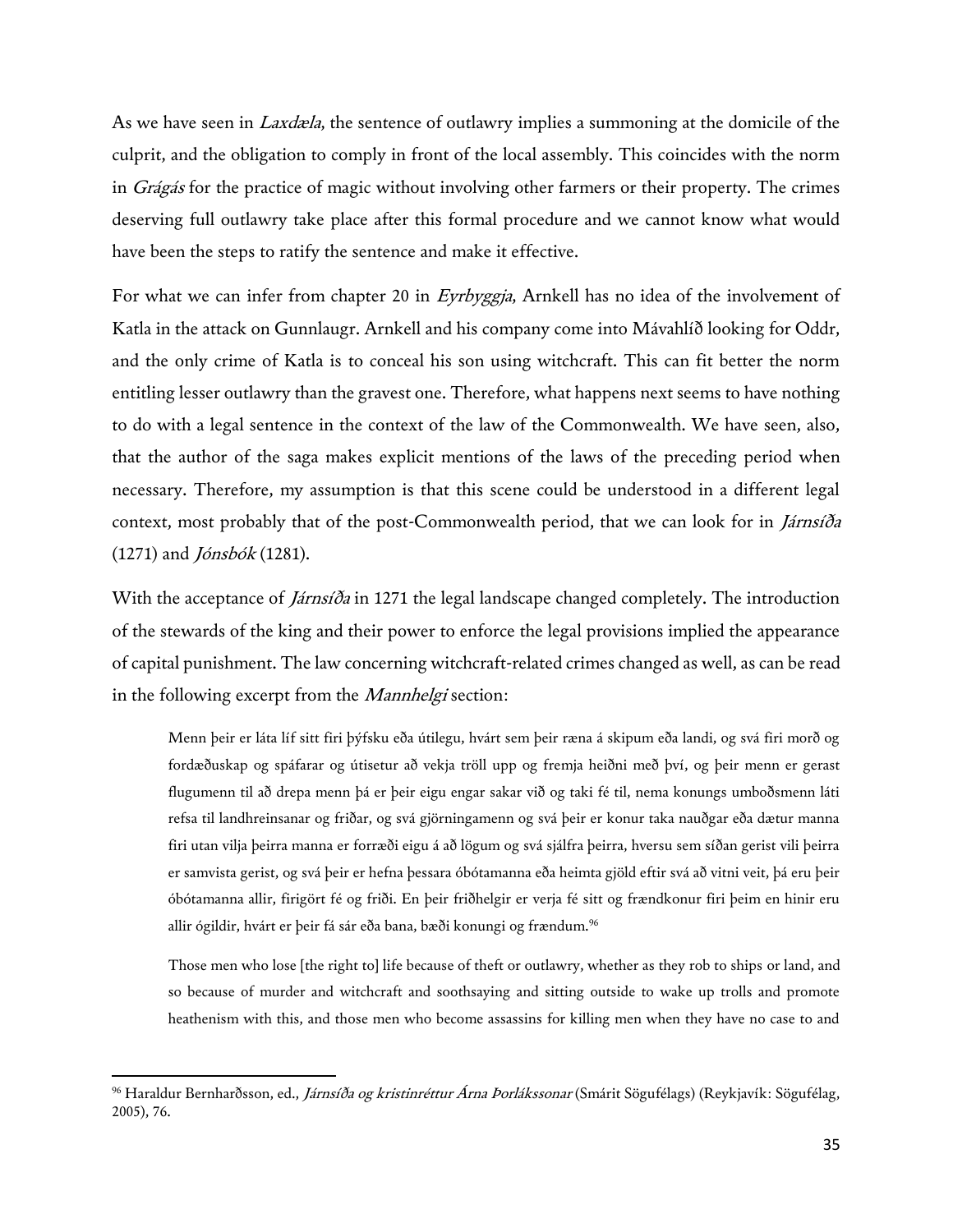take money for, except for stewards of the king [who] punish for clearing the land of miscreants and [for] peace, and so sorcerers and so they who take wife or daughter of men unwillingly against the will of those men who have guardianship according to the law and so of themselves, so as after became their will that of living together, and so they [who] avenge this criminals [literally, men without right of compensation] or claim compensation after so that witness knew, then are they all criminals, forfeit of wealth and peace. But they [are] protected by law when defending their property or kinswomen against them but the rest are all unworthy [literally, not to compensate], whether when they are wounded or killed, both by king or [his] kinsman.

As we can see, *Járnsíða* equates a long list of crimes with the fall into the legal condition of "man without right of compensation" (ON *úbótamaðr*, sometimes translated plainly as "criminal"): this term is a compound of the negative suffix  $\acute{o}/\acute{u}$ - and the noun *bótamaðr*, literally translated as "a person who has to receive compensation (ON *bœtr*) for hurt and damage suffered". The most important difference with the previous law code is that all crimes related with witchcraft become punishable by death, erasing the difference between lesser and full outlawry-related crimes. The law seems to have changed little with the introduction of *Jónsbók* in 1281. In the section about Personal Rights (IV, 2 Concerning the deeds of a villain), the law states:

Suo *ok þeir menn er* at flikum oknýttum w*er*ða kennd*ir*. at þ*ei*r hlaupa b*r*ott með eíngíngkon*ur* ma/n*n*a. þa ero þ*ei*r vbota m*en*n bæði fy*rir* k*onung*i *o*k karlí dzæp*ir o*k deýdd*ir. Menn* þ*ei*r e*r* la/ta líf sítt fy*rir* þýffku eða wtilegu. huart e*r* helldz ʀæna æ ſkípum eða lɑndi. ok sua fy*rir* mozð ok fozdædu ſkap ok ſpaf*a*rar allar ok wtifet*ur*. at vekia troll vpp ok fremía heiðní með þui. ok þ*ei*r menn sem gerazft flugu menn til. at dzepa þa mem er þeir eiga engɑr fakir víð. *o*k taka fe til. nema konungs wmboðs menn læ/ti reffa til lɑndreínfanɑr *o*k friðar.

Those men who are identified with such crimes as running away with men's wives are men without the legal right to atone by paying compensation, both in the sight of king and kinsmen; they can and should be put to death. Likewise, those men who devote their lives to thievery or robbery, whether they rob men on shipboard or on land, or because of murder or witchcraft, and all kinds of soothsaying, or because of spending the night outside to practice witchcraft to wake trolls and thereby promote paganism; and the men who become assassins in order to kill only men against whom they have no quarrel and accept money for it, unless the king's agents punish them with expulsion and establish peace.<sup>97</sup>

To summarize, we can see that the events in Chapter 20 could be fully interpreted in the context of Járnsíða and/or Jónsbók: 1) there is no difference between a minor and a major crime concerning witchcraft; and 2) capital punishment is the atonement prescribed by law for all crimes related with

<sup>97</sup> Jana K. Schulman, trans., *Jónsbók: The Laws of Later Iceland* (Saarbrücken; AQ-Verlag, 2010), 37-39.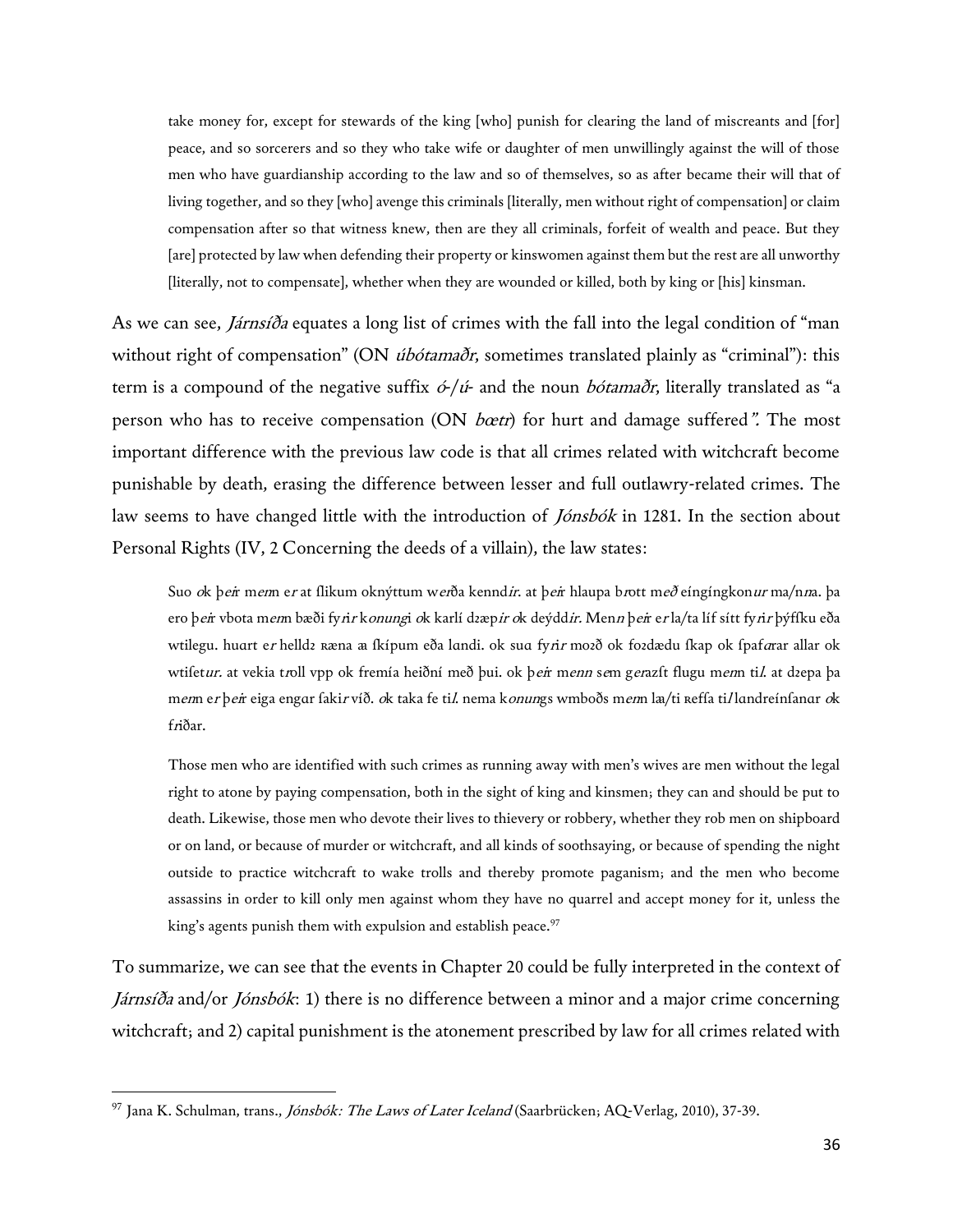witchcraft. Therefore, what Arnkell did would be fulfilling the role of a local authority of the post-Commonwealth period concerning the practice of *trolldómr*, projected into the context of the late 10<sup>th</sup> century. This could be the explanation why the author of the saga omitted any reference to a legal practice.

## 3.6. Conclusion:

To summarize, I have presented the events in two closely related sagas about the practice of trolldómr. I have explained the many striking characteristics of the scene in Eyrbyggja by comparing it with other similar scenes in the saga, proving the lack of internal coherence of this chapter with the rest. I explained the possible role of the pre-Commonwealth laws as literary devices. In doing so, I had to summarize the historiographic debate concerning the reliability of the extant laws of Early Iceland as hermeneutical tool for understanding saga evidence. I believe that in the case of chapter 20 of Eyrbyggja, the evidence points into a closer relationship with either Járnsíða or Jónsbók than to Grágás. This evidence could help us rethink the dating of the saga and the possible intentions behind its commitment to writing.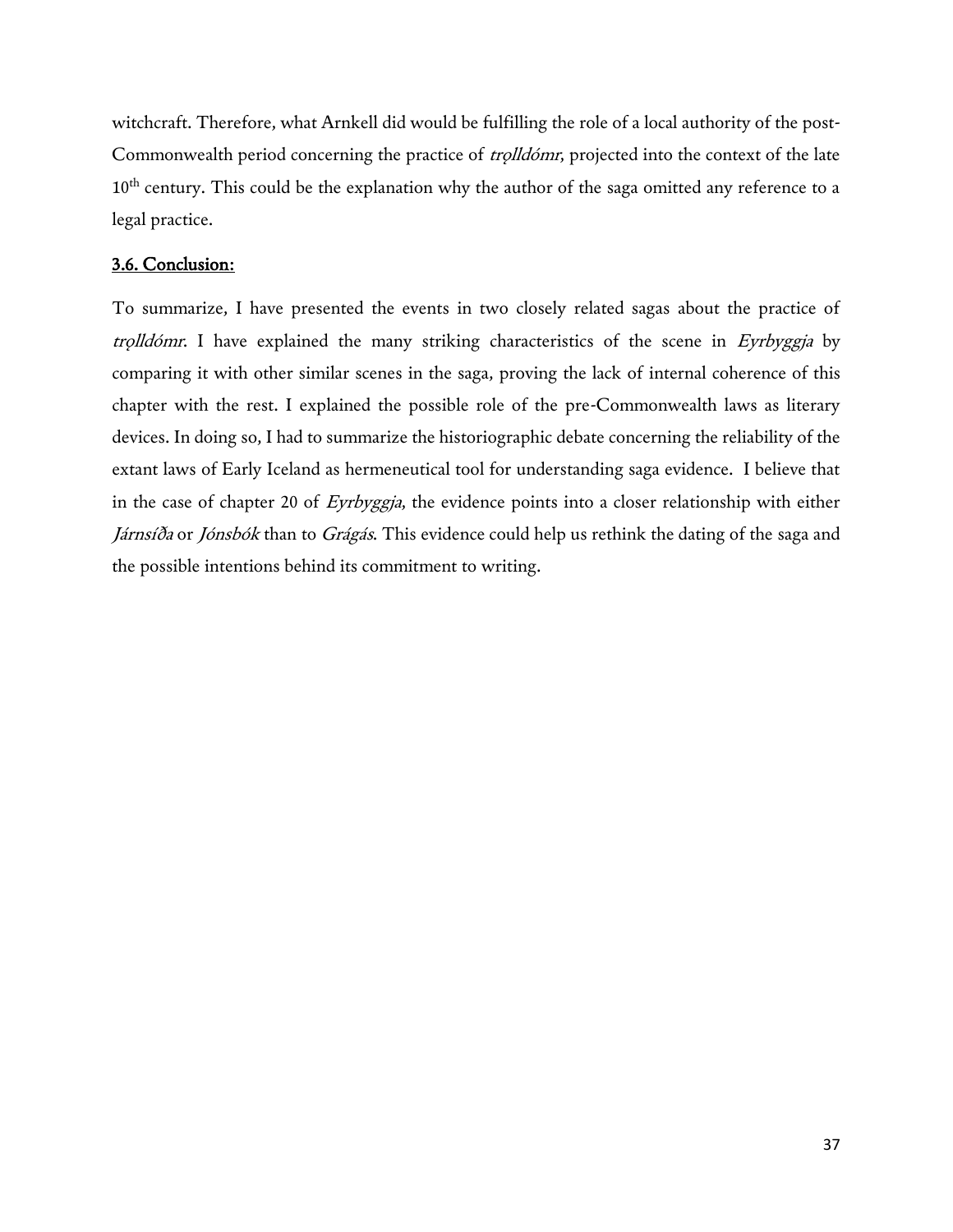## 4. Study case 2: Property rights and social control

## 4.1. The appropriation of a stranded whale

In this chapter, I will present the events concerning the appropriation of the meat of a stranded whale in the northern coast of Snæfellsnes, as portrayed in chapters 57 to 62 of Eyrbyggja saga. The scene will be described below and then compared with the evolution of the legislation concerning drifted whales. I will look for a possible connection between the stance of the saga and the law codes of different periods. Then, this will be compared with the institutional evolution in Iceland, after the concentration of all chieftaincies in hands of the Kings of Norway. I will argue that, once the elite lost the control of the chieftaincies, the control of the regional interests shifted to the communes (ON *hreppr*) and that this change is reflected in the scenes in *Eyrbyggja saga*.

## 4.2. Presentation of the scene

 $\overline{a}$ 

In chapter 57 of Eyrbyggja, we read that some years after Snorri moved to Tunga, a hard winter came to Bitra, a fjord north of the Snæfellness peninsula. The farmers had no grazing for cattle and many suffered losses and moved their cattle south. In this context, after a big blizzard, a finback whale (ON reyðr) appeared on the beach between Stika and Guðlaugshofði. From the meat of the whale, Snorri and another chieftain had the largest claim, while other farmers had rights too. The only farmers mentioned with name and filiation are those representing both chieftains, namely Álfr inn litli and Þórir, but other farmers from the Bitra region are said to take part in the carving of the whale.

While Álfr, Þórir, and the other farmers were working on the beach, a boat approached them manned with fifteen men demanding a share of the whale. The leader of the boat crew, a farmer from the north side of Bitra called Óspakr, refuses to buy the meat from the farmers and takes all the meat that had been already cut by violent means.<sup>98</sup> Óspakr went back to his farm and prepared himself to be besieged, hosting a large crew in his farm at Eyr. He ran out of provisions shortly after, and decided to attack Álfr's farm. On his way back to Eyr, Óspakr met with Þórir, who asked him how he got the goods he was carrying. Óspakr's answer contains a clear reference to the law, as will be explained below: "Hvárki váru gefin né goldin né solum seld/Neither were given nor sold

<sup>98</sup> The name Óspakr seems to be an allusion to the inclinations of the character. It derives from the negative prefix "ó- " and the substantivized adjective "spakr", meaning "quiet, gentle" or "wise". This allows us to interpret it as a literary device to build up the tension in the narrative, something usual in sagas when describing secondary characters created ad hoc for the story.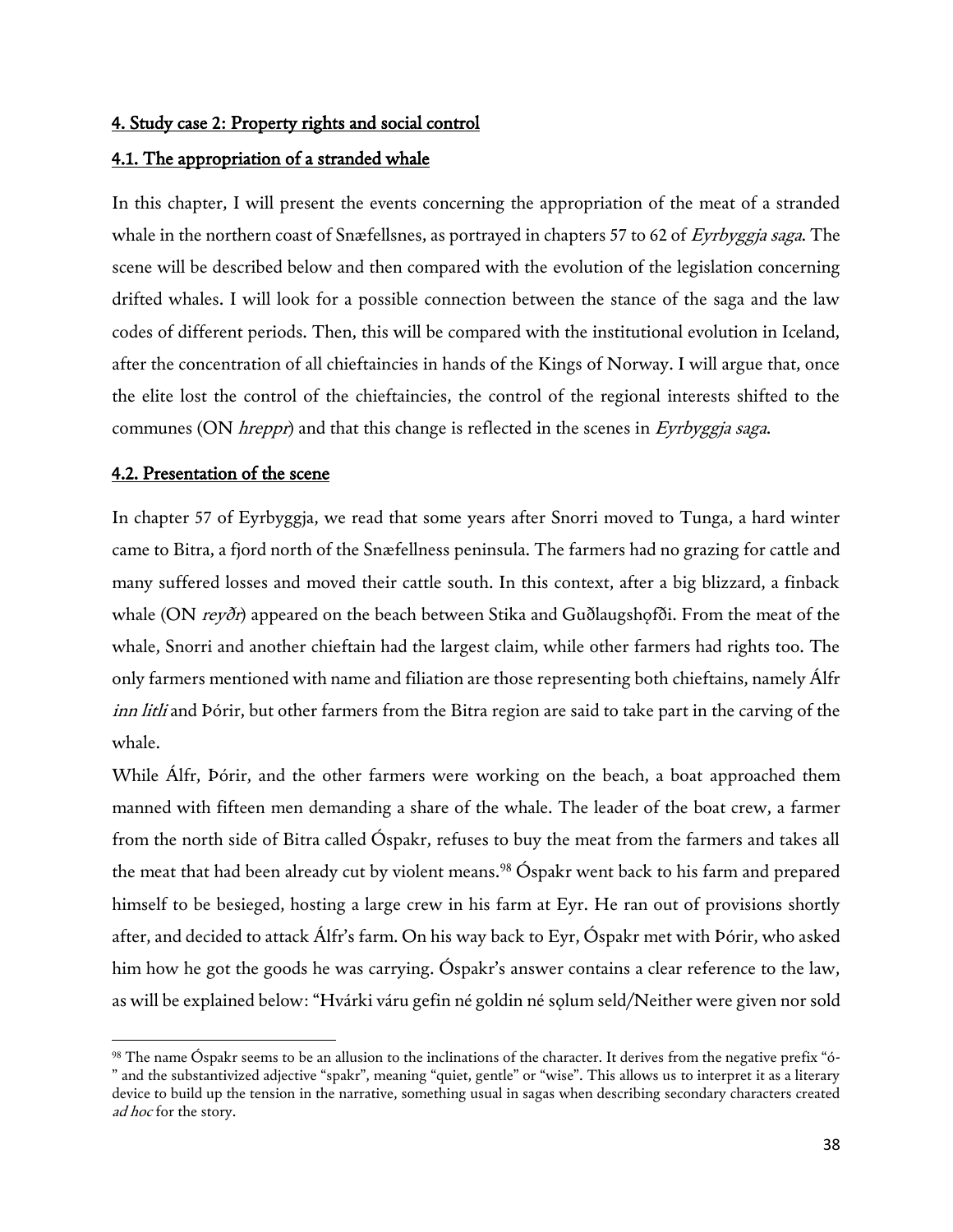nor by payment bought."<sup>99</sup> This event was followed by a skirmish where men died on both sides. Snorri took on the case and sentenced Óspakr to outlawry. Later, Snorri held a confiscation court and divided the goods among those affected by Óspakr's incursions, although he was not able to capture the raiders.

Óspakr joined forces with another Viking, called Hrafn, and the next winter they attacked Þórir's farm, killing him, and trying afterwards to kill Álfr. This second attempt did not succeed, and Álfr moved to Tunga to spend some time under the protection of Snorri. The saga describes how Snorri organized a party to go after Óspakr, summoning Víga-Sturla and other important farmers. When the raiders' menace was finally vanquished, Snorri allowed Óspakr's surviving family to stay in Eyr.

## 4.3. The role of the narrative in the saga

The events in this narrative take place some years after Snorri moves to the Dalir area. As has been discussed in Chapter 1 of this thesis, many of the theories concerning the organizational pattern of the saga are insufficient to hold the narrative together, and the story of Óspakr would be one of the most difficult to fit in any pattern. Why did the compiler choose to tell us this story when he probably had at his disposal many other stories about Snorri, which are told in several sagas?<sup>100</sup> The fact that this scene does not involve any other important farmer in the region, until the siege at Óspakr's farm, is also relevant. The only figure of importance seems to be Snorri, and we see him marshalling the support of another chieftain. Another factor can be decisive in defining the intention behind the introduction of this narrative: Óspakr seems to be an *ad-hoc* character. As shown before, his name could be literally translated as "un-wise" and he acts and speaks clearly against the law, which considering the stance of the saga concerning the importance of the law, and the outcome of the story, seems clearly unwise. The compiler decided to put in this character's mouth a sentence that could be tracked down to the text of the law (either Grágás or Járnsíða), and this could mean that he wanted him to speak for someone else.

What is this scene portraying? The first element is the hardships that the people in the Bitra region endured during that year. The lack of grazing for cattle is a common theme in sagas, such as *Hœnsa-*Þóris saga, but it is not the main element here. It serves however to highlight the importance of the

 $^{99}$  Einar Ól. Sveinsson and Matthías Þórðarson, *Eyrbyggja saga* (ÍF IV), 161.

<sup>&</sup>lt;sup>100</sup> Snorri is mentioned in Njáls saga, Íslendingabók, Heiðarvíga saga, among others.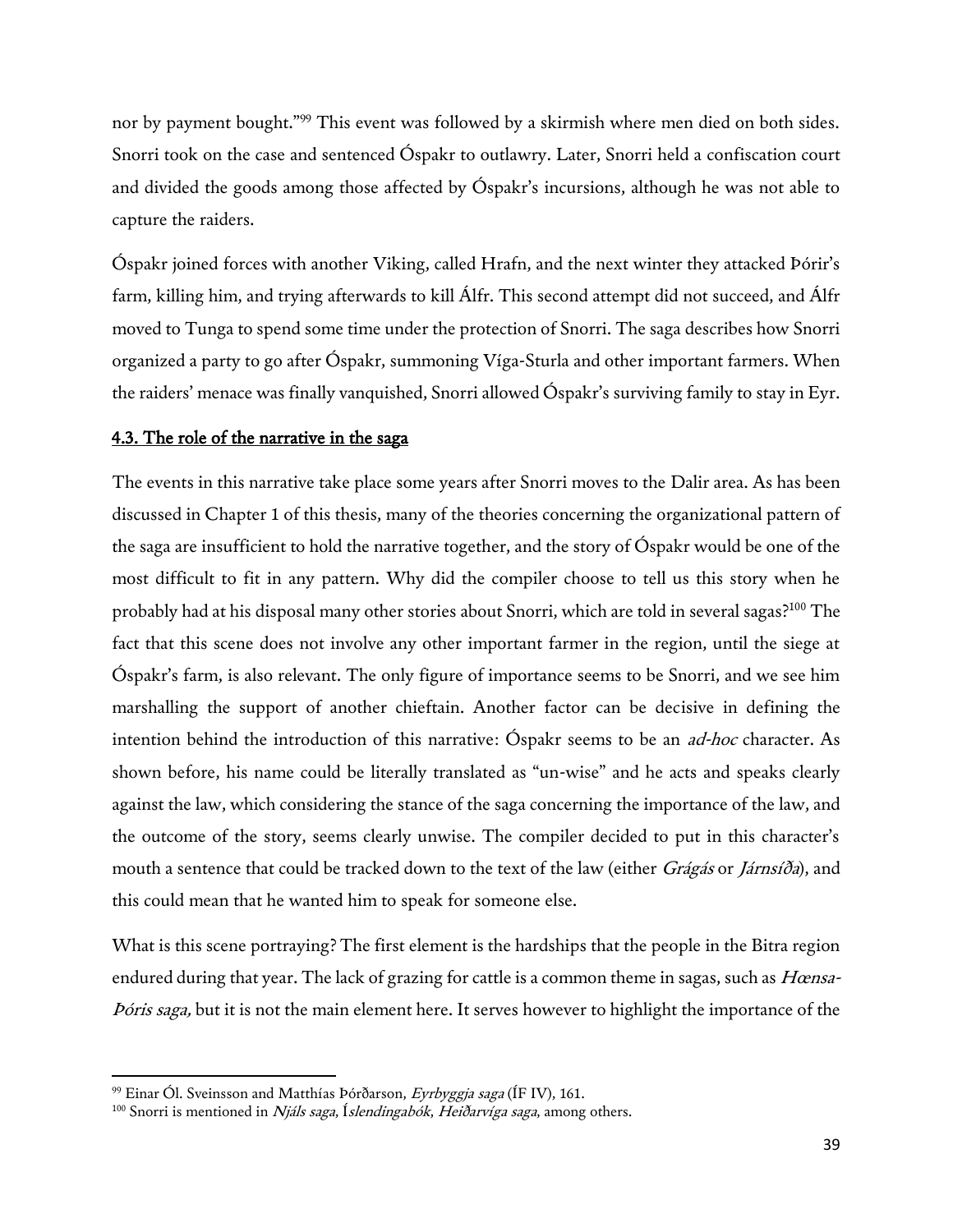whale, whose meat was an important source of protein that would have been lacking in a year without sufficient cattle. The next important element in this scene is the composition of the group of farmers taking care of the carving of the meat. We read that two farmers, both with a sound economic position, acted as representatives of two chieftains in the area, protecting their rights to drifted goods. Several other farmers took a share of the whale, but none of them is mentioned by name. The saga describes the division in the following manner: "Í hval þeim átti mest Snorri goði ok Sturla Þjóðreksson; Álfr inn litli ok enn fleiri bœndr áttu þar nǫkkut í/ Snorri goði and Sturla Þjóðreksson had the greatest claim to the whale, but Álfr inn litli and other farmers had a share in it too."<sup>101</sup>

The third element of importance came after Óspakr fled the area. The farmers decide to share the loss among them therefore, not touching the part allotted to Snorri and Sturla. No mention is made of them reporting this to their chieftains, and the fact that Snorri only took the matter into his hands after Álfr's farm is ransacked and Þórir hurt could be indicative that they did not have a reason to seek redress beforehand. The fourth aspect to analyze is Snorri's part in the case. He acted only after Álfr's house was pillaged, proceeding with an outlawing sentence and a confiscation court. The confiscated goods were shared among the farmers, but no other measure was taken to either prevent Óspakr from coming back or prosecute him. We read in the saga that he went up north and had several conflicts with the farmers up in Strandir, a region in which Snorri apparently had no interest.

We can argue, on the basis of these four elements, that the scene is intended to portray the influence Snorri held after his departure from the Þórsnes area. His interests are represented by one of the leading farmers in the area, and his supporter finds protection and redress for the harm suffered, unlike Þórir, who died and whose death was avenged after Snorri gathered forces with Sturla. Another possible interpretation has to do with the appropriation of the whale: the two leading farmers, Alfr *inn litli* and Þórir, organize the distribution of the meat. They protected the rights of their goðar and guaranteed their share, even at the cost of diminishing the part allotted to the farmers who were suffering because of the hard winter. A literal reading of this scene would be that

<sup>&</sup>lt;sup>101</sup> Einar Ól. Sveinsson and Matthías Þórðarson, *Eyrbyggja saga* (ÍF IV), 158. The English translation belongs to Hermann Pálsson and Paul Edwards, Eyrbyggja saga, 175.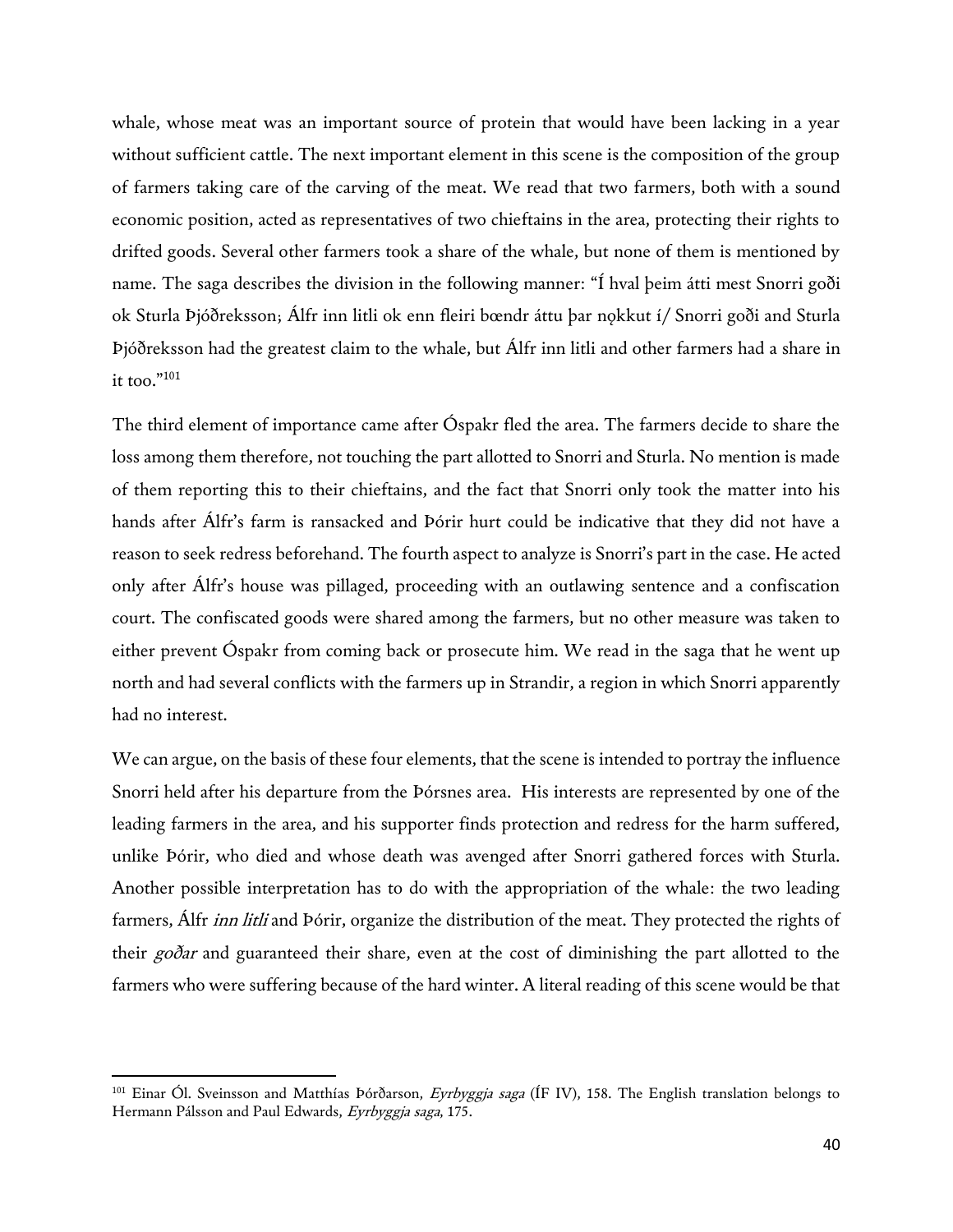the rights of the elite are to be respected in any context, and that the interest of the commune is in the hands of the elite.

## 4.4. Evolution of the legislation concerning whales

l

In the introduction of the German edition of the saga, from 1897, Hugo Gering argued that the scene from chapter 57 concerning Óspakr was related to *Járnsíða*. His main argument was that the phrase uttered by Óspakr about the goods pillaged at Álfr's farmstead ("Hvárki váru gefin né goldin né solum seld") was present in the Frostabingslog, and had a long tradition in Norwegian law but none in Iceland.<sup>102</sup> Gering proposed a later dating for Eyrbyggja, between the submission to the Norwegian king and the acceptance of Járnsíða in 1273. He suspected, also, that the compiler had legal instruction and access to the previous versions of the first Norwegian law before it was presented to the Alþingi. In his own words:

Sehen wir also von dieser Möglichkeit ab, so kann der Verfasser der Saga, wenn man nicht annehmen will, dass er während eines Aufenthaltes in Norwegen juristischen Studien obgelegen hat, frühestens im Jahre 1271, in welchem König Magnús die Jarnsida nach Island schickte, die Formel kennen gelernt haben. Ich denke mir, dass er, der baldigen Vollendung seiner Erzählung froh, dem Gesetzbuche, das für Island damals von dem aktuellsten Interesse war, jene Worte, die im Munde seines Óspakr eine so vortreffliche Wirkung machen mussten, mit vergnügtem Schmunzeln entlehnt hat.

Thus, if we disregard this possibility, the author of the saga, if one does not suppose that he has been the subject of legal studies during a residence in Norway, can be at the earliest in the year 1271, in which King Magnus sent the Járnsíða to Iceland, to get to know of the formula. I think that, as soon as he gladly finished his story, he then borrowed willingly the words of the law, which was of imminent interest to Iceland at the time, the words which were in the mouth of his Óspakr that might have made such an excellent effect.

<sup>&</sup>lt;sup>102</sup> This is not the only connection between the scene and the Norwegian influence. Forrest S. Scott mentions an additional argument: "A feature that might point to a still later date is the third-person ending 'ir' for the first person singular present indicative in the phrase 'ek hefir' in a passage occurring in all three of the oldest MSS of Eyrbyggja saga (E 45.17, W 45.48, M 45.9), where it almost immediately follows 'þv hefir' in the same line. In this passage Óspakr is playing on words in the phrases 'þú hefir haus þunnan... ek hefir øxi þunga'. *þunnan* and *þunga* are near puns and the grim joke becomes still more effective if he is allowed to use the identical *hefir* forms. This suggest that the author -or at least the scribe of the archetype of all extant manuscripts of the saga – knew of the *ek hefir* combination, even if he did not regularly used it (it is the only example of its kind in E, and M, while W has several instances...). The ek hefir form is usually regarded as a Norwegianism and is not attested from thirteenth-century manuscripts; the earliest hitherto registered examples (in Haukr Erlendsson's text in Hauksbók) are from the first decades of the fourteenth century." In Forrest S. Scott, Eyrbyggja saga, 22-23.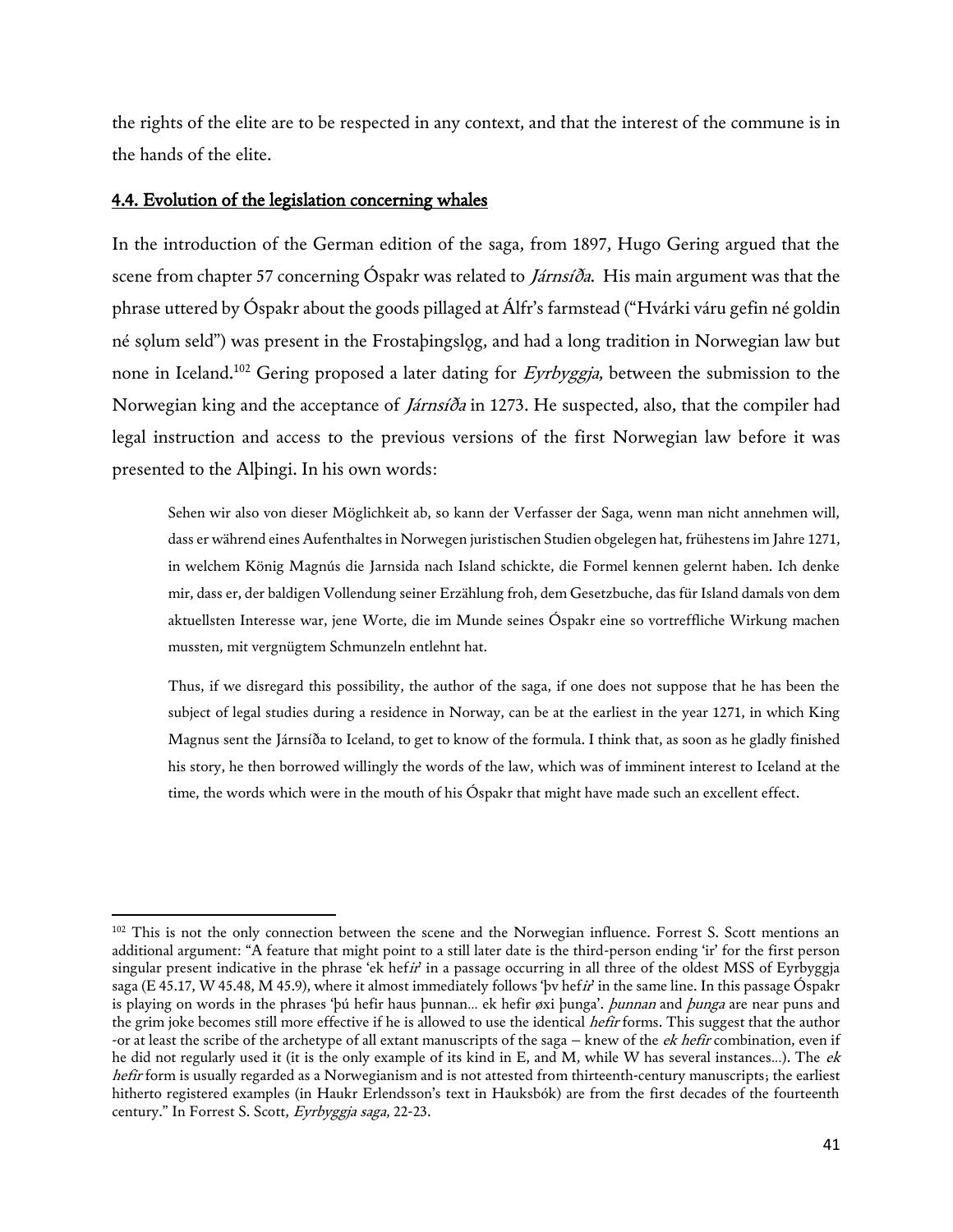In *Dating the Icelandic Sagas*, Einar Ol. Sveinsson contradicted Gering's hypothesis by quoting the fragments in all *Grágás* manuscripts where the same wording was present.<sup>103</sup> Although Einar Ólafur considered this to be the proof of the connection between Eyrbyggja and Grágás, his assumption relied either on an early dating of the law code, or in the circulation of an oral version of Grágás before it was committed to parchment. This has been questioned over the years, especially by Patricia Pires Boulhosa, who criticized the preconceptions in the treatment given by scholars to legal and literary sources. Concerning the legal texts, Boulhosa has argued that the influence of German legal positivism and the reliance on alternative sources of information (annals and sagas) permeated the understanding of *Grágás* in many ways. She defended the thesis that sagas were complex social products of a manuscript culture, where variant readings respond to changing historical conditions. This interpretation extended to legal texts, and specifically to Grágás-Konungsbók (c. 1250) and Grágás-Staðarhólsbók (c. 1260-1270):

In the present analysis, the two Grágás manuscripts are not taken to be a prescriptive and codified legal text, encompassing all the laws of Iceland of the pre-submission period. Nor are they a definite sign that things happened according to what was written in them, that every text—especially a saga—which does not conform to what is written in the legal texts is considered to be pervaded with fiction. I consider the legal texts as the product of the period when they were written down, namely, as all scholars agree, during the decades around the Icelandic submission to the Norwegian king.<sup>104</sup>

Consequently, any interpretation based solely on the extant  $13<sup>th</sup>$  century manuscripts of *Grágás* cannot provide any substantial proof of dating for Eyrbyggja, as Einar Ól. maintains when arguing against Gering. However, this does not mean that Gering's hypothesis carried more weight. An interpretation based on a comparative reading of the different law compilations that were in force in Iceland in the span of thirty years since the writing of Grágás-Konungsbók and Jónsbók (c. 1280), seems to be a more reasonable approach for the study of the changing historical conditions.

In an article from 2015, William Miller and Helle Vogt describe the complicated prescriptions concerning the right over whales in Iceland.<sup>105</sup> The distribution of the meat depended on many factors: if the whale was floating in common waters, those dragging the whale ashore received a third of the animal, while the owner of the beach or of the rights over the driftage goods in that

<sup>&</sup>lt;sup>103</sup>Einar Ól. Sveinsson, *Dating the Icelandic Sagas*, 69.

<sup>&</sup>lt;sup>104</sup> Patricia Pires Boulhosa, Icelanders and the Kings of Norway, 56.

 $105$  William I. Miller & Helle Vogt, "Finding, sharing and risk of loss: of whales, bees and other valuable finds in Iceland, Denmark and Norway", Comparative Legal History 3:1, 38-59.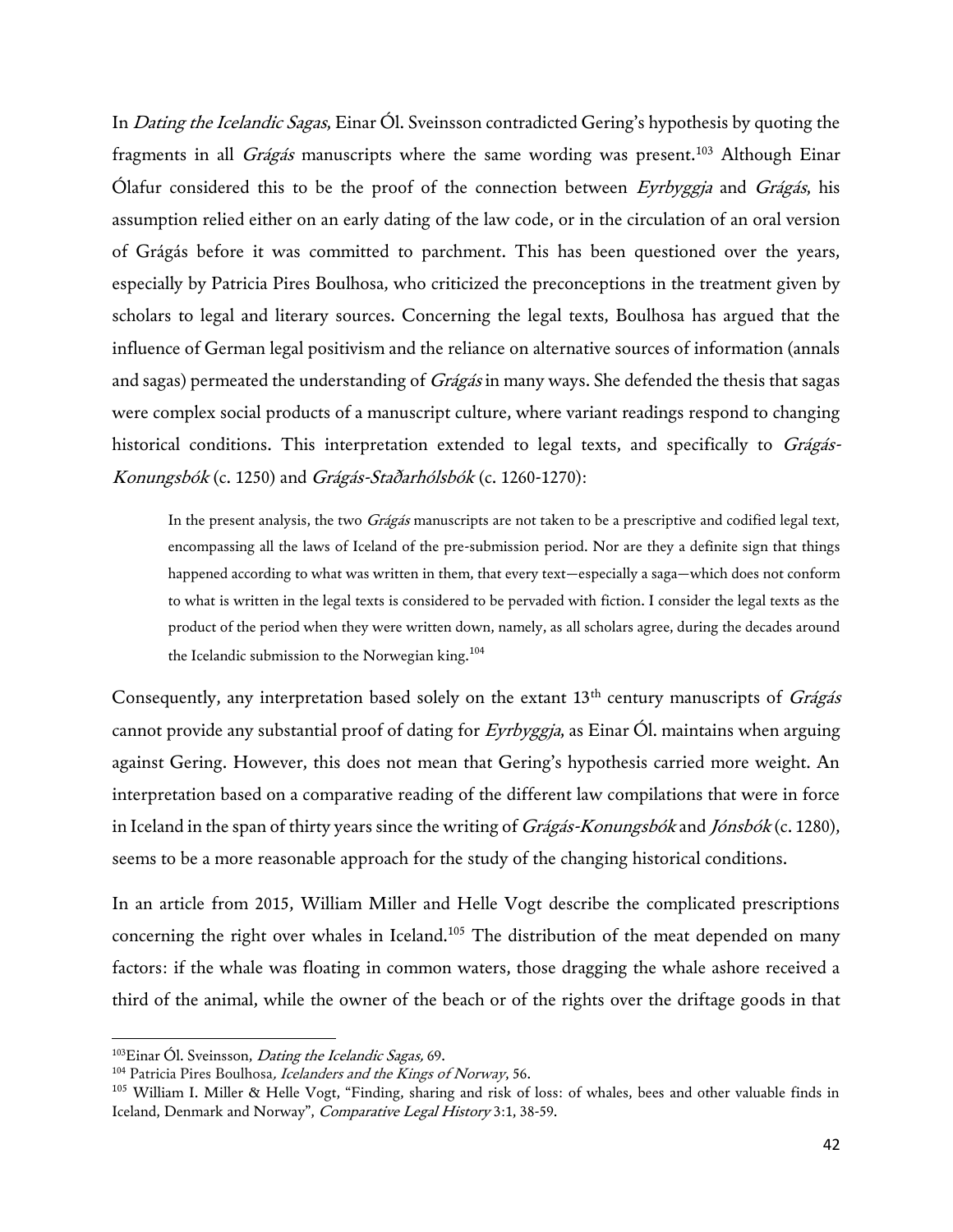beach, got the remaining two thirds. This picture was complicated if a harpooner was involved in the operation, then dividing the meat in equal shares among the parts. If the whale was already ashore, it was the sole property of the landowner, unless a harpooner was involved, sharing again in equal parts. The size of the animal was another factor, and depending if it was 20 *alnar<sup>106</sup>* or bigger, those who saw the whale floating or the tenants of the land where it landed could get their share (a fixed amount in both cases). Once the animal was secured on land, the people taking part of the carving of the meat received at least a quarter of each part cut, possibly going up to a half.

The law also prescribes the obligations of the people involved in the operation, regardless of the share they were allotted. In Grágás-Konungsbók we read: Reka hval eigu men at flytia. oc festa. oc skera ef eigi um festir (…) Gefa scal af inn fimta lut sem af annarr drottins daga veiþi. (Men must carry a whale drifted ashore and fasten or cut it if not fastened. (…) [They] shall give the fifth part like any other Sunday capture).<sup>107</sup> The text of *Grágás-Staðarhólsbók* is virtually the same.<sup>108</sup> We see here how the share of the whale to be donated is fixed and responds to a general rule over captures in holy days.

The first Norwegian law sent to Iceland in 1271, *Járnsíða*, had no prescription concerning whales. This law was produced rather hastily, adjusted badly to the Icelandic context, and consequently was replaced by *Jónsbók* in 1280.<sup>109</sup> Nonetheless, the law of 1271 did not replace every single provision in Grágás, and therefore we could assume that some practical matters of Icelandic life could have been solved referring to the previous custom or to a higher authority, either king or archbishop. The relationship between temporal and ecclesiastical power in Norway has been interpreted in two opposite ways: the first interpretation stresses the clash between Church and Crown interests, arguing that aristocracy in Iceland could have supported the king in exchange of offices and honors.

<sup>106</sup> Barely equal to 9 meters.

<sup>&</sup>lt;sup>107</sup> Vilhjálmur Finsen, ed., Grágás: Islændernes Lovbog i Fristatens Tid, udgivet efter det kongelige Bibliotheks Haandskrift (Copenhagen: Berlings Bogtrykkeri, 1852), 32. The translation is mine.

 $^{108}$  Rek hual eigo menn at flytia oc festa. oc skera ef eigi festir. (...) Gefa scal af hinn v $^{\rm ta}$  lut sva sem anars staðar af drottins daga veiðe. (Men must carry a whale drifted ashore and fasten or cut it if not fastened. (...) [They] shall give the fifth part like any other Sunday capture). In Vilhjálmur Finsen, ed., Grágás efter det Arnamagnæanske Haandskrift Nr. 334 fol., Staðarhólsbók (Copenhagen: Gyldendalske Boghandel, 1879), 40. The translation is mine.

<sup>&</sup>lt;sup>109</sup> This seems to be the scholarly consensus nowadays. In the words of Páll Sigurðsson: "At the king's instigation, and in connection with the legislative work that was being done in Norway in the 1260's, a draft of a law code was compiled for Iceland. This was duly sent to Iceland and enacted in stages during the years 1271-73, but met with a poor reception. This code, named Járnsíða ('Ironside') was to a large extent based on Norwegian law. In both its compilation and its enactment, too little consideration was given to conditions in Iceland, the country's own national legal traditions and the wishes of the local people." In Páll Sigurðsson, Lagaslóðir: Greinar um lög og rétt (Reykjavík: Háskólaútgafan, 2005), 369.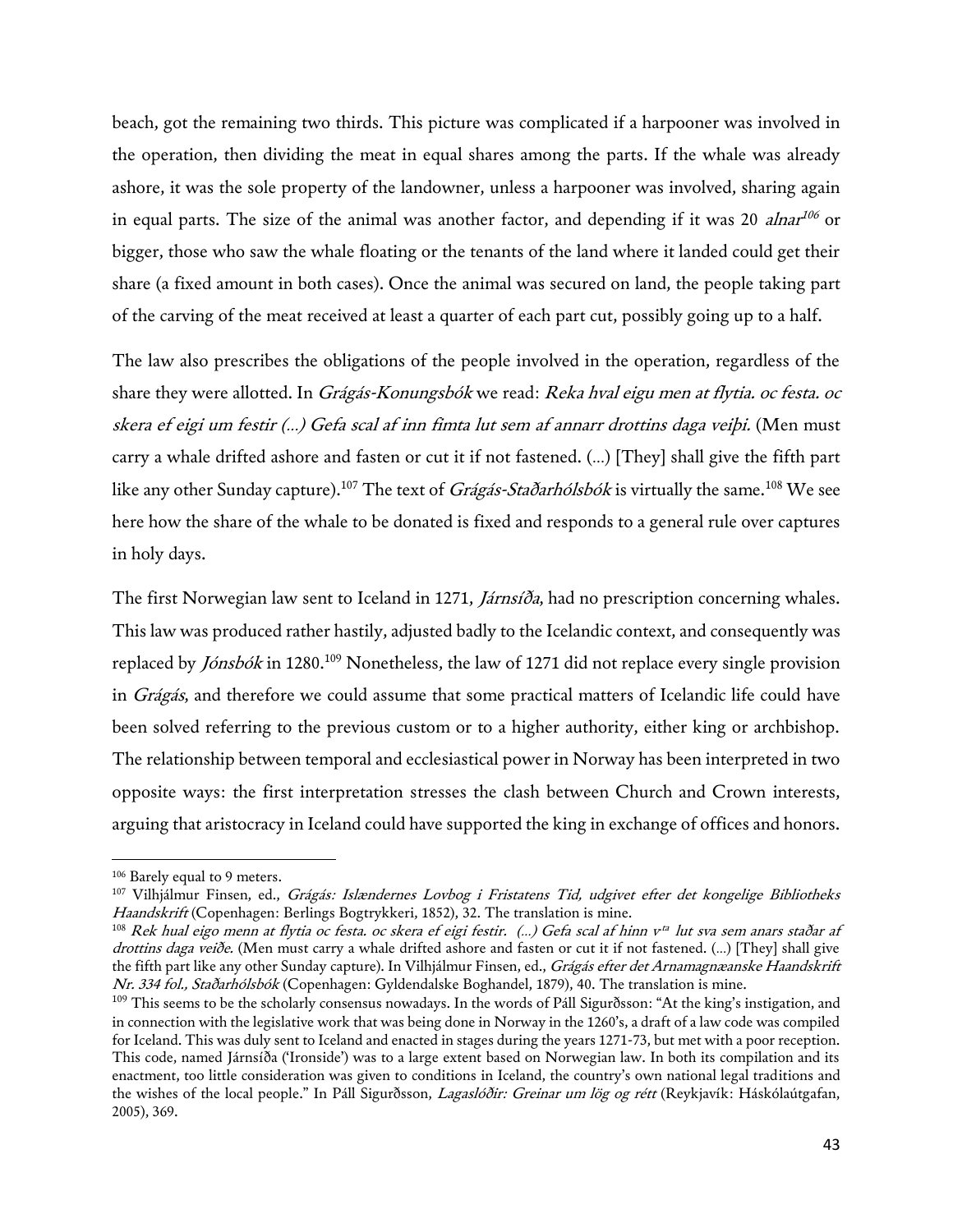The second interpretation is that Crown and Church had a good relationship after the pope sent one of his cardinals, William of Sabina, to crown Hákon Hákonarson.

Several scholars support this second interpretation. Sverrir Jakobsson argues that the Peace of God movement was a product of the collaborative effort of the Crown, propagating the courtly ideology and Christian moderation, and the Church, backing the Crown in exchange for peace.<sup>110</sup> According to Sverrir, the Church was confronted with two options, either supporting a sole Icelandic ruler for the island, or the Norwegian king to put Iceland under his heel. The Icelandic aristocracy took the lead in this case, becoming king's men and responding to the expansive policy of king Hákon. When Gissur Þorvaldsson became the royal candidate to the Earldom of Iceland, he returned the favor to the Church for supporting him by putting the church law over the local law, therefore granting the independence of the ecclesiastical power. Another scholar, Lára Magnúsardóttir, argues that the agreement between both powers could be interpreted by reading the coinciding law codes.<sup>111</sup> Her argument is that king and archbishop agreed to maintain their spheres of authority and that both powers worked conjunctly until the Lutheran Reform. Lára analyzes the continuity of this understanding and the connection between the vernacular *Christian law* of Árni Þorláksson and the laws of the Church in Western Europe, represented by the Liber extra. This argument could help us explain the omission of some aspects that were contemplated in Grágás but that were absent in Járnsíða.

The nature of the *Kristinréttur* of 1275 requires some explanation. This law became known in the context of the *Staðamál*, the secular conflict over the property of the Church in Iceland.<sup>112</sup> Bishop Árni Þorláksson was consecrated in 1269 in Norway, and took his see in Skálholt with the task of putting the property of all the churches under his control. This mission conflicted with the interest of the aristocracy, and especially with the interest of the Oddaverjar, descendants of Jón Loptsson.<sup>113</sup> This conflict was centered on the ownership of Oddi, confronting the bishop with

<sup>&</sup>lt;sup>110</sup> Sverrir Jakobsson, "The Peace of God in Iceland in the 12<sup>th</sup> and 13<sup>th</sup> centuries," in Sacri canones servandi sunt. Ius canonicum et status ecclesiae saeculis XIII-XV, ed. Pavel Krafl (Prague: Opera Instituti historici Pragae. Series C – Miscellanea 19, 2008), 212-213.

<sup>&</sup>lt;sup>111</sup> Lára Magnúsardóttir, "Icelandic Church Law in the Vernacular 1275-1550", *Bulletin of Medieval Canon Law* 32 (2015), 127-143.

<sup>&</sup>lt;sup>112</sup> Gunnar Karlsson, *The History of Iceland* (Minneapolis: University of Minnesota Press, 2000).

<sup>113</sup> Jón Loptsson was the leading aristocrat that confronted saint Þorlákr, by that time bishop of Skálholt, about the property of the Church. The focal point in this discussion was Oddi, the property of Jón Loptsson. In the words of Orri Vésteinsson, concerning the Oddaverja þáttr: "Arguments have been presented here suggesting that the writing of Oddaverja þáttr must be considerably removed in time from the events it describes. Its author clearly did not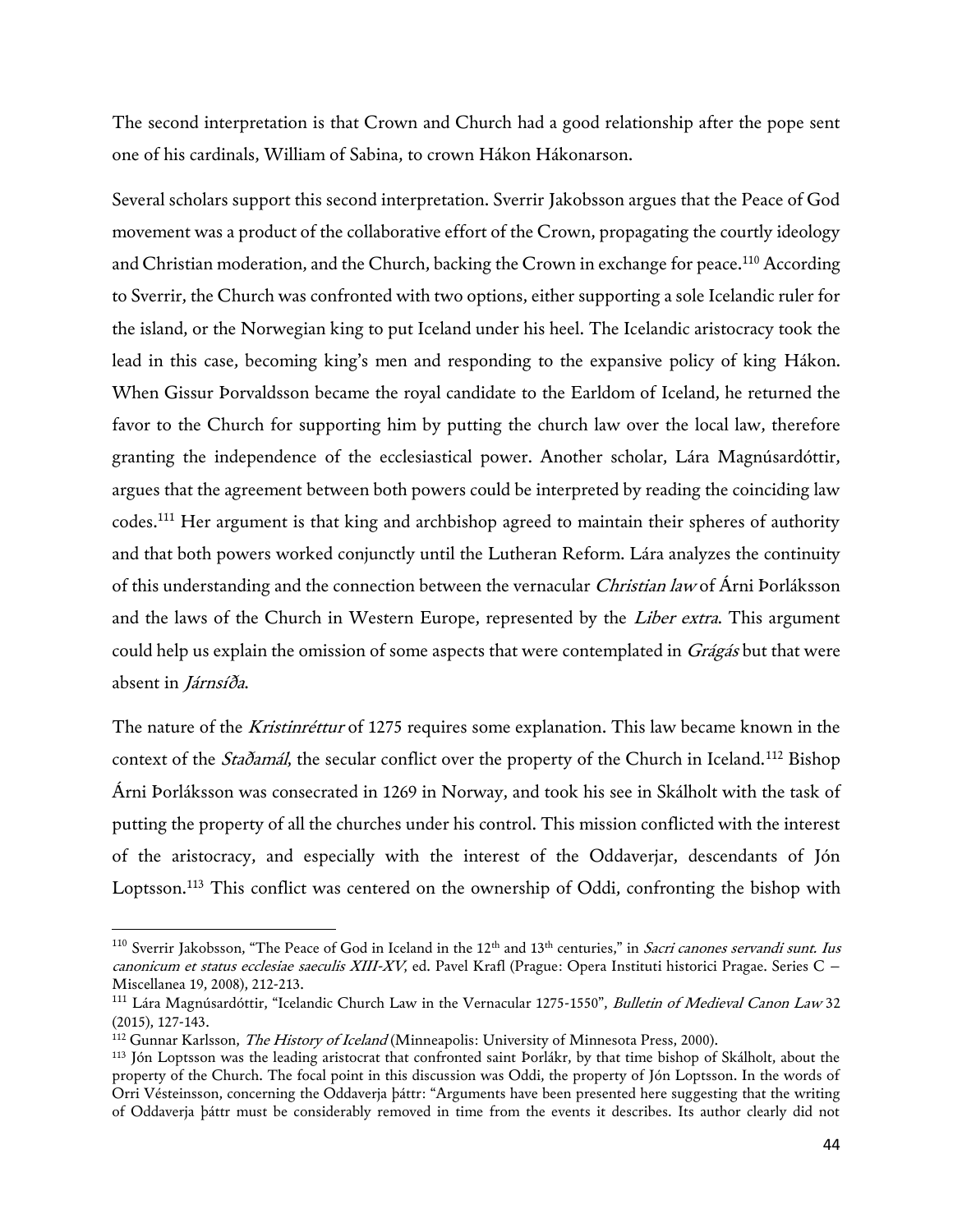Steinvör Sighvatsdóttir. The *Alþingi* had already passed a sentence favoring Árni, but the conflict remained open until 1272, when the case was presented to the King for arbitration. At this moment, Icelandic and Norwegian policy towards the Church coincided, although different law codes separated them: King Magnús and Archbishop Jón of Niðaróss sealed the Concordat of Tønsberg in 1273 (although it was finally ratified in 1277), a pact that conferred the Church important concessions. The favorable winds for the Church in Norway benefited the Icelandic bishop as well: Árni returned to Iceland with instructions from the King and Archbishop to take control over Church property and to strengthen the independence of the ecclesiastical power from the secular authority. In 1275, Arni promulgated his New Christian Law, where among other things, we read a norm concerning the appropriation of stranded whales. The norm is similar to the one present in Grágás: "Rekahval eigu menn að flytja ok festa. Gefa skal af inn fimta hlut / A whale drifted ashore have men to carry and fasten. Give shall [they] off the fifth part".<sup>114</sup> Therefore, if we follow Sverrir and Lára in their interpretations about the peaceful coexistence of secular and ecclesiastical power, we could interpret the silence concerning the rights of the Church over specific matters, such as whales, as a tacit acceptance of the offensive of bishop Árni over the prerogatives of the lay aristocracy.

The conflict over Church property took a new turn when King Magnús died, in 1280. By that time, a new Norwegian law code was introduced in Iceland, the so called *Jónsbók*. After the death of the king, a regent took charge of government in Norway, with a strong anti-clerical stance. We know that the bishops in Iceland resisted the introduction of this new law and that by 1282, Archbishop Jón was outlawed in Norway. In 1283, Hrafn Oddsson, representative of the Crown, came back to Iceland with a royal decree reestablishing the old *Christian Law*, therefore, giving the laymen control over those *staðir* that had changed hands shortly before. A change in the relationship between church and crown can be perceived in *Jónsbók*: the prescription over the appropriation of whales appears in the rights over land property section (*landsleigubálkr*), while before it was

understand the difference between the claims of the Church in the late twelfth century and the claims for absolute control which were beginning to be aired in the middle of the thirteenth. The arguments that that þáttr was written as a propaganda piece in Bishop Árni's struggle against secular church-owners in the 1270's or 1280's must remain circumstantial, but its content and objective certainly fit such a context best. That Oddaverja þáttr portrays Jón Loptsson in particular as a figure of resentment may be because he was a famous chieftain whom late thirteenth-century audiences would have recognized, but it may also suggest that the þáttr was written in the 1270's when Bishop Árni's main opponents were Jón's descendants in Oddi." In Orri Vésteinsson, The Christianization of Iceland: Priests, Power, and Social Change 1000-1300 (Oxford: Oxford University Press, 2000), 123.

<sup>&</sup>lt;sup>114</sup> Haraldur Bernharðsson, Járnsíða og kristinréttur Árna Þorlákssonar, 176.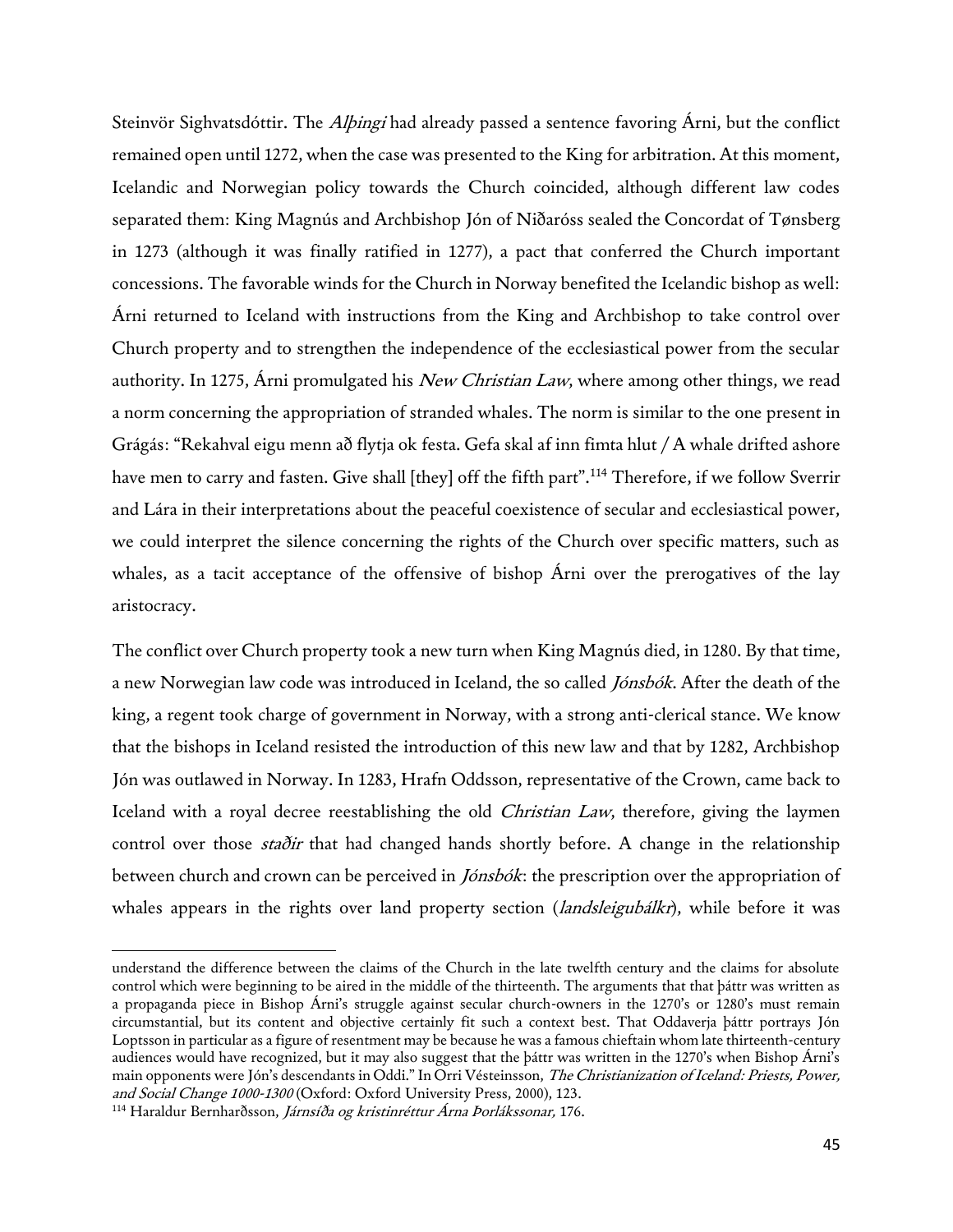circumscribed in the Christian Law section (in Grágás and in the Kristinréttur of Bishop Árni). The law in *Jónsbók* is more detailed:

Ef hualr er fluttr eða fkozpinn a lóghelgum degí þa f*k*al gefa af hínn fímta lut ef flu/ttr er. ok af s*u*a míklu s*e*m íkozít er æ lóghelgu*m* degí, en æ*i*gi er meíra íký/llt nema fluttr se |Af selaueiði *ok* allrí þ*eir*ri er loghelgan dag er veítt. í*k*al gefa þ*ei*m fatækum m*onnu*m ín*n*an re/ps. þar s*em* a la*n*d kemr er æ*i*gi g*er*a tíu*n*d. *ok* í*ku*lu reppftioznar menn þeffu fkípta mí/lli fatækra. þuiαt sua hafa werit forn lỏg ok venía. |En huerr er æigi vill þetta gꝛeiða.

If a whale is salvaged or flensed on a holy day, then a fifth part is to be given to the poor if it was salvaged and, in addition, as much of it as was flensed on a holy day. No more is required unless the whale was salvaged.

Concerning seal hunting and all else caught on a holy day: [a fifth part] is to be given to the poor men in the commune where the catch comes ashore, to those who cannot give a tenth, i.e., pay the tithe; the commune council is to divide this among the poor because the old laws and customs have always been this way. Whoever refuses to give that [is fined six ounce-units].<sup>115</sup>

The nature of the law remains unchanged, as the redactor of *Jónsbók* states when explaining the reason behind such law, "þvíat svá hafa verit forn log ok venja "/because the old laws and customs have always been this way. The fundamental change is who is responsible for administering the share allotted to the poor. This implied that the Church lost the right to these resources, and therefore, to give this part of the tithe as charity.

The existence of the term "hvaltíund" (tithe over whales) reinforces our interpretation. This word appears in the *diplomatarium* only after the introduction of the Norwegian Law codes,<sup>116</sup> in the manuscript of Jónsbók of c. 1340-1360 (GKS 3268 4<sup>to</sup>) as "Um hvaltíund", and in the New Christian Law of Archbishop Jón of Niðaróss, from c. 1273. In the case of the law of Archbishop Jón, the law says that: "Þessar tiundir skulu oc geraszt sem i vana haua verit. oc her fylgia (...) skreidar tiund. af sælom oc hvaltiund. / These tithes should also become as has been accustomed. And is here to follow (...) the fishing tithe, of seals and the tithe over whales."<sup>117</sup> The same norm is present in the

<sup>115</sup> Jana K. Schulman, Jónsbók, 69.

<sup>116</sup> Jón Sigurðsson, Jón Þorkelsson, Páll Eggert Ólason, and Björn Þorsteinsson, eds., Diplomatarium Islandicum: Íslenzkt fornbréfasafn, sem hefir inni að halda bréf og gjörninga, dóma og máldaga, og aðrar skrár er snerta Ísland eða íslenzka menn (Copenhagen and Reykjavík: Hið íslenzka bókmenntafélag, 1857−72), Vol. II: 153, 345-347, 407, 443, 612-614; Vol. III: 89, 230; Vol. V: 265.

<sup>&</sup>lt;sup>117</sup> Rudolf Keyser, Peter Andreas Munch, Gustav Storm, and Ebbe Hertzberg, eds., Norges gamle love indtil 1387 (Vol. II) (Christiania [Oslo]: C. Gröndahl, 1846−95), 355.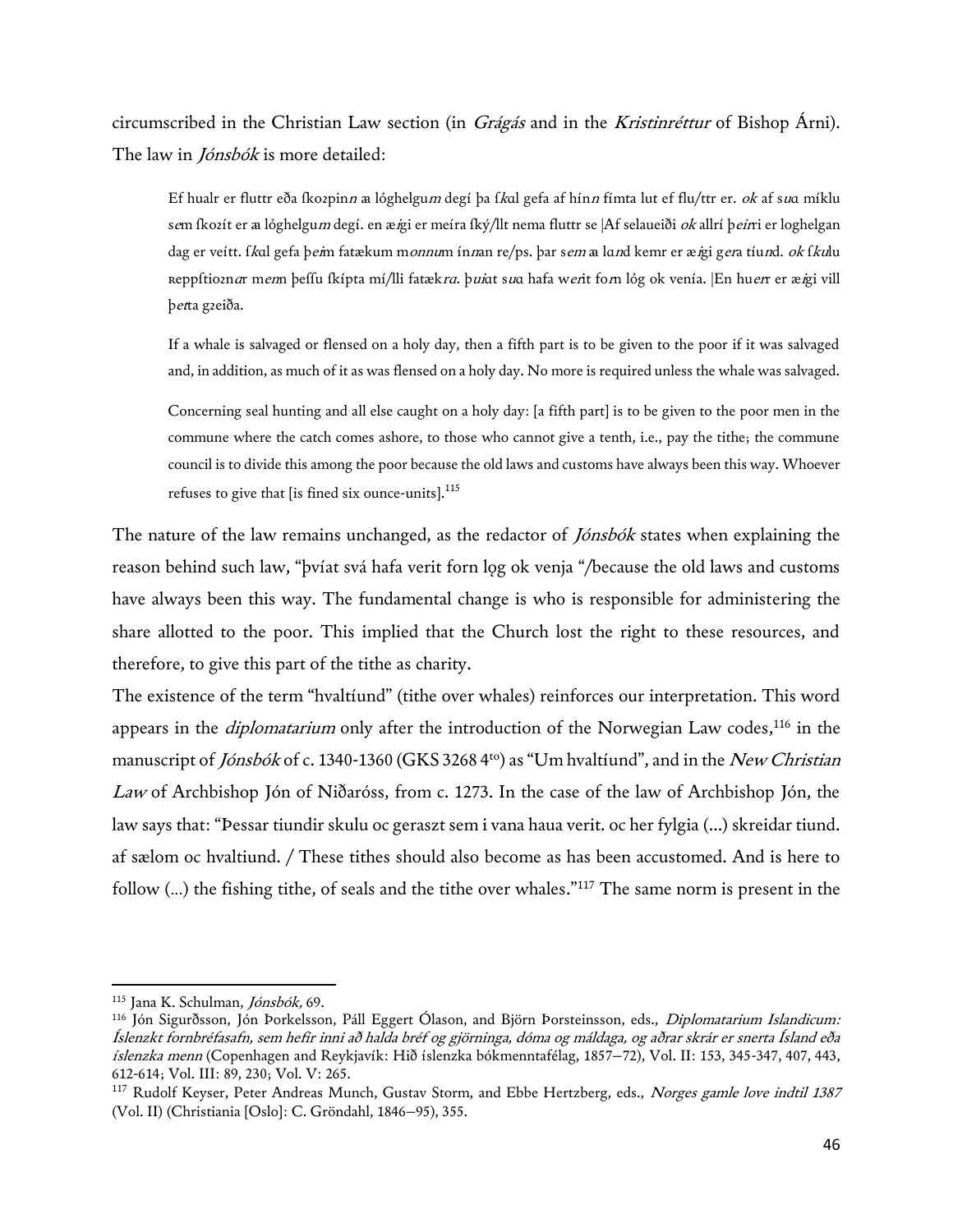Concordat from 1277.<sup>118</sup> From this, we can interpret two different lines in the legislation: one, from the archdioceses, where the tithe over whales appears to be a right over all the catches and not specifically over those made during holidays. Another line that we could read in the Icelandic law codes and especially in Jónsbók, was the right to the share allotted to the poor belonging to the commune.<sup>119</sup> We can conclude of this, that there was an open conflict, and that this depended mostly on the relationship between Crown and Church.<sup>120</sup> In the context of *Staðamál*, and since Árni took his see in 1269 until the arrival of the royal decree of 1283, the political situation was ripe for the Icelandic aristocracy to defend their rights over the property disputed with the Church.

## 4.5. Chapter 57 against the historical context

 $\overline{\phantom{a}}$ 

Now, we should return to the scene in Eyrbyggja. As was stated before, in the saga we could read how the prerogatives of the chieftains were respected, even in a context where the farmers risked a possible famine. The contrast between the attitude of Óspakr and those unnamed farmers, who agreed to share the losses among themselves, is the key to understanding the meaning of this scene. There is no detail of the share allotted to the farmers that helped Álfr and Þórir, therefore we cannot know their role in the finding of the whale. The only reference concerns the share of the landowners, who have a right to the meat because of the whale stranding in between Stika (controlled by Sturla) and Guðlaugshofði (controlled by Snorri). If we assume that the farmers cutting the whale were the same who had lost cattle in the winter, and the hints provided by the saga concerning the fragile economic situation of Óspakr, both would be poor or in need of food.<sup>121</sup> Consequently, the dividing line would be between those who abided by the law and who did not.

<sup>&</sup>lt;sup>118</sup> "Þessar tiundir skulu oc geraz sem i uanda hefir uerit oc her fylgia. (…) skreidar tiund. Af selum ok huælum tiund. / These tithes should also be done as accustomed have been and here follows (…) the tithe on fishing. On seals and the tithe over whales." In Rudolf Keyser, Peter Andreas Munch, Gustav Storm, and Ebbe Hertzberg, eds., Norges gamle love indtil 1387 (Vol. II) (Christiania [Oslo]: C. Gröndahl, 1846−95), 474.

<sup>&</sup>lt;sup>119</sup> To read more on the role of the commune in the distribution of the tithe for the poor, see Orri Vésteinsson, The Christianization of Iceland, 73, 83-84.

<sup>&</sup>lt;sup>120</sup> The allegiance between the commune or the landowners with one side or the other must have depended on the convenience and the political context of the moment.

 $121$  The saga describes the behavior of Óspakr before the attack for the whale as a problematic neighbor and abusive with the farmers in Eyr. He maintained a large crew in his farm, and therefore he needed abundant resources. After the attack, he awaited a siege and consumed his provisions very quickly, what forced him to attack again. When he left the region to go raiding in the North, he left his wife and son with two cows, as only resource, what put his family in the fringe of poverty.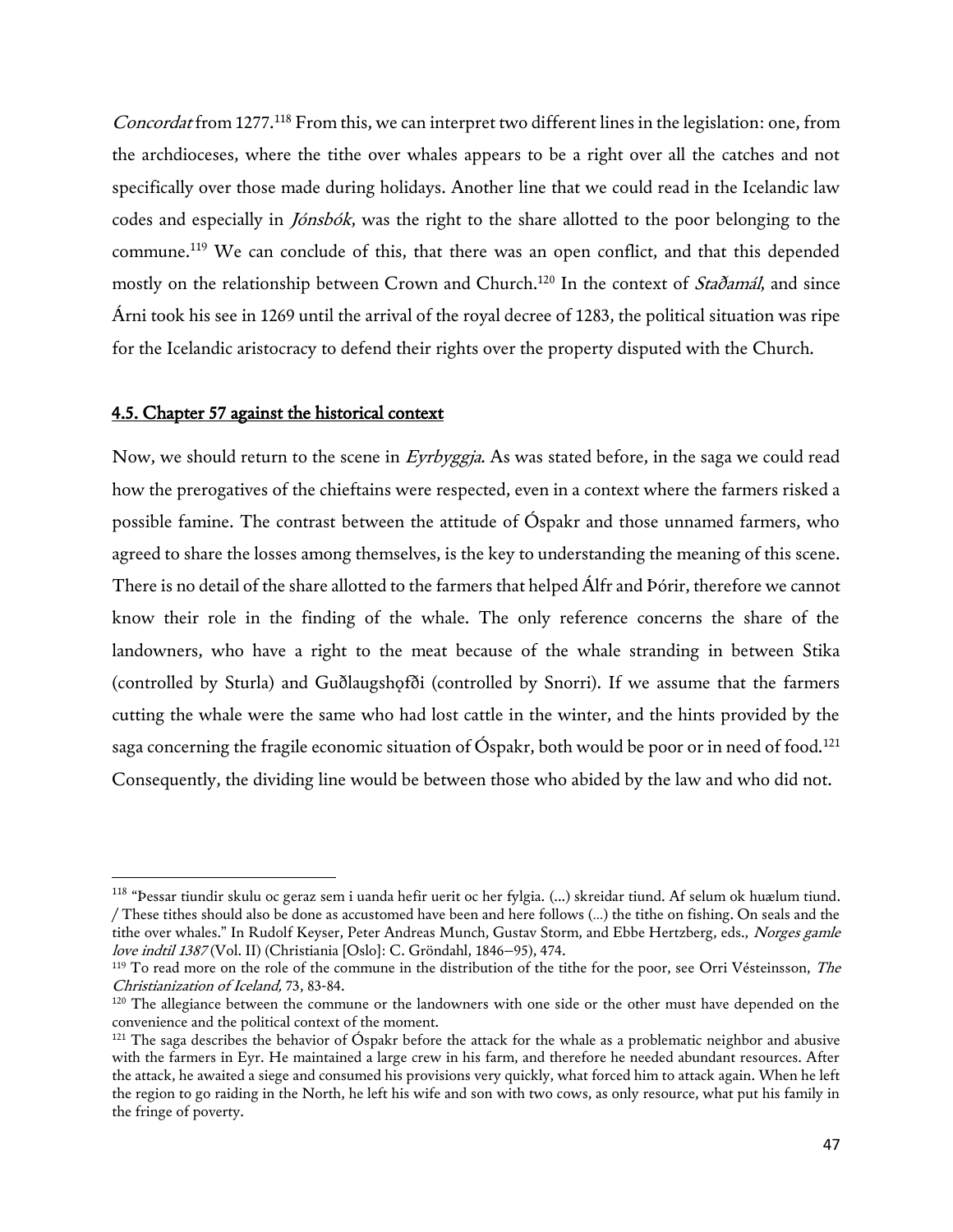Another significant detail is that we have no mention of a part of the whale being assigned to the poor in the region. All the law codes expressed the obligation to reserve a fifth part of the catch, although after 1275 the recipient would have been the Church. Under the light of the law of Grágás and Járnsíða, this fact would have not been relevant, because as we explained, the right over the fifth part remained under the sphere of the laymen. If the idea of the *hvaltiund* would have been in force, around the time of the *Concordat* and the offensive of bishop Árni (c. 1273-1275), we would expect a mention to the right of the Church over this. I think is safe to assume that Chapter 57 of Eyrbyggja should be older than this, given that the message seems to be a staunch defense of the legal order currently in force at the time of the writing of the saga. Thus, we have three possible options: the first, that the scene was a reference to an existing law that assigned the distribution of the poor's share to the lay aristocracy or the commune, namely *Grágás*. The second option is that the compiler was defending the right of the aristocracy in a context where that prerogative was not explicitly mentioned, and such will have been the case of the time between *Járnsíða* and the New Christian Law of bishop Árni (1271-1275). The third option is that the saga was presenting in this scene the arguments of the aristocracy in a context where this right (or other rights analogous to this) would be under discussion, therefore, in the years of the offensive of bishop Árni over the property of the Church (1269-1272/3).

If we follow the same logic as in Chapter 1 of this thesis, such a scene would only make sense when the prerogative of the aristocracy was endangered. Three elements allow us to think that this scene has an underlying message: 1. the placement of this narrative in the saga is odd; 2. the character of Óspakr seems to have been introduced ad-hoc; and 3. his speech has oblique references to the law. Under this light, the narrative would make much more sense in a context of conflict over this right. In this way, we could discard the first option, that the saga was composed during the time when Grágás was in force, thus narrowing down the time of composition to the years between the submission to the king of Norway (1262/4) and the arbitration of King Magnús favoring bishop Árni over the *Staðamál* (1273). I think is not advisable to narrow the dating of the saga any further.

## 4.6. The *hreppr*

There has been mention throughout this chapter of an institution under control of the laymen who had a major role in the administration of resources and the allocation of the tithe. This institution, called commune (ON *hreppr*, pl. *hreppar*), was defined by Helgi Þorláksson as: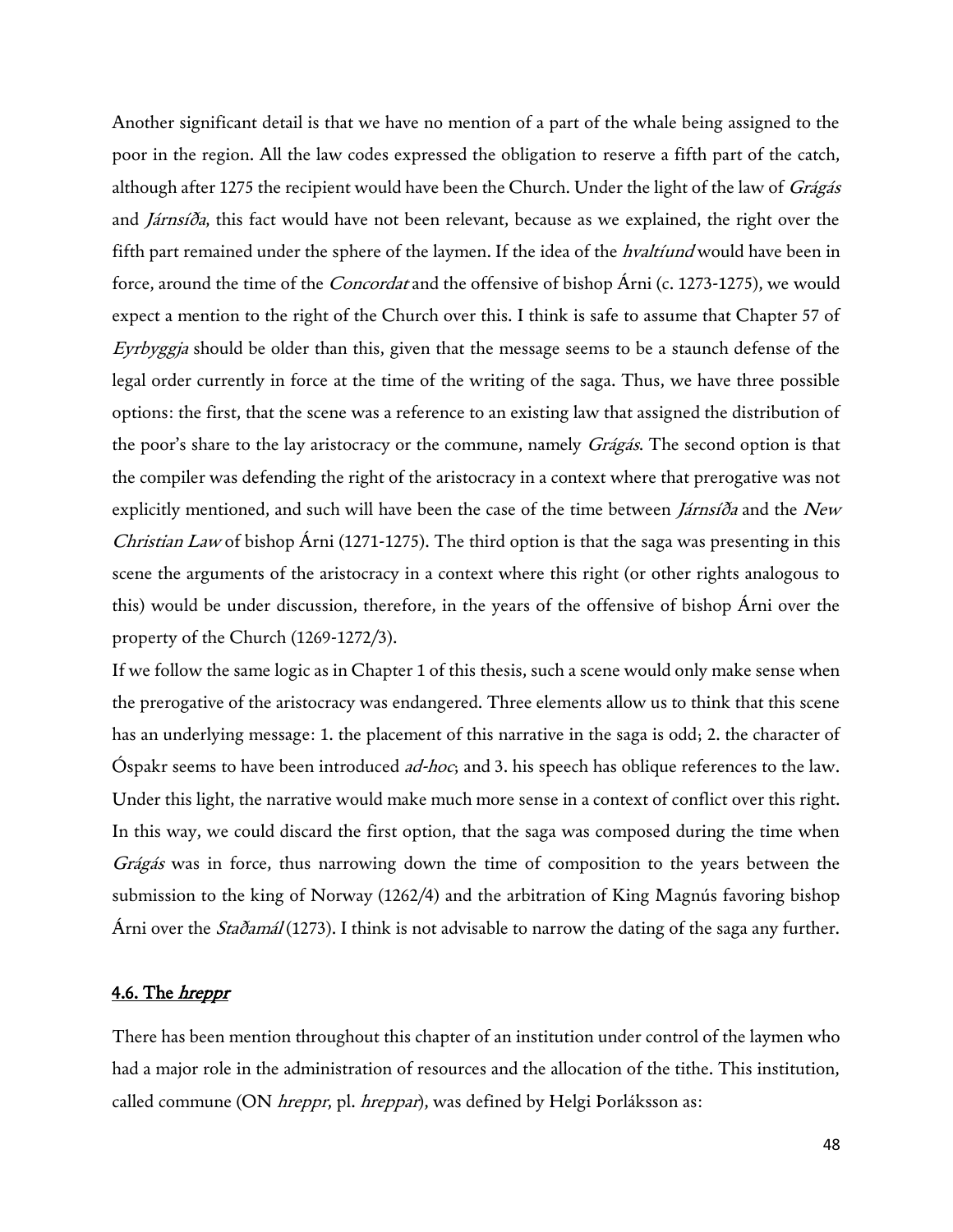The communal unit known as hreppr (pl. hreppar) was geographically, or territorially, defined, consisting of a minimum of 20 tax-paying farmers who held meetings independently of the goðar and independently also, later, of parish arrangements. Like the word goði, the word hreppr (repp) is found elsewhere among the Nordic peoples; neither of them, however, is found in exactly the same meaning. Each of them may therefore reflect a specifically Icelandic development.<sup>122</sup>

Among the attributes of the commune, there is a significant role in distributing the poor's share of the tithe and in taking care of the pauper in more general terms, either providing them with food and lodging or allowing them to stay in the district or not. Gunnar Karlsson, based on Grágás, draws attention to an important detail concerning the people leading the commune: it should be a group of five landowners, unless the people in the *hreppr* agrees to choose someone else.<sup>123</sup> This means that the commune was normally under control of landowners.

In Chapters 57 to 62 of Eyrbyggja, we see a detail that could be a reference to the commune: after Óspakr is killed, Snorri allows his widow and son to stay in the farm. Óspakr's widow would have been in a precarious economic situation, given that after the attack on Álfr, Snorri held a confiscation court and distributed his goods among the farmers. We also know that after Óspakr leaves the region for the first time, his family stays behind with only two cows. Therefore, the decision of allowing the family to stay would have been in the hands of the commune and not of Snorri, unless he acted as a leading member of the *hreppr*, which would be possible if we consider that he owned some rights associated to the land, although we do not know if he held any land property. Most probably, Snorri was just acting as a chieftain and not in relation with the commune administration, even if his income as an owner played a central role in the scene.<sup>124</sup>

## 4.7. Conclusion

 $\overline{\phantom{a}}$ 

In this chapter, I have presented a narrative concerning the appropriation of drifted goods. We have read this scene in comparison with the changes in the different law compilations, from the Commonwealth period until the introduction of Jónsbók. We have also considered the context in which these changes in the law took place, paying special attention to the relationship between the

<sup>&</sup>lt;sup>122</sup> Helgi Þorláksson, "Historical Background: Iceland 870-1400", in A Companion to Old Norse-Icelandic Literature and Culture, ed. Rory McTurk (Oxford: Blackwell Publishing, 2005), 143.

 $123$  Gunnar Karlsson, "Social Institutions", in A Companion to Old Norse-Icelandic Literature and Culture, ed. Rory McTurk (Oxford: Blackwell Publishing, 2005), 505.

<sup>&</sup>lt;sup>124</sup> For more on whaling evidence in the sagas, see Ian Whitaker, "Whaling in Classical Iceland", *Polar Record* 22:138 (1984), 249-261.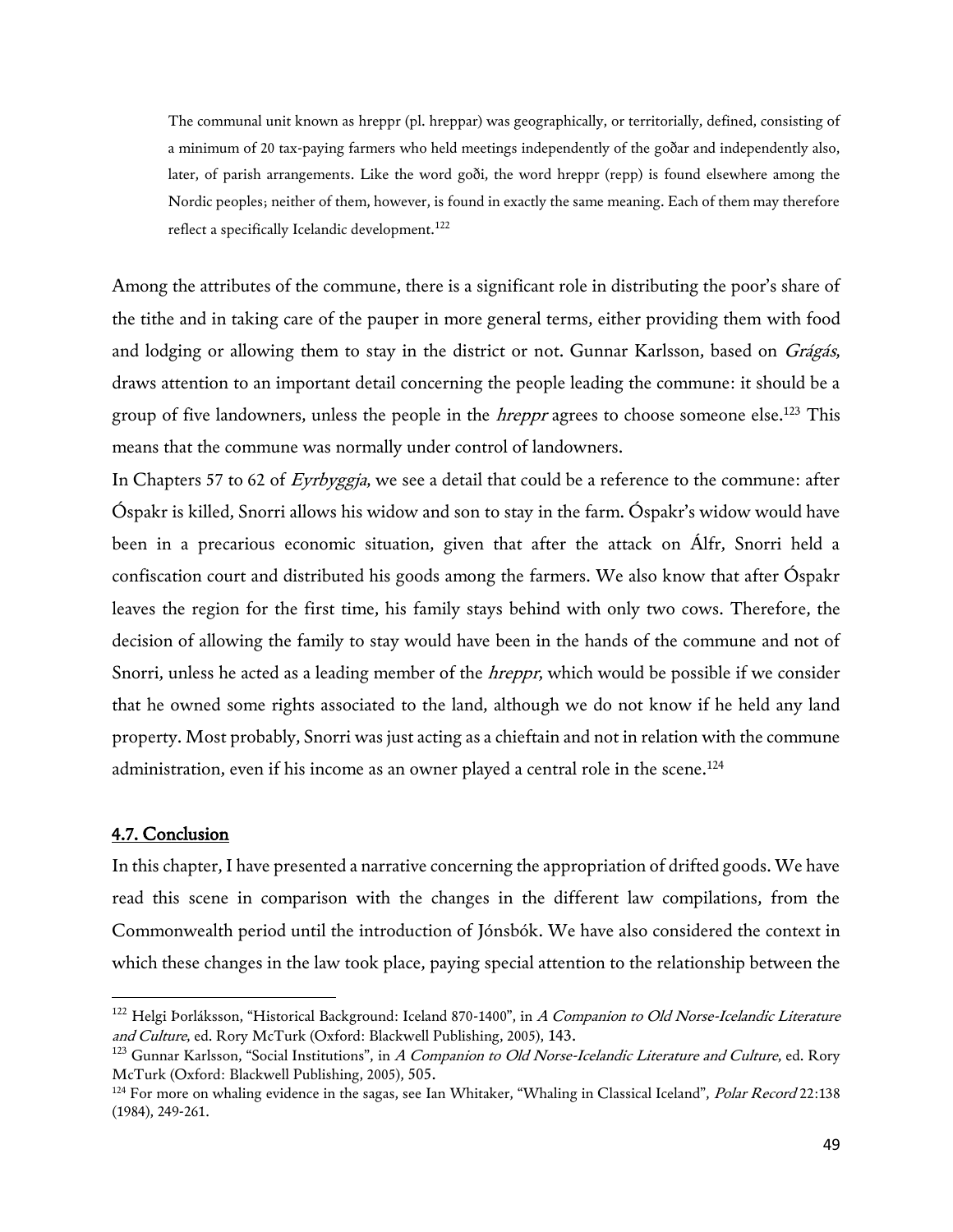Church and the aristocracy in Iceland. I argue that, given that *Eyrbyggja* could be supporting the claims of some of the aristocracy in the discussion with the new administrative system, and that this administrative system was buttressed both by Crown and Church, the saga could have expressed also a defensive stance over the prerogatives of the élite, against the increasing authority of the Church in the period c. 1262/4-1275.

I followed here the approach of Patricia Pires Boulhosa concerning the use of law and sagas as historical sources, and her criticism over the method of the Icelandic School and the German legal positivist school. I have argued in favor of an historical reading as a fruitful method to understand the possible interest behind the composition of both sagas and law.

The role of the commune has been discussed as well, although it seems to be less important than other factors in this narrative, as the ownership of land or rights over it, like the driftage rights. As I have been proposing during this thesis, the legalist tone of the saga appears to be of paramount importance in understanding these five chapters: the conflict develops in an impoverished community where the majority abides by the law and respects the privileges of the landowners, who in this case are also chieftains, and one farmer, who is not by mere chance called Óspakr ("unwise"), defies the legal order and meets a tragic end.

The political context of the first twenty years after the submission to the king of Norway plays a major role in interpreting the claim of chapters 57 to 62 in Eyrbyggja. The Icelandic aristocracy had to defend its rights, which were under the attack from Church and Crown. Given that the conflict with the episcopal power was unresolvable, the aristocracy turned its attention to the Crown, and when the tide changed and the relationship between the king and the archbishop in Niðaróss deteriorated, the Norwegian law book *Jónsbók* was introduced in Iceland. The cold reception it had among the churchmen, on one side, and the popularity of this code among the laity, on the other, expressed this shift in the political landscape.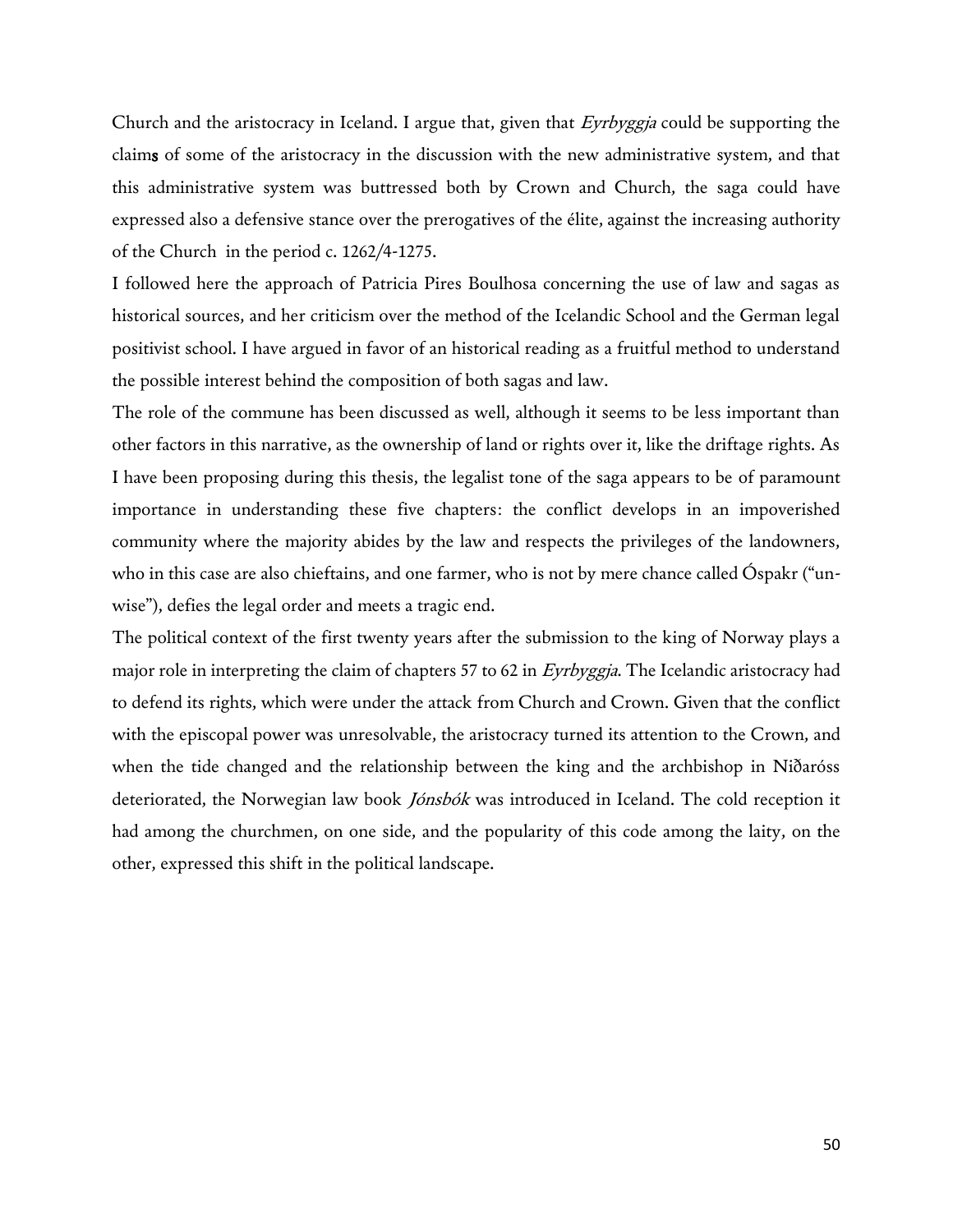#### 5. Conclusion

In chapter 2, the method for dating sagas established by Einar Ól. Sveinsson was explored. A survey of the main concepts in this model was problematized. The ideas behind the decisions taken by the Icelandic School when editing the sagas were discussed, and the sources information that Einar Ól. labelled "objective information" were considered from a historical perspective. This approach was adopted in order to answer the research questions posed in the Introduction: which was the purpose behind the production of this saga? If the intentions were political, who was behind it? Each of the analyzed elements served the purpose of illuminating a different aspect of the scholarly research done since the publication of *Dating the Icelandic Sagas: an essay on method* (1959). The problems inherent to those interpretations were addressed, and the present writer's ideas about the organizational pattern giving sense to the narrative were presented. This new theory on the structure of the narrative shows that the main aim of the plot is twofold. First, to connect the first settler with the 13<sup>th</sup> century aristocracy. Second, to naturalize the leadership of a certain group who traditionally hold power in the region. This new interpretation of the structure supports some of the theories exposed concerning the other elements mentioned, such as the possible authorship of Sturla and the feasibility of a different, later dating, than the one usually accepted by the scholarship. Although the question about the authorship has been displaced from the scholarly discussion nowadays, giving more emphasis to the idea of the Icelandic scribal culture integrated in the Continental trend in the last three decades, it is worth to recover it for a historical endeavor. The question of who could be responsible of crystalizing a discourse with so many possible political uses (and intentions) remains open.

In chapter 3, I have presented the events in two closely related sagas about the practice of *trolldómr*. I have described the many striking features of the scene in Eyrbyggja by comparing it with other similar scenes in the saga, proving the lack of internal coherence of this chapter with the rest. I explained the possible role of the pre-Commonwealth laws as literary devices, and in doing so, I had to summarize the historiographic debate concerning the reliability of the extant laws of Early Iceland as hermeneutical tool for understanding saga evidence. I believe that, in the case of chapter 20 of Eyrbyggja, the evidence points to a closer relationship with either Járnsíða or Jónsbók than to Grágás. This evidence helped reconsider the dating of the saga and the possible intentions behind its commitment to writing.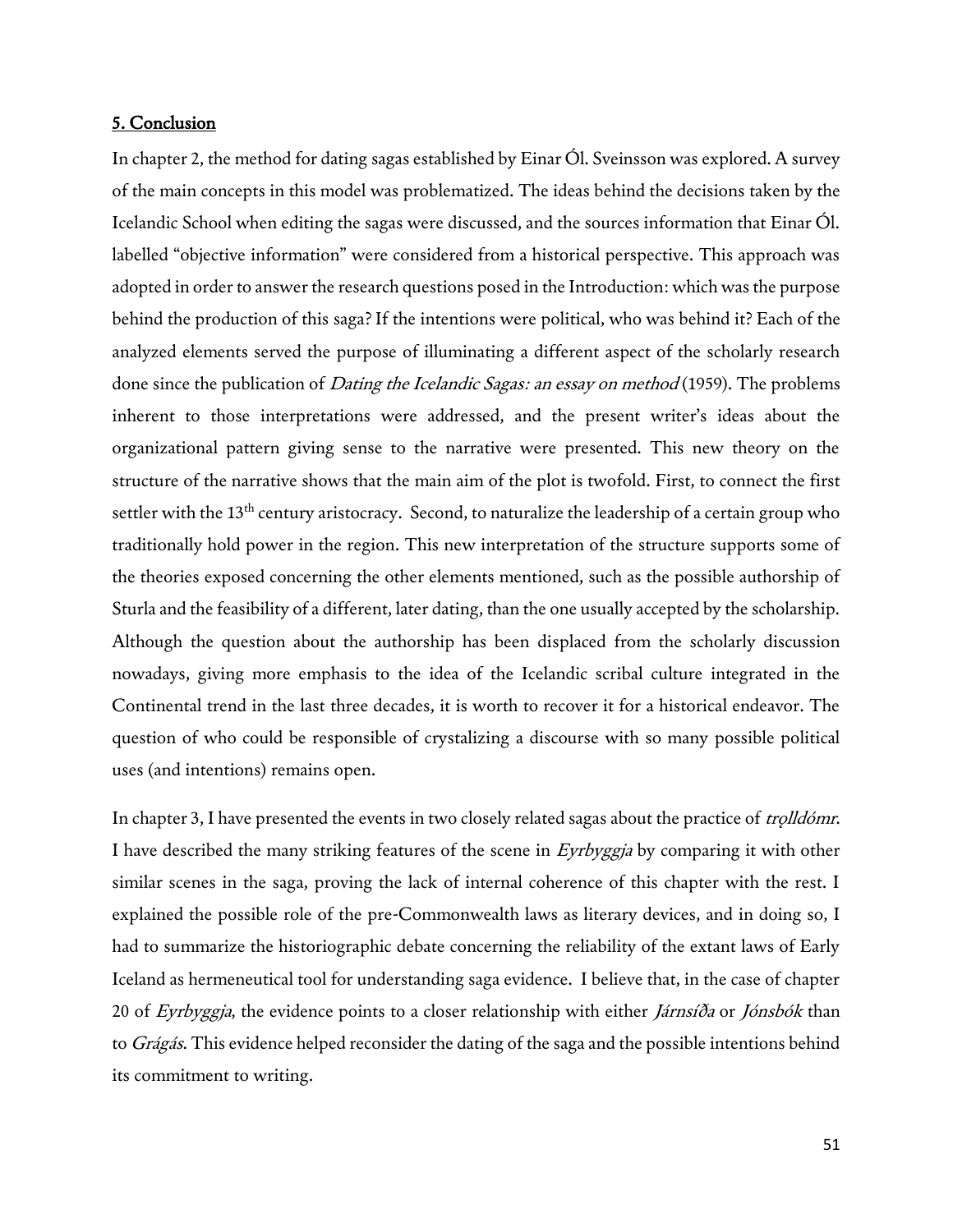In Chapter 4, I have presented a narrative concerning the appropriation of drifted goods. I have checked the legal evidences from this scene against the background provided by different law compilations, from the Commonwealth period until the introduction of Jónsbók. I have also considered the context in which these changes in the law took place, paying special attention to the relationship between the Church and the aristocracy in Iceland. I argue that, given that Eyrbyggja could be supporting the claim of a part of the aristocracy in the discussion with the new administrative system, and that this administrative system was supported both by Crown and Church, it could have expressed also a defensive stance before the advancement of the Church over the prerogatives of the aristocracy in the period c. 1262/4-1275.

My point of departure here were the theories of Patricia Pires Boulhosa concerning the use of law and sagas as historical sources, and her criticism over the method of the Icelandic School and the German legal positivist school. I have argued in favor of an historical reading as a fruitful method to understand the possible interest behind the composition of both sagas and law.

The role of the commune has been discussed as well, although it seems to be less important than other factors in this narrative, as the ownership of land or rights over it, like the driftage rights. As I have argued in this thesis, the legalist tone of the saga appears to be of paramount importance in understanding this narrative in the saga: the conflict develops within an impoverished community, where the majority abides by the law and respects the privileges of the landowners, who in this case are also chieftains, and one farmer, who is not by mere chance called Óspakr ("un-wise"), defies the legal order and meets a tragic end.

The political context of the first twenty years after the submission to the king of Norway plays a major role in interpreting the claim of chapters 57 to 62 in Eyrbyggja. The Icelandic aristocracy had to defend its rights, which were under the attack of the Church and Crown. Staðamál, a longstanding conflict between the lay aristocracy and the Church in Iceland seemed unresolvable. Its outcome shifted according to the power-balance between Church and Crown in Norway, and this resonated in Iceland and its laws. Part of this debate was presented here in Chapter 4. The cold reception *Jónsbók* had among the churchmen, on one side, and the popularity of this code among the laity, on the other, expressed this shift in the political landscape.<sup>125</sup>

I believe a similar analysis as the one intended in this thesis could be extended to other sources, both with similar or different characteristics. Trying to read the message underlying sagas such as

<sup>&</sup>lt;sup>125</sup> Páll Sigurðsson, Lagaslóðir: Greinar um lög og rétt, 371-373.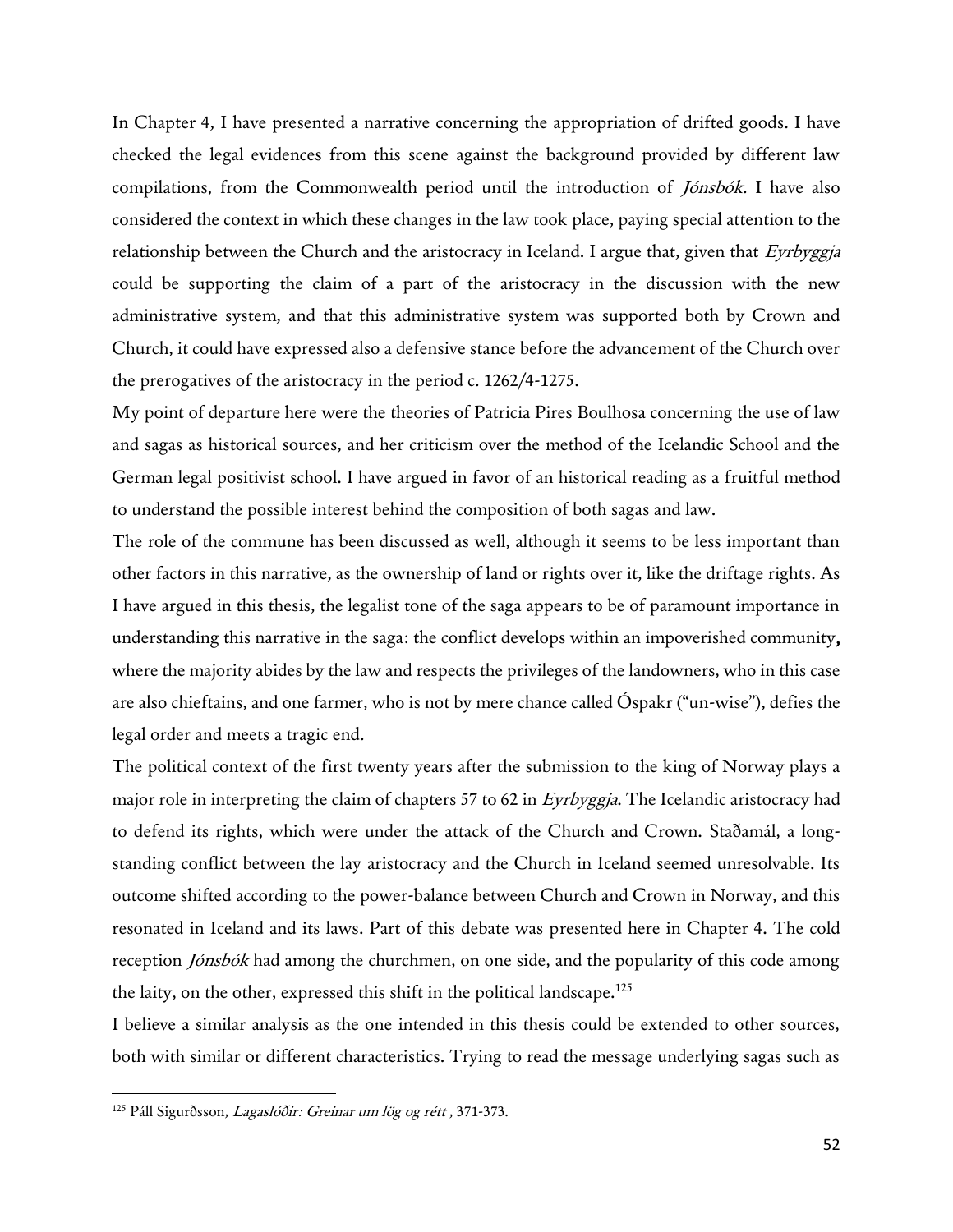Hœnsa-Þóris saga, which has been contextualized in the period after the fall of the Commonwealth, or Bandamanna saga, that has been interpreted as a satirical saga against the aristocracy, could provide different perspectives on a similar conflict. Another comparable reading that could yield more support to the approach of this thesis would be to analyze the context in which different manuscripts of Eyrbyggja saga were produced, to examine if this discourse responded to a political need of the aristocracy.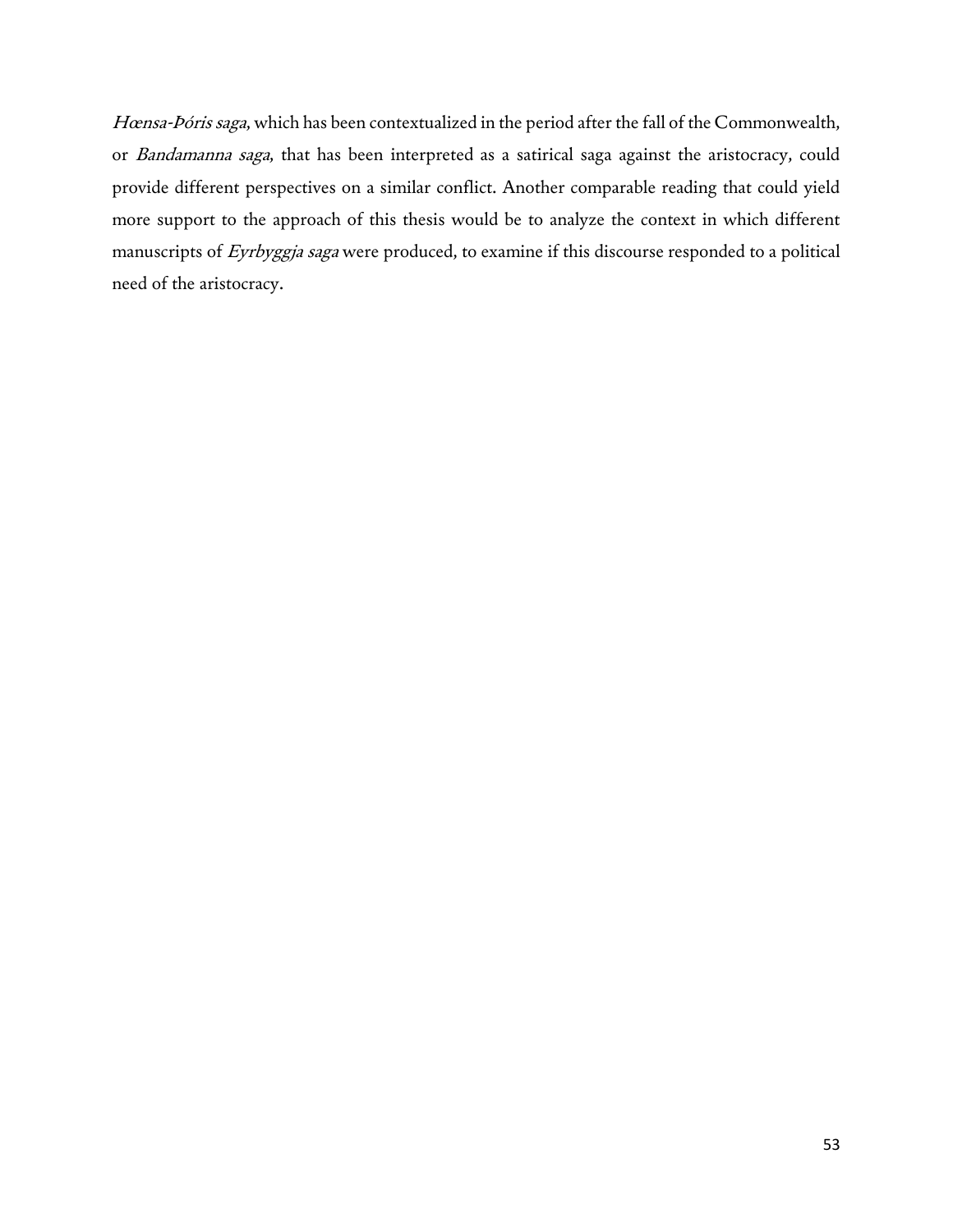## 6. Appendix

## Grágás-Konungsbók:

## Section 7: 23

"Ef ma*þ*r ferr með galldra eþa gørningar. Eþa fiolkýngi. þa ferr h*an*n með fiolkyngi. ef hann queðr þat eþa kennir. eþa lætr queða. at ser eþa at fe sinv. þat varþar hon vm fiorbavgs garþ. oc scal honvm heiman stefna. oc sækia við .xij.<sup>tar</sup> qvið. Ef ma*b*r ferr með fordæs skap. þat varþar scogcang. þat ero fordæs skapir. ef ma*þ*r gérir I orðvm sinvm. eþa fiolkyngi sott eþa bana. fe eþ*a* mavnnvm. þat scal sekia við .xij.<sup>tar</sup> qvið."

"If a man uses witchcraft or sorcery or black magic –that he uses black magic if he utters that or teaches, or let utter for himself or his property- this entails a penalty to him of lesseroutlawry and shall (be) summoned him from home and prosecuted with (a panel of) twelve. If a man uses witchcraft, that entails full outlawry, It is witchcraft if a man brings with his words or black magic sickness or death to cattle or men, that shall be prosecuted with (a panel of) twelve."

## Grágás-Staðarholsbók

Section 18: 27

"Ef maðr fer *með* galldra. e*ða* fiolkyngi. *oc vardar honom þat viör bavgs gar*ð oc scal st*efna* heiman. *oc søkia við xii. quið. Þa fer hann með galldra ef hann queðr þat. eða kenir. eða lætr* h*ann* queða at s*er* e*ð*a fe sino. Ef maðr fer með fordöðo scap. þ*at* v*ar*ð*ar scog cang.* Þat ero fordöðo scap*ir* ef ma*ð*r gør*ir* i orðum sinu*m* e*ð*a fiolkyngi sótt e*ð*a bana mönnom e*ð*a fe. þ*at* scal søkia vi $\delta$ .xii. qui $\delta$ ."

"If a man uses witchcraft or sorcery and this entails to him lesser outlawry and shall (be) summoned from home and prosecuted with (a panel of) twelve. Then he uses magic if he utters or teaches or let utter for himself or his property. If a man uses witchcraft, this entails full outlawry. It is witchcraft if a man brings with his words or magic illness or death to men or cattle. This shall be prosecuted with (a panel of) twelve."

## Grágás-Skalholtsbók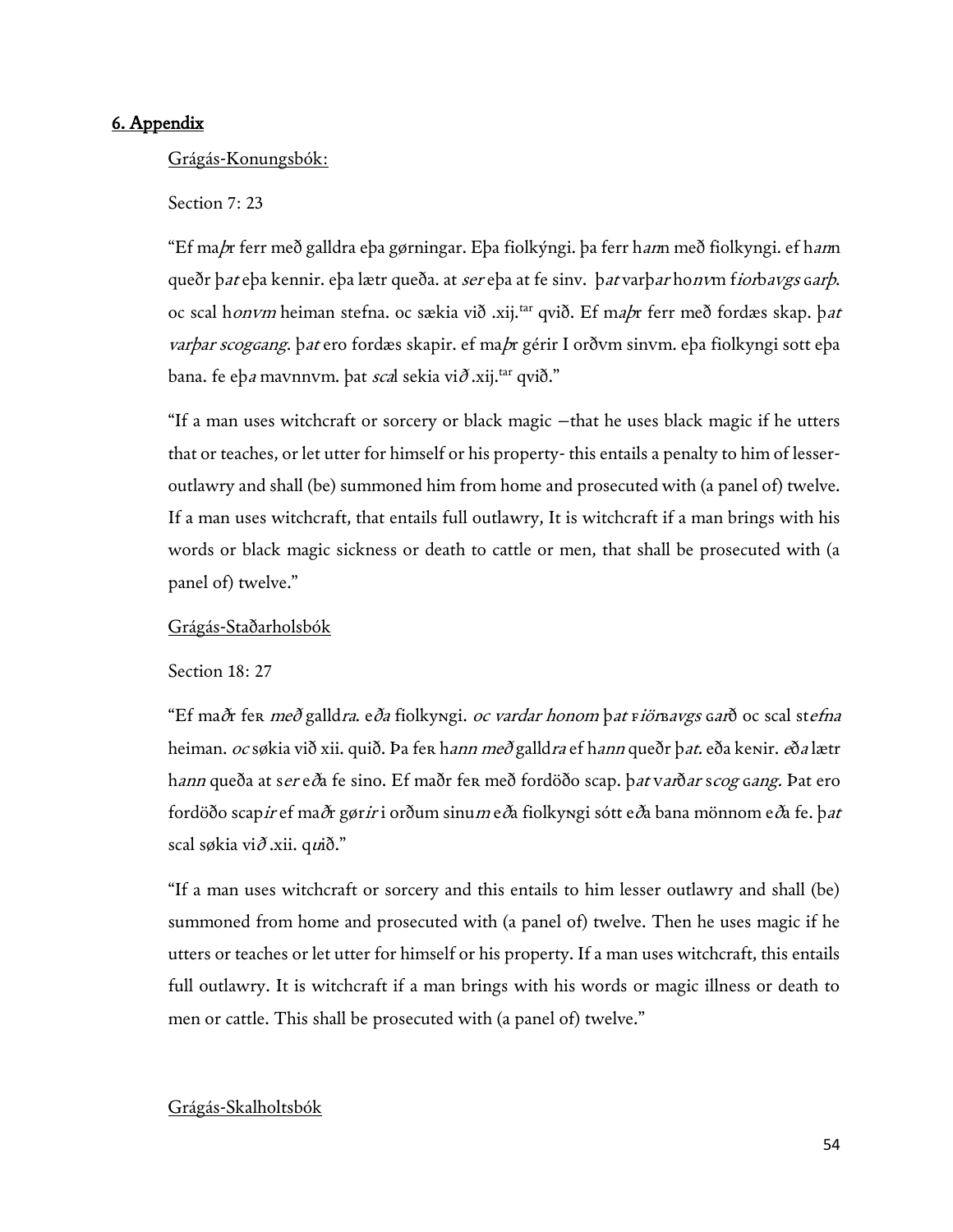## Section 11: 25

"Ef mɑðr feʀ<sup>ʀ</sup> með galldra æðɑ fyolkyngi. ok kueðr þat æðɑ lætr kueða at ser eða fe sinu. þat wardar honum fiorbaugs garð ok skal sök þeirre stefna Heiman ok sækia wið tolftar kuið. Ef mɑðr feʀ<sup>ʀ</sup> með fordæðu skap ok warðar þɑt skog gang. þɑt er fordæðu skapr ef mɑðr gerir j orðum sinum æðɑ fiölkyngi sott æðɑ bana fe æðɑ mönnum. þɑt skal sækia wið tylftɑr kuið."

"If a man uses witchcraft or sorcery and utters this or let utter for himself or his property, it entails for him lesser outlawry and shall (be) summoned from home and prosecuted with (a panel of) twelve. If a man uses witchcraft and entails this full outlawry. It is witchcraft if a man brings with his words or magic illness or death (to) cattle or men. It shall (be) prosecuted with (a panel of) twelve."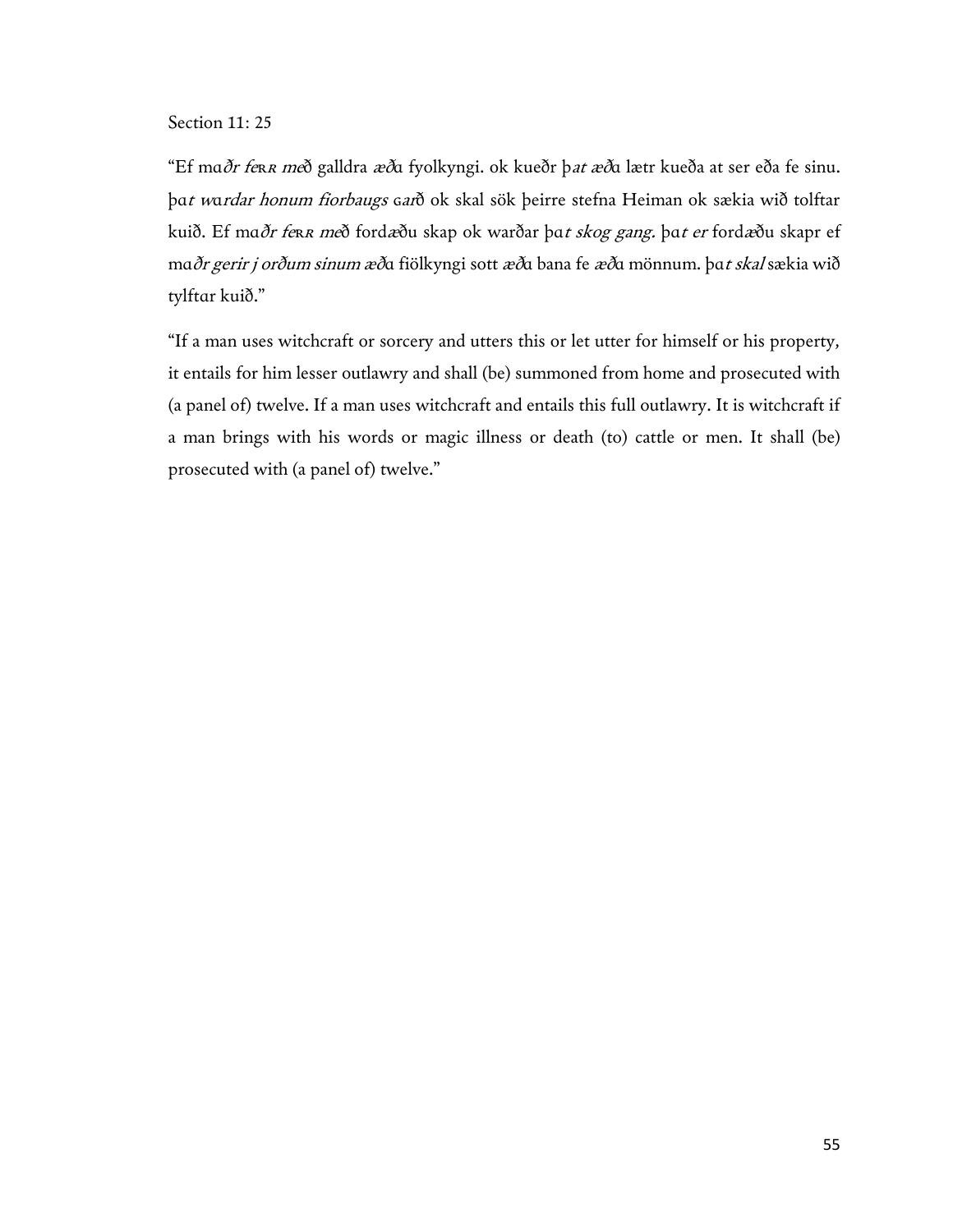## 7. Bibliography

#### Primary sources

- Einar Ól. Sveinsson and Matthías Þórðarsson, eds., Eyrbyggja saga (ÍF IV) (Reykjavík: Hið Íslenzka Fornritafélag, 1935).
- Einar Ól. Sveinsson, ed., *Laxdœla saga* (ÍF V) (Reykjavík: Hið Íslenzka Fornritafélag, 1935).
- Forrest S. Scott, Eyrbyggja saga: The Vellum Tradition (Copenhagen; C.A. Reitzels Forlag, 2003).
- Haraldur Bernharðsson, ed., Járnsíða og kristinréttur Árna Þorlákssonar (Smárit Sögufélags) (Reykjavík: Sögufélag, 2005).
- Hermann Pálsson and Paul Edwards, eds., *Eyrbyggja saga* (Edinburgh: Southside, 1973).
- Hugo Gering, ed., Eyrbyggja saga (Groningen: Altnordische Saga-Bibliothek, 1897).
- Jakob Benediktsson, ed., *Landnámabók* (ÍF I) (Reykjavík: Hið Íslenzka Fornritafélag, 1968).

Jana K. Schulman, trans., *Jónsbók: The Laws of Later Iceland* (Saarbrücken; AQ-Verlag, 2010).

- Jón Sigurðsson, Jón Þorkelsson, Páll Eggert Ólason, and Björn Þorsteinsson, eds., Diplomatarium Islandicum: Íslenzkt fornbréfasafn, sem hefir inni að halda bréf og gjörninga, dóma og máldaga, og aðrar skrár er snerta Ísland eða íslenzka menn (Copenhagen and Reykjavík: Hið íslenzka bókmenntafélag, 1857−72), vols. II, III and V.
- Keneva Kunz, trans., *Laxdœla saga*, in *The Sagas of Icelanders: A selection*, ed. Robert Kellogg (New York: Penguin, 2000).
- Rudolf Keyser, Peter Andreas Munch, Gustav Storm, and Ebbe Hertzberg, eds., *Norges gamle love indtil* <sup>1387</sup> (Christiania [Oslo]: C. Gröndahl, 1846−95), vol. II.
- Vilhjálmur Finsen, ed., Grágás: Islændernes Lovbog i Fristatens Tid, udgivet efter det kongelige Bibliotheks Haandskrift (Copenhagen: Berlings Bogtrykkeri, 1852).
- Vilhjálmur Finsen, ed., Grágás efter det Arnamagnæanske Haandskrift Nr. 334 fol., Staðarhólsbók (Copenhagen: Gyldendalske Boghandel, 1879).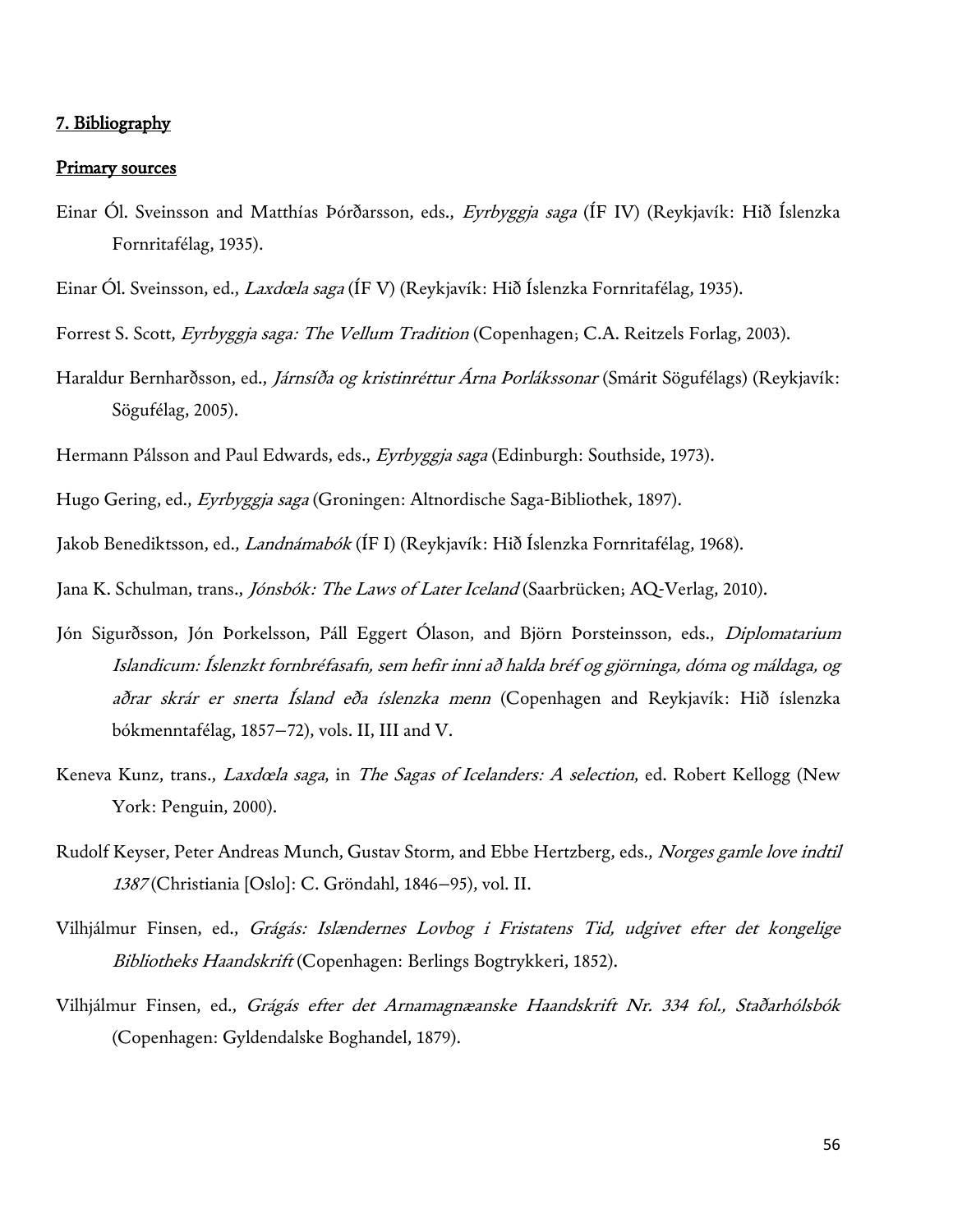Vilhjálmur Finsen, ed., Grágás: Stykker, som findes i det Arnamagnæanske Haandskrift Nr. 351 fol. Skálholtsbók og en Række andre Haandskrifter (Copenhagen: Gyldendalske Boghandel, 1883).

## Secondary Bibliography

- Ármann Jakobsson, Í leit að konungi: konungsmynd íslenskra konungasagna (Reyjavík: Háskólaútgáfan, 1997).
- Ármann Jakobsson, Nine Saga Studies: The Critical Interpretation of the Icelandic Sagas (Reykjavík: University of Iceland Press, 2013).
- Ármann Jakobsson and Sverrir Jakobsson, eds., The Routledge Research Companion to The Medieval Icelandic Sagas (London and New York: Routledge, 2017).
- Assmann, Jan, Cultural Memory and Early Civilization: Writing, Remembrance, and Political Imagination (Cambridge: Cambridge University Press, 2011).
- Axel Kristinsson, "Lords and Literature: The Icelandic Sagas as Political and Social Instruments." Scandinavian Journal of History 28:1 (2003), 1-17.
- Axel Kristinsson, "Sagas and Politics in 13<sup>th</sup>- century Borgarfjörður", in *Sagas & Societies: Proceedings of* the International Conference at Borgarnes, Iceland, September 5- 9, 2002, Section 4: Sagas as History (Tübingen: Universitätsbibliothek Tübingen, 2004), 1-14.
- Bagge, Sverre, From Viking Stronghold to Christian Kingdom. State Formation in Norway, c. 900-1350 (Copenhagen: Museum Tusculanum Press, 2010).
- Barreiro, Santiago, "*Big men* during the Icelandic Commonwealth" (Unpublished MA diss., University of Iceland, 2010).
- Barreiro, Santiago, "Feud", in The Routledge Research Companion to The Medieval Icelandic Sagas, eds. Ármann Jakobsson and Sverrir Jakobsson (London and New York: Routledge, 2017), 292-304.
- Bjarni Guðnason, *Túlkun Heiðarvígasögu* (Reykjavík: Háskólaútgáfan, 1995).
- Boyer, Regis, La Saga de Snorri Goði (Paris : Bibliothèque de Philologie Germanique, 1973).
- Birgir T.R. Solvason, "Institutional Evolution in the Icelandic Commonwealth", Constitutional Political Economy 4:1 (1993), 97-125.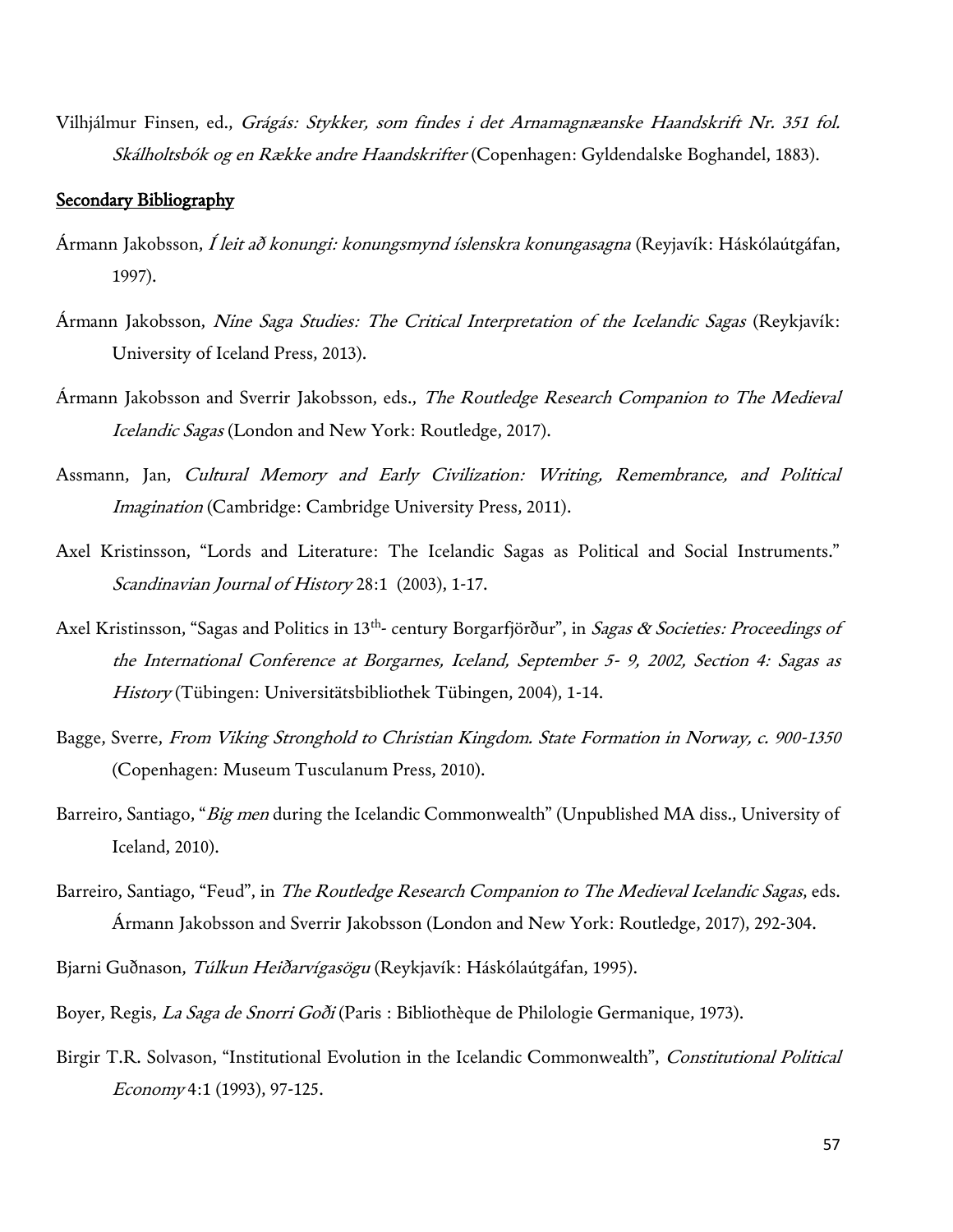Byock, Jesse, *Feud in the Icelandic Saga* (Berkeley: University of California Press, 1982).

Byock, Jesse, *Medieval Iceland: Society, Sagas, and Power* (Berkeley: University of California Press, 1988).

Clover, Carol J., *The Medieval Saga* (Ithaca and London: Cornell University Press, 1982).

- Clover, Carol J., "Icelandic Family Sagas (Íslendingasögur)", in Old Norse-Icelandic Literature: A Critical Guide, eds. Carol J. Clover and John Lindow (Ithaca: Cornell University Press, 1985), 239-315.
- Einar Ól. Sveinsson, *Studies in the Manuscript Tradition of Njáls saga* (Íslenzk fræði) (Reykjavík: H.F. Leiftur, 1953).
- Einar Ól. Sveinsson, *Dating the Icelandic Saga: An Essay in Method* (London: University College London, 1958).
- Elín Bára Magnúsdóttir, *Eyrbyggja saga: Efni og höfundareinkenni* (Reykjavík, Háskólaútgáfan, 2015).
- Guðrún Ása Grímsdóttir, "The Works of Sturla Þórðarson", in Sturla Þórðarson: Skald, Chieftain and Lawman, eds. Jón Viðar Sigurðsson and Sverrir Jakobsson (Leiden: Brill, 2017), 8-19.
- Gunnar Karlsson, The History of Iceland (Minneapolis: University of Minnesota Press, 2000).
- Gunnar Karlsson, "Social Institutions", in A Companion to Old Norse-Icelandic Literature and Culture, ed. Rory McTurk (Oxford: Blackwell Publishing, 2005), 503-517.
- Gunnar Karlsson, "Was Iceland the Galapagos of Germanic Political Culture?", *Gripla* 20 (2009).
- Hastrup, Kirsten, Culture and History in Medieval Iceland. An anthropological analysis of structure and change (Oxford: Clarendon Press, 1985).
- Helgi Þorláksson, "Snorri goði og Snorri Sturluson", Skírnir 166, 295-320.
- Helgi Þorláksson, "Historical Background: Iceland 870-1400", in A Companion to Old Norse-Icelandic Literature and Culture, ed. Rory McTurk (Oxford: Blackwell Publishing, 2005).
- Hermann, Pernille, "Concepts of Memory and Approaches to the Past in Medieval Icelandic Literature", Scandinavian Studies 81:3 (2009), 287-308.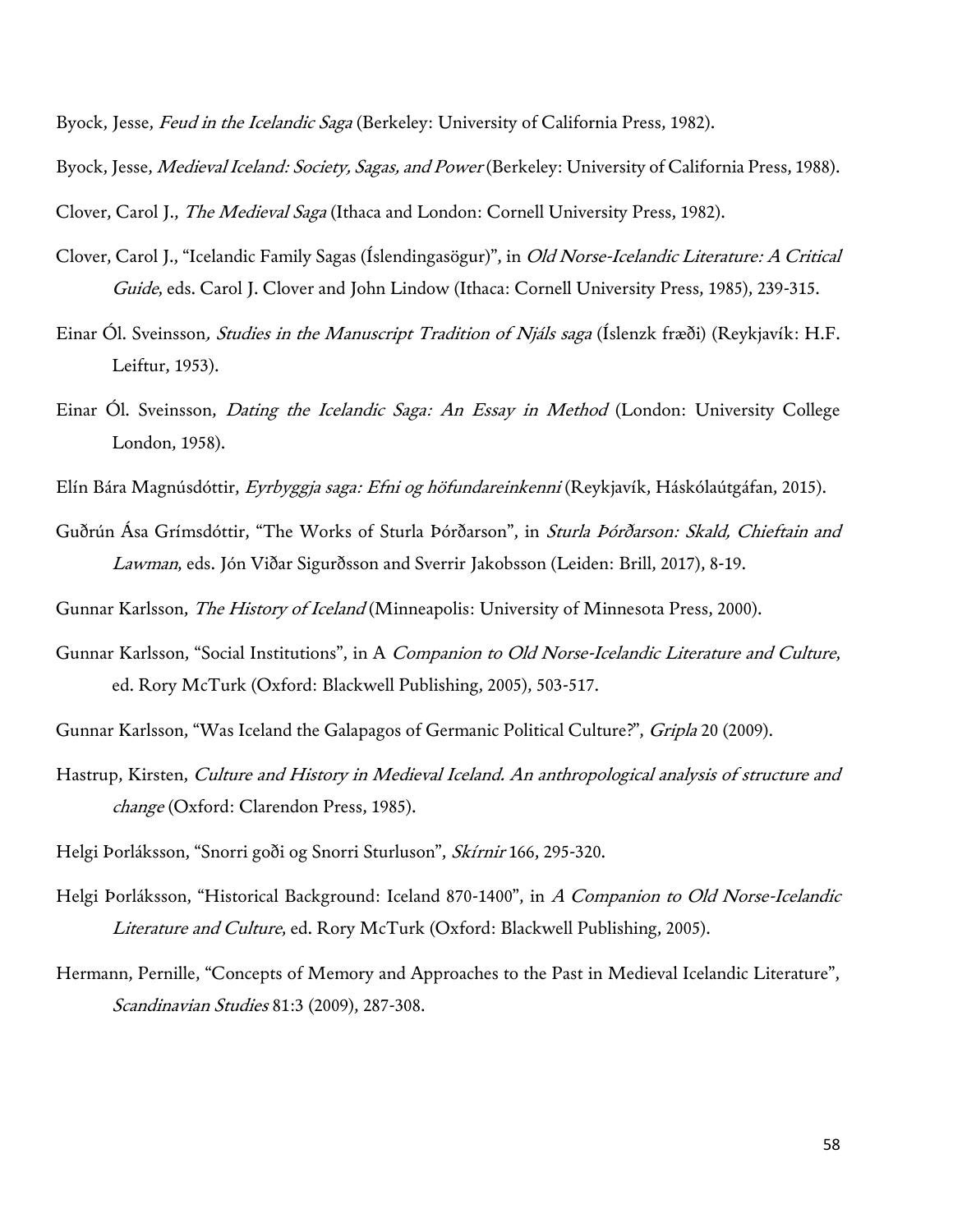- Hermann, Pernille, Stephen A. Mitchell, and Agnes S. Arnórsdóttir, Minni and Muninn: Memory in Medieval Nordic Culture (Acta Scandinavica: Aberdeen Studies in Medieval Nordic Culture 4) (Turnhout: Brepols, 2014).
- Hollander, Lee M., "The Structure of Eyrbyggja Saga", The Journal of English and Germanic Philology 58.2 (1959):222-227.
- Irlenbusch-Reynard, Michael, "Killing to qualify: The underprivileged assassins of Eyrbyggja saga", Nordica Bergensia 33 (2005), 75-95.
- Jochens, Jenny, "Old Norse Magic and Gender: Thattr Thorvalds ens Viðforla", Scandinavian Studies 63 (1991), 306-308.
- Johnson, Ryan E., "Eyrbyggja and Icelandic Scholasticism: The Boethian Influence on Saga Narrative" (Unpublished MA diss., University of Iceland, 2014).
- Jóhanna Katrín Friðriksdóttir, "Women´s weapons: a re-evaluation of magic in the Íslendingasögur", Scandinavian Studies 4:81 (2009), 409-436.
- Jón Jóhannesson, A history of the Old Icelandic Commonwealth: Íslendinga Saga (Winnipeg: University of Manitoba Press, 1974).
- Jón Viðar Sigurðsson, "The Icelandic Aristocracy after the fall of the Free State", Scandinavian Journal of History 20 (1995), 153-166.
- Jón Vídar Sigurðsson, Chieftains and Power in the Icelandic commonwealth (Odense: Odense University Press, 1999).
- Jón Viðar Sigurðsson, "Changing layers of jurisdiction and the reshaping of the Icelandic society c. 1220- 1350", in Communities in European History: Representations, Jurisdictions, Conflicts, eds. Juan Pan-Montojo y Frederik Pedersen (Pisa: Pisa University Press, 2007), 179-193.
- Jón Viðar Sigurðsson, Viking Friendship: the Social Bond in Iceland and Norway, 900-1300 (Ithaca and London, Cornell University Press, 2017).
- Jón Viðar Sigurðsson, Frederik Pedersen and Anders Berge, "Making and Using the Law in the North, c. 900-1350", in Making, using and resisting the law in European history, eds. Günther Lottes, Eero Medijainen and Jón Viðar Sigurðsson (Pisa, PLUS-Pisa University Press, 2008).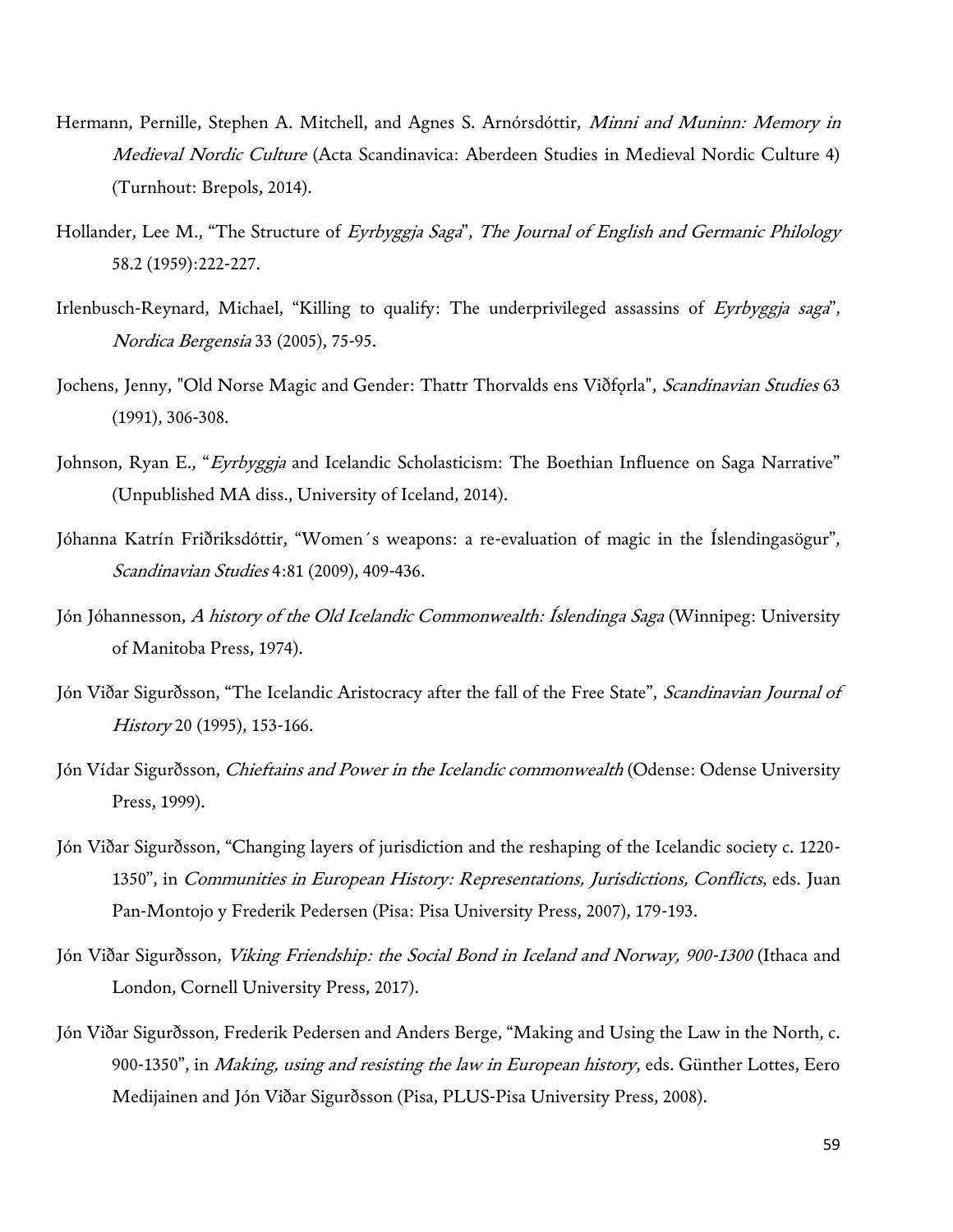- Jón Viðar Sigurðsson and Sverrir Jakobsson, eds., Sturla Þórðarson: Skald, Chieftain and Lawman (Leiden: Brill, 2017).
- Kanerva, Kirsi, "The Role of the Dead in Medieval Iceland; A Case Study of Eyrbyggja saga", Collegium Medievale 24 (2011), 23-49.
- Lára Magnúsardóttir, "Icelandic Church Law in the Vernacular 1275-1550", Bulletin of Medieval Canon Law 32 (2015), 127-143.
- Livesay, Jennifer, 'Women and Narrative Structure in Eyrbyggja saga', Folklore Forum 21:2 (1988), 181-193.
- Lönnroth, Lars, "Structuralist Approaches to Saga Literature," in *Learning and Understanding in the Old* Norse World: Essays in Honour of Margaret Clunies Ross, ed. Judy Quinn et al (Turnhout: Brepols, 2007), 63–73.
- Louis-Jensen, Jonna, "Dating the Archetype: Eyrbyggja saga and Egils saga Skallagrímssonar", in *Dating* the Sagas. Reviews and Revisions, ed. Else Mundal (Copenhagen: Museum Tusculanum, 2013), 133-147.
- Long, Ann-Marie, "Sturlubók and Cultural Memory" in Sturla Þórðarson: Skald, Chieftain and Lawman, eds. Jón Viðar Sigurðsson and Sverrir Jakobsson (Leiden: Brill, 2017), 56-69.
- Mabire, Jean-Pierre, *La composition de la Eyrbyggja saga* (Caen : Association des Publications de la Faculté des Lettres et Sciences Humaines de l'Université de Caen, 1971).
- McCreesh, Bernardine, 'Structural patterns in the Eyrbyggja Saga and other sagas of the Conversion,' Medieval Scandinavia 11 (1978-9), 271-280.
- Miller, William I., *Bloodtaking and Peacemaking: Feud, Law, and Society in Saga Iceland* (Chicago: University Chicago Press, 1990).
- Miller, William I., & Vogt, Helle, "Finding, sharing and risk of loss: of whales, bees and other valuable finds in Iceland, Denmark and Norway", Comparative Legal History 3:1 (2015), 38-59.
- Mitchell, Stephen, Witchcraft and Magic in the Nordic Middle Ages (Philadelphia: University of Pennsylvania Press, 2010).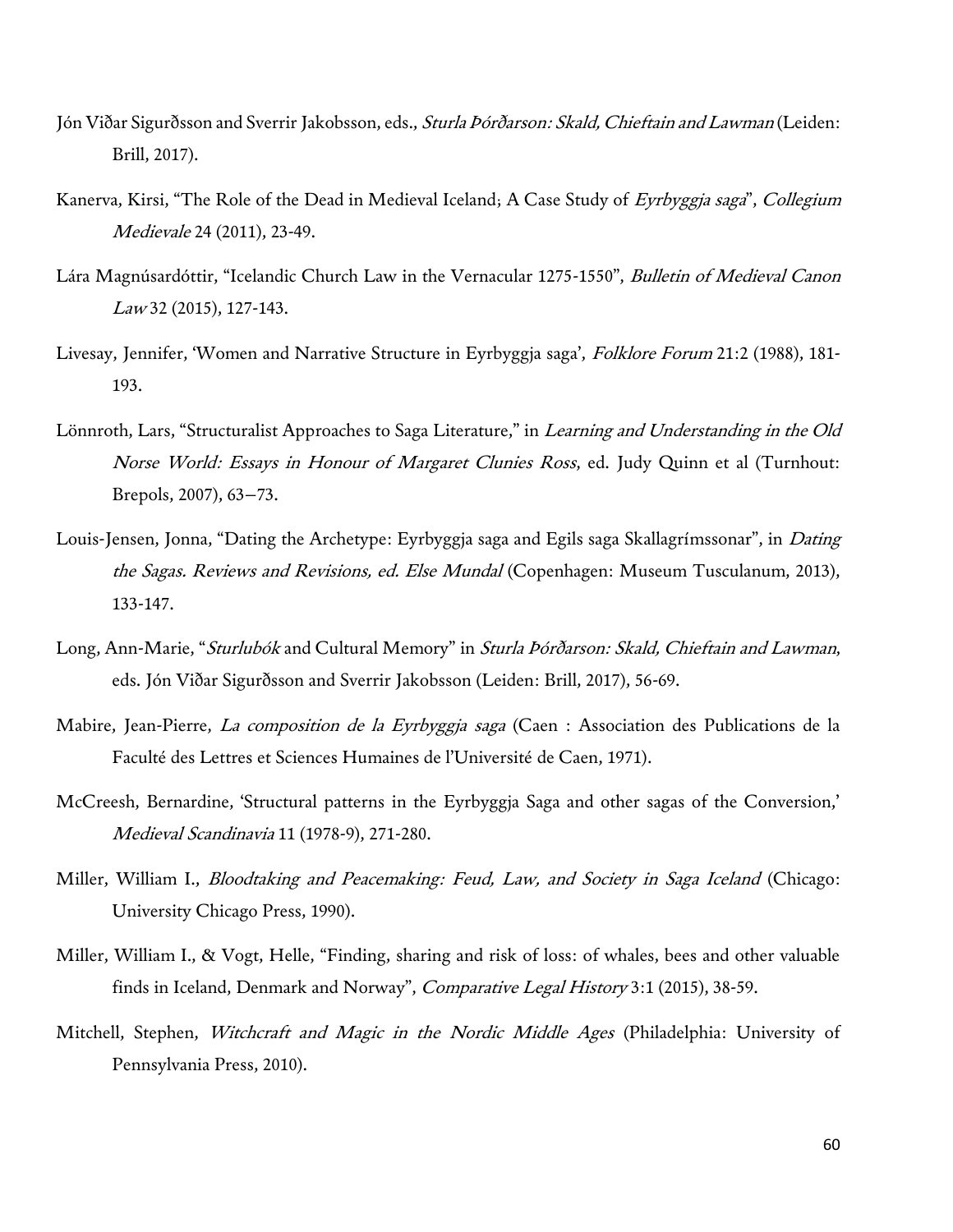- O'Donoghue, Heather, Skaldic Verse and the Poetics of Saga Narrative (Oxford: Oxford University Press, 2005).
- Orri Vésteinsson, The Christianization of Iceland: Priests, Power, and Social Change 1000-1300 (Oxford: Oxford University Press, 2000).
- Orri Vésteinsson, "A divided society: Peasants and the aristocracy in Medieval Iceland", Viking and Medieval Scandinavia 3 (2007), 117-39.
- Páll Sigurðsson, Lagaslóðir: Greinar um lög og rétt (Reykjavík: Háskólaútgafan, 2005), 367-382.
- Peter Foote et al., trans., Laws of Early Iceland. Grágás: The Codex Regius of Grágás with Material from Other Manuscripts (Winnipeg: University of Manitoba Press, 1980 (2006).
- Pires Boulhosa, Patricia, Icelanders and the Kings of Norway: Mediaeval Sagas and Legal Texts (Leiden: Brill, 2005).
- Poilvez, Marion, "The Inner Exiles: Outlaws and Scapegoating Process in Grettis saga Asmundarsonar and Gísla saga Súrssonar "(Unpublished MA dis., Reykjavík: University of Iceland, 2011).
- Pospíšil, Leopold, Anthropology of Law: A comparative theory (Nueva York: Harper & Row, 1971).
- Raudvere, Catharina, "Trolldómr in Early medieval Scandinavia", in Witchcraft and Magic in Europe, eds. Bengt Ankarloo and Stuart Clark (London: Athlone, 2002), 73-172.
- Richardson, Emma L., "Manuscript variation in Eyrbyggja saga" (Unpublished MA diss., Birmingham: University of Birmingham, 2014).
- Ricketts, Philadelphia, High-Ranking Widows in Medieval Iceland and Yorkshire (Leiden: Brill, 2010).
- Stein-Wilkeshuis, Martina, "Laws in medieval Iceland", Journal of Medieval History 12 (1986), 37-53.
- Sveinbjörn Rafnsson, "Landnámabók and Its Sturlubók Version", in Sturla Þórðarson: Skald, Chieftain and Lawman, eds. Jón Viðar Sigurðsson and Sverrir Jakobsson (Leiden: Brill, 2017), 44-55.
- Sverrir Jakobsson, "The Peace of God in Iceland in the 12th and 13th centuries," in Sacri canones servandi sunt. Ius canonicum et status ecclesiae saeculis XIII-XV, ed. Pavel Krafl (Prague: Opera Instituti historici Pragae. Series C – Miscellanea 19, 2008), 205-13.
- Sverrir Jakobsson, "The Process of State-Formation in Medieval Iceland", Viator 40.2 (2009), 151-70.